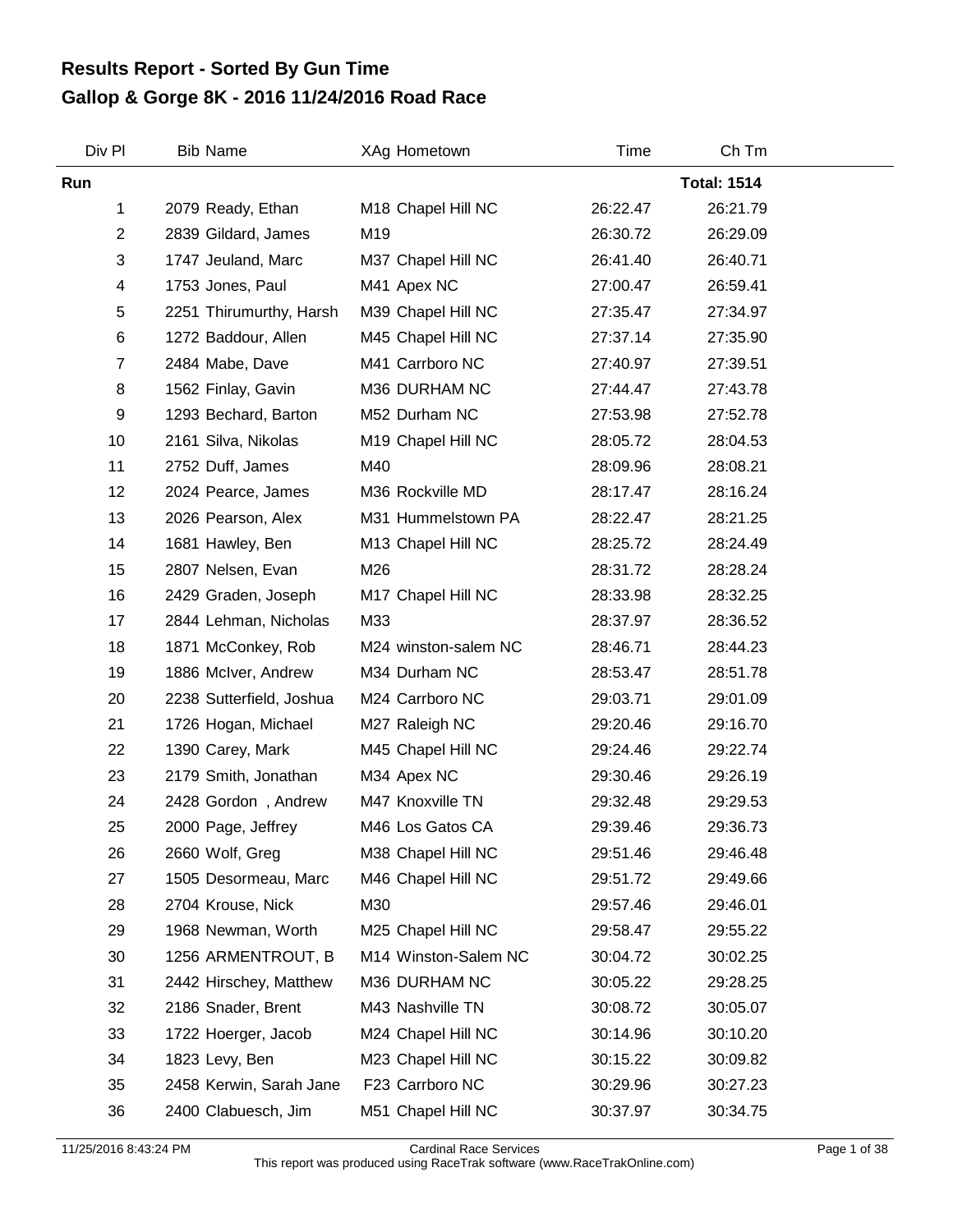| Div Pl | <b>Bib Name</b>         | XAg Hometown          | Time     | Ch Tm    |  |
|--------|-------------------------|-----------------------|----------|----------|--|
| 37     | 2223 Straub, Matt       | M30 Chapel Hill NC    | 30:42.73 | 30:37.27 |  |
| 38     | 1771 Kelley, Mike       | m57 Chapel Hill NC    | 30:47.71 | 30:44.25 |  |
| 39     | 2280 Vanberg, Georg     | M45 Chapel Hill NC    | 30:49.72 | 30:48.03 |  |
| 40     | 1845 MacKay, Douglas    | M37 Carrboro NC       | 30:50.72 | 30:45.99 |  |
| 41     | 2829 Williamson, Ian    | M27                   | 30:54.73 | 30:52.99 |  |
| 42     | 2088 Rhie, Julia        | F38 Chapel Hill NC    | 30:58.23 | 30:55.73 |  |
| 43     | 1342 Bolon, Nate        | M19 Chapel Hill NC    | 30:59.97 | 30:58.01 |  |
| 44     | 1901 Meyer, Greyson     | M20 DURHAM NC         | 31:00.96 | 30:59.26 |  |
| 45     | 2512 Ngeno, Leonard     | M26 Durham NC         | 31:02.47 | 31:00.14 |  |
| 46     | 2633 lutz, michelle     | f27 DURHAM NC         | 31:04.46 | 31:02.18 |  |
| 47     | 2720 Narayan, Drew      | M41                   | 31:04.47 | 31:01.83 |  |
| 48     | 1403 Casbarro, Vincenzo | M24 Raleigh NC        | 31:11.72 | 31:09.51 |  |
| 49     | 1531 Edwards, Matt      | M30                   | 31:13.21 | 31:10.21 |  |
| 50     | 1862 Mastbrook, Scott   | M44 charlotte NC      | 31:22.73 | 31:18.24 |  |
| 51     | 1973 Noah, Paul         | M24 Carrboro NC       | 31:28.73 | 31:24.74 |  |
| 52     | 2693 Reddy, Tim         | M35                   | 31:31.96 | 31:27.48 |  |
| 53     | 1872 McCravy, Libby     | F27 Durham NC         | 31:39.72 | 31:36.02 |  |
| 54     | 2173 Slade, Gary        | M57 Chapel Hill NC    | 31:44.22 | 31:40.97 |  |
| 55     | 1623 Graham, Dalton     | M13 Chapel Hill NC    | 31:44.97 | 31:40.71 |  |
| 56     | 2485 Mabe, Joan         | F54 Carrboro NC       | 31:51.73 | 31:48.86 |  |
| 57     | 2176 Smith, Alison      | F23 Chapel Hill NC    | 32:01.47 | 31:54.72 |  |
| 58     | 1695 Hendricks, Lewis   | M43 Chapel Hill NC    | 32:11.72 | 32:08.54 |  |
| 59     | 1518 Doran, Kyle        | m32 Chapel Hill NC    | 32:19.47 | 32:08.96 |  |
| 60     | 1372 Bulleri, Michael   | M39 Chapel Hill NC    | 32:20.97 | 32:17.61 |  |
| 61     | 1576 foster, sarah      | f44 Chapel Hill NC    | 32:21.48 | 32:15.03 |  |
| 62     | 1287 bazemore, meredith | f41 Chapel Hill NC    | 32:21.72 | 32:18.48 |  |
| 63     | 1803 Lam, Yik           | M36 Carrboro NC       | 32:33.48 | 32:29.01 |  |
| 64     | 1392 Carr, Robert       | M29 Chapel Hill NC    | 32:35.96 | 32:31.51 |  |
| 65     | 1772 kelley, rachel     | f36 Chapel Hill NC    | 32:39.96 | 32:30.70 |  |
| 66     | 2863 Abrams, Josh       | M16                   | 32:42.22 | 32:36.46 |  |
| 67     | 2811 Houck, Scott       | M31                   | 32:48.71 | 32:45.71 |  |
| 68     | 1264 Ayers, Nora        | F26 Durham NC         | 32:49.48 | 32:45.72 |  |
| 69     | 1262 Ayers, Brandon     | M32 Carrboro NC       | 32:50.22 | 32:40.17 |  |
| 70     | 1332 Board, Anthony     | M18 DURHAM NC         | 32:58.22 | 32:49.75 |  |
| 71     | 2070 Ramsdell, Blaine   | M23                   | 33:02.47 | 32:53.24 |  |
| 72     | 2311 Warren, Leigh      | F39 Durham NC         | 33:11.71 | 33:08.95 |  |
| 73     | 1620 Gotelli, John      | M47 Hillsborough NC   | 33:16.73 | 33:06.00 |  |
| 74     | 2522 Piet, Mike         | M39 Virginia Beach VA | 33:17.98 | 33:08.94 |  |
| 75     | 1900 Meyer, David       | M53 DURHAM NC         | 33:26.24 | 33:24.86 |  |
| 76     | 1877 mcdonald, connor   | M18 Chapel Hill NC    | 33:26.47 | 33:22.32 |  |
|        |                         |                       |          |          |  |

 $\mathcal{L}$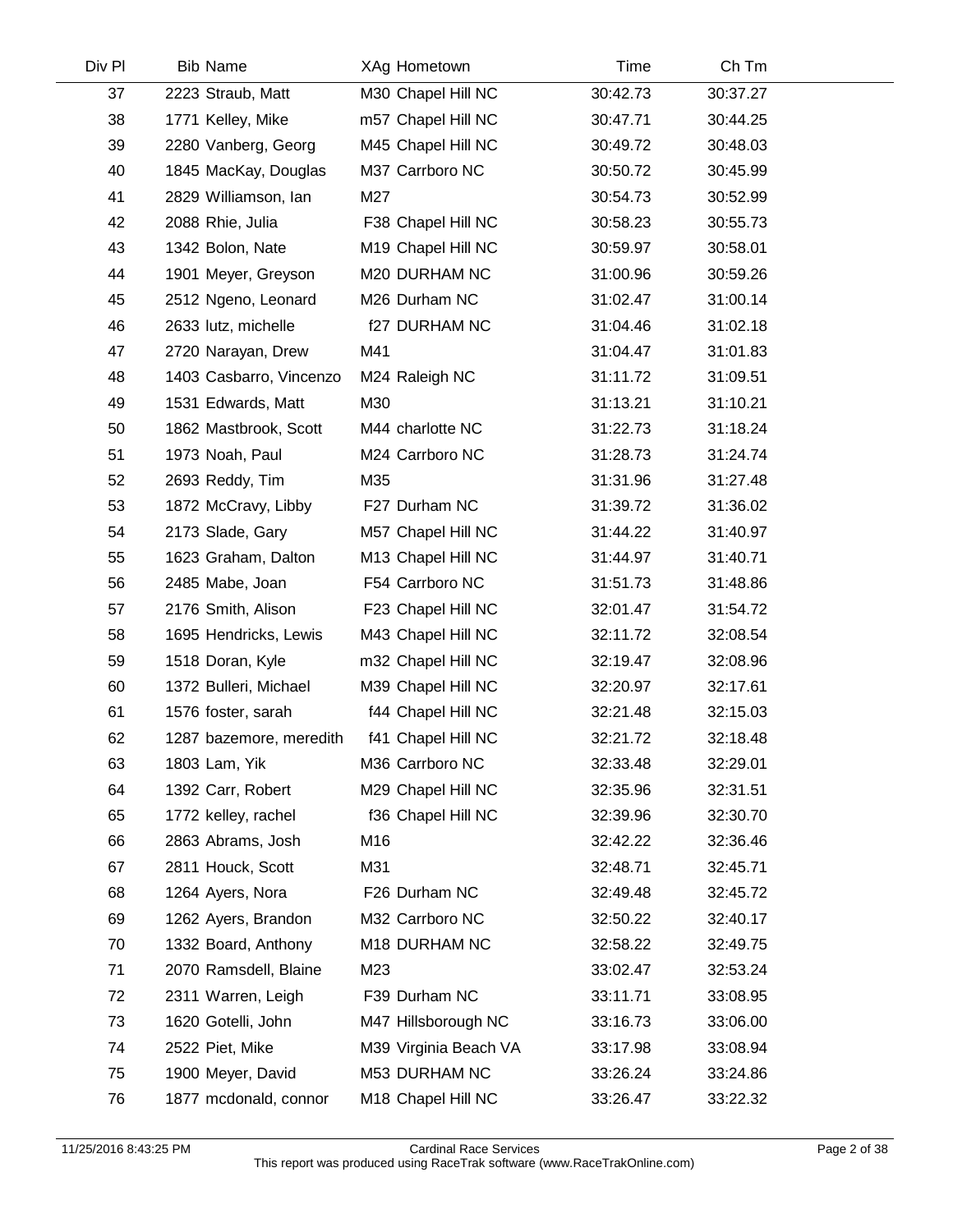| Div Pl | <b>Bib Name</b>          | XAg Hometown        | Time     | Ch Tm    |  |
|--------|--------------------------|---------------------|----------|----------|--|
| 77     | 2656 Watters, Clayton    | M19 Chapel Hill NC  | 33:26.97 | 33:23.48 |  |
| 78     | 2259 Thorn, Russell      | M32 Chapel Hill NC  | 33:27.97 | 32:28.48 |  |
| 79     | 2440 Hill, Jill Marie    | F37 Chapel Hill NC  | 33:28.98 | 33:21.88 |  |
| 80     | 1629 greenslade, matthe  | m30 DURHAM NC       | 33:32.97 | 33:30.72 |  |
| 81     | 2583 blasiak, jonah      | m34 Ann Arbor MI    | 33:35.22 | 33:00.99 |  |
| 82     | 2277 Valerino, Dan       | M28 Chapel Hill NC  | 33:40.97 | 33:15.23 |  |
| 83     | 1736 Hussey, Jon         | M54 Chapel Hill NC  | 33:41.98 | 33:36.62 |  |
| 84     | 2838 Bigelow, Allie      | F43                 | 33:44.97 | 33:42.27 |  |
| 85     | 1804 LaMay, Edward       | M56 Chapel Hill NC  | 33:45.73 | 33:41.98 |  |
| 86     | 2113 Ryan, Kevin         | M28 Lyman SC        | 33:46.47 | 33:38.74 |  |
| 87     | 1472 Couper, David       | M62 Chapel Hill NC  | 33:49.97 | 33:45.54 |  |
| 88     | 1770 Kelley, Drew        | M36 Chapel Hill NC  | 33:50.73 | 33:40.77 |  |
| 89     | 1706 Higgins, Josh       | M39 Chapel Hill NC  | 33:58.72 | 33:37.22 |  |
| 90     | 2768 Motley, Griffin     | M14                 | 34:03.71 | 33:58.96 |  |
| 91     | 2645 Phillips, Alexa     | f21 Carrboro NC     | 34:04.47 | 33:53.74 |  |
| 92     | 2571 Wicker, Ethan       | M23 Raleigh NC      | 34:08.21 | 34:00.74 |  |
| 93     | 1424 Chu, David          | M34 Philadelphia PA | 34:09.22 | 33:47.83 |  |
| 94     | 1343 Bolon, Todd         | M50 Chapel Hill NC  | 34:12.21 | 34:07.48 |  |
| 95     | 1735 Hunter, Kym         | F34 Chapel Hill NC  | 34:13.48 | 34:10.50 |  |
| 96     | 2049 Prabucki, Bernard   | M55 Carrboro NC     | 34:17.21 | 34:10.94 |  |
| 97     | 1738 Ismail, Alison      | F22 Raleigh NC      | 34:18.22 | 34:13.99 |  |
| 98     | 2644 Pearson, Michael    | M37 Chapel Hill NC  | 34:18.23 | 34:10.51 |  |
| 99     | 2555 strong, john        | m49 Chapel Hill NC  | 34:23.72 | 34:21.97 |  |
| 100    | 2317 Weeks, Ahna         | F23 Carrboro NC     | 34:25.47 | 34:21.03 |  |
| 101    | 1608 Ghio, Michael       | M25 Chapel Hill NC  | 34:29.21 | 33:46.71 |  |
| 102    | 1709 Hill, Laura         | F43 Chapel Hill NC  | 34:38.21 | 34:32.44 |  |
| 103    | 1533 Ehlers, Ben         | m46 ATHENS GA       | 34:39.21 | 34:26.99 |  |
| 104    | 2609 Gibson, Niko        | M22 Chapel Hill NC  | 34:42.22 | 34:30.48 |  |
| 105    | 2541 Sessoms, Jacob      | M40 Asheville NC    | 34:43.21 | 34:31.47 |  |
| 106    | 1838 Lowry, Joshua       | M39 Morrisville NC  | 34:46.72 | 34:37.74 |  |
| 107    | 2639 O'Donnell, Kevin    | M16 Chapel Hill NC  | 34:46.73 | 34:08.03 |  |
| 108    | 1904 Meyer, Truman       | M15 DURHAM NC       | 34:51.72 | 34:50.25 |  |
| 109    | 2771 Motley, Phillip     | M47                 | 34:53.72 | 34:48.46 |  |
| 110    | 2592 Cohen, Lena         | F16 Carrboro NC     | 34:55.21 | 34:49.72 |  |
| 111    | 1664 Harris, AJ          | M16 Durham NC       | 34:55.47 | 34:11.25 |  |
| 112    | 2761 Riveros, Diego      | M40                 | 35:01.96 | 34:51.52 |  |
| 113    | 1391 Carpinteyro, Carlos | M38 Chapel Hill NC  | 35:03.98 | 34:48.49 |  |
| 114    | 1266 Baas, Brian         | M42 Carrboro NC     | 35:04.47 | 34:53.04 |  |
| 115    | 2148 Sexton, Paul        | M48 Durham NC       | 35:06.23 | 34:57.02 |  |
| 116    | 2509 murray, brendan     | m28 Durham NC       | 35:06.46 | 34:58.42 |  |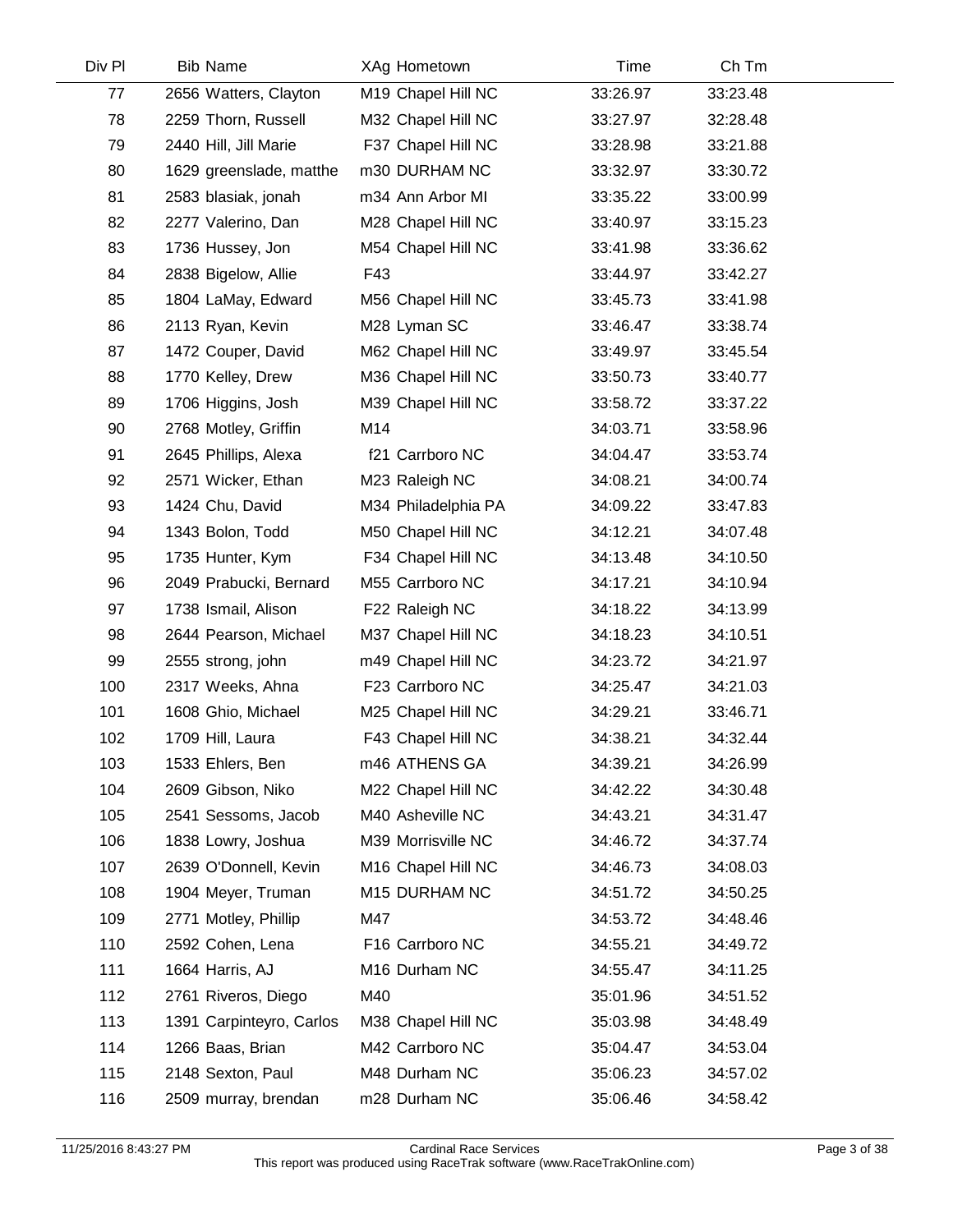| Div Pl | <b>Bib Name</b>          | XAg Hometown          | <b>Time</b> | Ch Tm    |  |
|--------|--------------------------|-----------------------|-------------|----------|--|
| 117    | 2569 Whitney, David      | M53 Durham NC         | 35:08.47    | 35:02.99 |  |
| 118    | 2367 Younts, JoAnna      | F49 Chapel Hill NC    | 35:10.97    | 35:03.49 |  |
| 119    | 2392 Cannon, Joshua      | M15 Chapel Hill NC    | 35:11.23    | 34:53.97 |  |
| 120    | 1896 Meredith-Andrews,   | M15 Chapel Hill NC    | 35:13.23    | 34:55.73 |  |
| 121    | 1971 Niemeyer, John      | M40 Chapel Hill NC    | 35:13.25    | 35:04.26 |  |
| 122    | 2368 Younts, Ken         | M50 Chapel Hill NC    | 35:13.48    | 35:04.73 |  |
| 123    | 2360 wright, patrick     | m49 Chapel Hill NC    | 35:16.97    | 34:54.06 |  |
| 124    | 1416 Chambless, Amy      | F46 Carrboro NC       | 35:18.72    | 35:10.98 |  |
| 125    | 1899 Merron, Jeff        | M55 Chapel Hill NC    | 35:24.22    | 35:16.25 |  |
| 126    | 2292 Wagner, Joe         | M46 GRAHAM NC         | 35:24.72    | 35:06.74 |  |
| 127    | 1365 Bryan, Mike         | M46 Chapel Hill NC    | 35:27.23    | 35:07.75 |  |
| 128    | 2455 jones, anna         | f27 Carrboro NC       | 35:28.47    | 35:18.05 |  |
| 129    | 2722 Wiggs, Christopher  | M33                   | 35:28.48    | 35:17.54 |  |
| 130    | 1370 Buck, Kelley        | F21 Chapel Hill NC    | 35:29.98    | 35:07.96 |  |
| 131    | 1599 Gay, Glenn          | M50 Chapel Hill NC    | 35:30.46    | 34:53.72 |  |
| 132    | 1512 Dictus, Benjamin    | M33 Durham NC         | 35:30.47    | 35:08.01 |  |
| 133    | 1317 Bishop, Jessica     | f41 Chapel Hill NC    | 35:30.72    | 35:27.79 |  |
| 134    | 1683 Hawley, Matthew     | M10 Chapel Hill NC    | 35:31.72    | 35:28.04 |  |
| 135    | 1481 Crytser, Alli       | F11 Mechanicsville VA | 35:37.73    | 35:27.81 |  |
| 136    | 1920 Mitchell, Roger     | M66 Carrboro NC       | 35:39.46    | 35:27.20 |  |
| 137    | 2082 Rees, John          | M57 Chapel Hill NC    | 35:39.97    | 35:29.37 |  |
| 138    | 2098 Roberts, Sarah      | F35 Chapel Hill NC    | 35:42.72    | 35:36.73 |  |
| 139    | 1993 Ono, Takeshi        | M32 Carrboro NC       | 35:46.71    | 35:34.67 |  |
| 140    | 2002 Page, Shelby        | F14 Los Gatos CA      | 35:47.72    | 35:44.77 |  |
| 141    | 2750 Mangalea, Mike      | M29                   | 35:50.47    | 35:34.50 |  |
| 142    | 2672 Mandeville, Courtne | M28                   | 35:51.22    | 35:38.47 |  |
| 143    | 2091 Richardson, Stacey  | F44 Durham NC         | 35:53.72    | 35:43.02 |  |
| 144    | 2334 Will, Roch          | M60 Mebane NC         | 35:54.97    | 35:49.49 |  |
| 145    | 2298 walker, craig       | m43 Durham NC         | 35:58.72    | 34:54.70 |  |
| 146    | 1688 Hecker, Lisa        | F41 Mebane NC         | 36:01.72    | 35:01.25 |  |
| 147    | 2799 Hecker, Brad        | M45 Mebane NC         | 36:02.47    | 34:59.71 |  |
| 148    | 1437 Coclanis, Angelo    | M30 Chapel Hill NC    | 36:02.57    | 33:54.71 |  |
| 149    | 1697 Hensel, Douglas     | M43 Durham NC         | 36:05.97    | 35:46.76 |  |
| 150    | 2671 Mandeville, Henry   | M21                   | 36:08.47    | 35:55.48 |  |
| 151    | 1247 Amsbary, Jessica    | F38 Chapel Hill NC    | 36:09.47    | 36:09.47 |  |
| 152    | 2160 Shur, Jim           | M56 Pittsboro NC      | 36:12.72    | 35:53.06 |  |
| 153    | 1657 Hamilton, Adam      | M21 Chapel Hill NC    | 36:13.71    | 35:59.24 |  |
| 154    | 1880 McGeary, Andrea     | F38 Durham NC         | 36:14.47    | 36:06.72 |  |
| 155    | 1410 Cavender, Matt      | M35 Chapel Hill NC    | 36:18.23    | 35:45.78 |  |
| 156    | 2086 revelle, thomas     | m30 Carrboro NC       | 36:18.97    | 36:12.00 |  |
|        |                          |                       |             |          |  |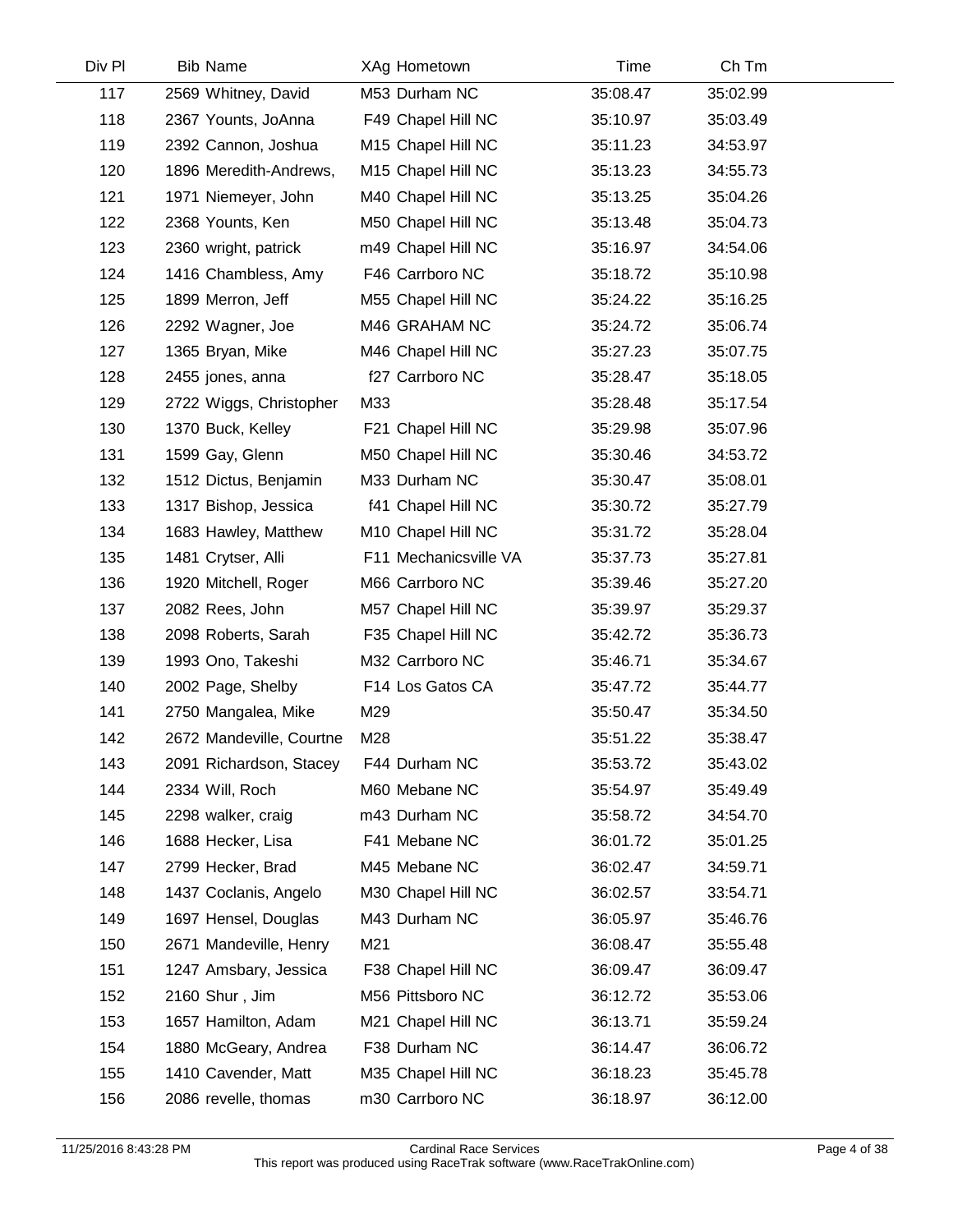| Div Pl | <b>Bib Name</b>          | XAg Hometown          | Time     | Ch Tm    |  |
|--------|--------------------------|-----------------------|----------|----------|--|
| 157    | 1490 Danner, Harrison    | M16 Chapel Hill NC    | 36:22.72 | 36:20.52 |  |
| 158    | 2770 Christopher, Eleano | F <sub>24</sub>       | 36:23.96 | 36:11.92 |  |
| 159    | 1969 Nieman, Jeffrey     | M39 Chapel Hill NC    | 36:31.72 | 36:24.77 |  |
| 160    | 1879 McDonnell, Becky    | F27 Durham NC         | 36:35.47 | 36:12.21 |  |
| 161    | 2410 Dooley, Joshua      | M42 Chapel Hill NC    | 36:38.97 | 35:30.04 |  |
| 162    | 1654 Hageman, Sean       | M24 Carrboro NC       | 36:40.97 | 35:08.72 |  |
| 163    | 1245 Ambrosino, Mary     | F26 Durham NC         | 36:43.97 | 36:02.74 |  |
| 164    | 1794 Kraft, Scott        | M43                   | 36:46.47 | 36:19.72 |  |
| 165    | 2804 Gibson, Jackie      | F <sub>52</sub>       | 36:48.22 | 36:45.48 |  |
| 166    | 2022 Payne, Andrew       | M39                   | 36:48.97 | 35:51.73 |  |
| 167    | 1261 Astrachan, Owen     | M60 Chapel Hill NC    | 36:49.71 | 36:34.76 |  |
| 168    | 1988 Olmedo, Jose        | M46 Carrboro NC       | 36:52.22 | 36:34.98 |  |
| 169    | 2751 Havice, Elizabeth   | F39                   | 36:53.22 | 34:22.15 |  |
| 170    | 1903 Meyer, John         | M53 Chapel Hill NC    | 36:55.22 | 36:47.49 |  |
| 171    | 1482 Crytser, Leslie     | F42 Mechanicsville VA | 37:00.98 | 36:51.77 |  |
| 172    | 1716 Hirschfield, Greg   | M58 Durham NC         | 37:02.97 | 36:47.47 |  |
| 173    | 2686 Althouse, Owen      | M14                   | 37:05.22 | 36:37.27 |  |
| 174    | 1724 Hoerger, Tom        | M57 Chapel Hill NC    | 37:06.46 | 36:49.98 |  |
| 175    | 2288 Vernon, Ferol       | M36 Chapel Hill NC    | 37:08.96 | 36:34.75 |  |
| 176    | 1777 Kiley, Kevin        | M28 DURHAM NC         | 37:13.72 | 36:35.11 |  |
| 177    | 1594 Gaitor, Bradley     | M33 Cary NC           | 37:13.72 | 37:01.03 |  |
| 178    | 2136 Schueler, Mark      | M37 Durham NC         | 37:14.97 | 36:54.67 |  |
| 179    | 2545 Smith, Madeline     | F20 Chapel Hill NC    | 37:19.72 | 36:25.00 |  |
| 180    | 1818 Lebo, Dana          | F56 Chapel Hill NC    | 37:20.71 | 37:14.27 |  |
| 181    | 1616 Gordon, Max         | M30 Durham NC         | 37:22.22 | 36:44.24 |  |
| 182    | 1979 Norwood, Clare      | F34 Chapel Hill NC    | 37:24.47 | 35:34.61 |  |
| 183    | 2717 Kopczynski, Casey   | M <sub>55</sub>       | 37:27.71 | 36:51.45 |  |
| 184    | 1965 Nerkar, Santul      | M19 Chapel Hill NC    | 37:30.46 | 37:24.02 |  |
| 185    | 2537 Rothwell, steve     | M57 Chapel Hill NC    | 37:31.71 | 37:09.63 |  |
| 186    | 2250 Taylor, Nicholas    | M31 Durham NC         | 37:32.97 | 36:32.66 |  |
| 187    | 2563 Van Slyke, Adam     | M38 Carrboro NC       | 37:33.97 | 36:15.23 |  |
| 188    | 2453 lafrati, Laura      | F29 Chapel Hill NC    | 37:34.22 | 36:50.74 |  |
| 189    | 2264 totten, brian       | m39 Durham NC         | 37:35.96 | 37:16.44 |  |
| 190    | 2514 Nunn, Charles       | M48 Chapel Hill NC    | 37:40.22 | 37:09.47 |  |
| 191    | 1323 Blasiak, Leah       | F34 Chapel Hill NC    | 37:41.71 | 36:40.97 |  |
| 192    | 1625 Granados, Nicholas  | M13 Carrboro NC       | 37:43.22 | 37:28.73 |  |
| 193    | 1613 Glasscock, Camero   | M25 Ithaca NY         | 37:46.22 | 37:11.78 |  |
| 194    | 2401 Clark, Kevin        | M42 Chapel Hill NC    | 37:50.22 | 37:44.74 |  |
| 195    | 2142 Sears, Isaac        | M24 Chapel Hill NC    | 37:51.72 | 36:38.23 |  |
| 196    | 2501 Meyer, Beau         | M28 Chapel Hill NC    | 37:53.71 | 37:18.46 |  |
|        |                          |                       |          |          |  |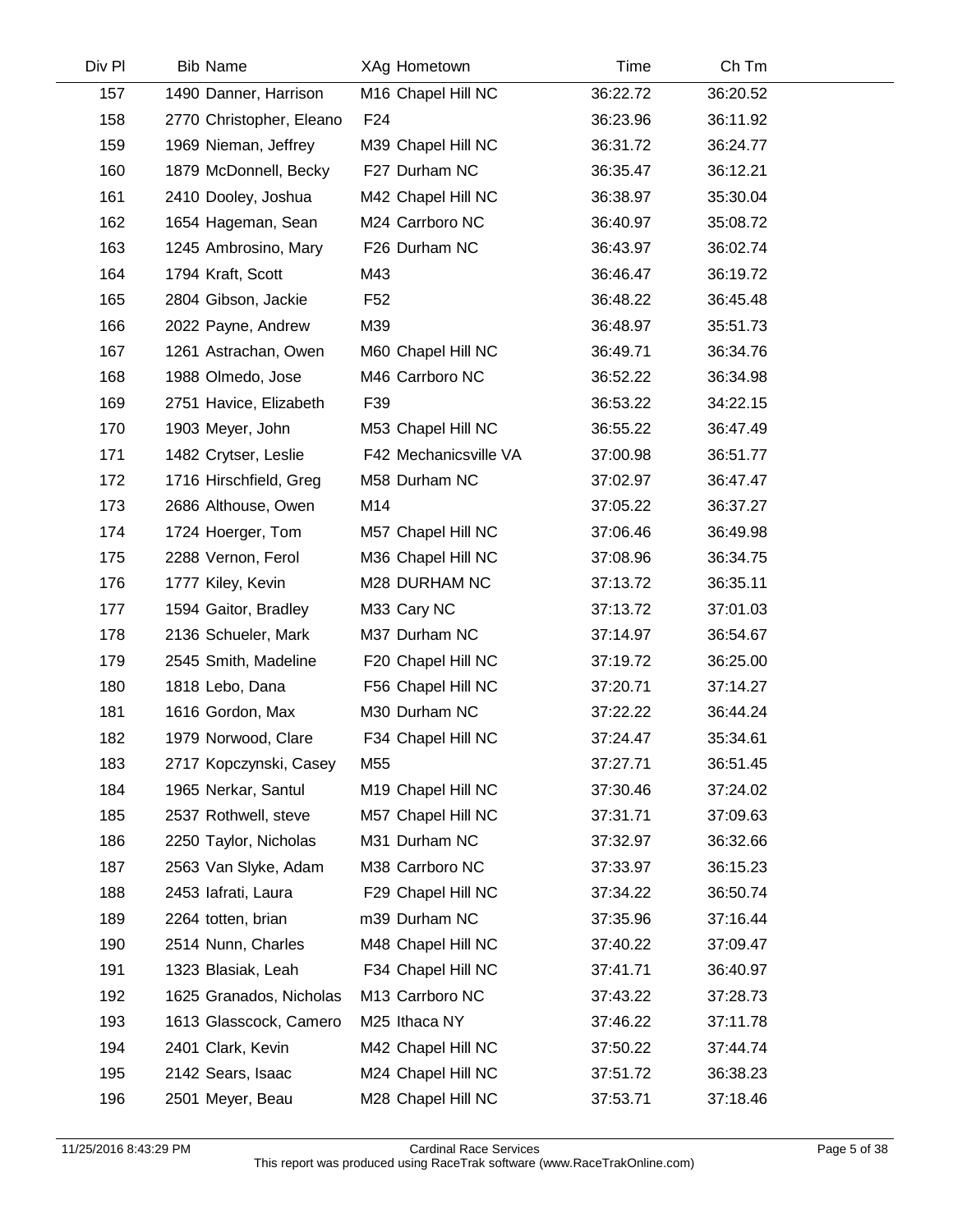| <b>Bib Name</b>          | XAg Hometown        | Time     | Ch Tm    |  |
|--------------------------|---------------------|----------|----------|--|
| 2290 Vinas, Sarah        | F35 Chapel Hill NC  | 37:54.47 | 37:43.21 |  |
| 1575 Foster, Daniel      | M34 Chapel Hill NC  | 38:00.21 | 37:07.75 |  |
| 1447 Collison, Carter    | M30 Washington DC   | 38:00.97 | 37:04.99 |  |
| 1690 Helms, Craig        | M56 Chapel Hill NC  | 38:03.97 | 37:57.22 |  |
| 2381 Brown, Mike         | M50 GRAHAM NC       | 38:04.23 | 37:11.47 |  |
| 2824 Duncan, Richard     | M50                 | 38:04.71 | 37:55.49 |  |
| 1319 Blake, Sean         | M52 DURHAM NC       | 38:07.22 | 37:41.25 |  |
| 2206 Steffens, Elizabeth | F39 DURHAM NC       | 38:07.47 | 37:18.01 |  |
| 2224 Strauss, Niko       | M13 Chapel Hill NC  | 38:10.22 | 37:04.48 |  |
| 2363 Young, Jessica      | F27 Chapel Hill NC  | 38:11.47 | 36:16.60 |  |
| 1924 montelli, john      | M57 Mebane NC       | 38:11.72 | 37:02.78 |  |
| 1897 merritt, kathy      | F62 DURHAM NC       | 38:12.47 | 38:05.52 |  |
| 1854 Marion, Summer      | F30 Winchester MA   | 38:13.72 | 37:23.55 |  |
| 2800 Joubert, Jean-Pierr | M35                 | 38:13.72 | 37:43.48 |  |
| 2703 Boggess, John       | M52                 | 38:14.21 | 37:28.74 |  |
| 2641 O'Donnell, Sean     | M13 Chapel Hill NC  | 38:15.46 | 37:38.53 |  |
| 2318 Weeks, Cyndy        | F52 Carrboro NC     | 38:18.47 | 38:11.73 |  |
| 1324 Blasiak, Rachel     | F31 Durham NC       | 38:18.97 | 37:19.47 |  |
| 2727 Adams, Jackson      | M12                 | 38:20.72 | 37:37.80 |  |
| 2146 Seils, Damon        | M43 Carrboro NC     | 38:24.97 | 38:10.04 |  |
| 2103 rolfes, lea         | f42 Atlanta GA      | 38:29.98 | 38:20.47 |  |
| 1281 Bartz, Angela       | F27 Carrboro NC     | 38:35.97 | 38:28.22 |  |
| 2178 Smith, Jeremy       | M31 Raleigh NC      | 38:36.22 | 37:06.38 |  |
| 2105 Rooney, John        | M35 DURHAM NC       | 38:41.21 | 37:58.44 |  |
| 1553 Fenn, Colin         | M30 Chapel Hill NC  | 38:41.72 | 38:14.33 |  |
| 2588 Byerly, Rob         | M21 DURHAM NC       | 38:45.97 | 37:50.47 |  |
| 1609 Gibbons, Jennifer   | F49 Pittsboro NC    | 38:50.97 | 38:36.97 |  |
| 1526 Duronio, Bob        | M52 Chapel Hill NC  | 38:51.71 | 38:00.94 |  |
| 2216 Stolka, Kurt        | M35 Carrboro NC     | 38:53.47 | 38:17.75 |  |
| 1589 Fugelso, Otis       | M39 Chapel Hill NC  | 38:54.22 | 37:07.59 |  |
| 2856 Gardner, Emma       | F32                 | 38:54.96 | 36:47.56 |  |
| 2378 Blake, John         | M58 Chapel Hill NC  | 38:55.00 | 38:48.05 |  |
| 2333 wilkinson, michael  | m56 Mebane NC       | 38:55.72 | 38:28.70 |  |
| 2572 Willcox, Alexandra  | F21 Carrboro NC     | 38:55.98 | 38:39.23 |  |
| 2362 Yoder, Jason        | M44 Carrboro NC     | 38:56.47 | 38:35.98 |  |
| 2126 Schmidt, Blaine     | m49 Chapel Hill NC  | 38:56.99 | 38:49.73 |  |
| 2855 Mani, Nish          | M32                 | 38:56.99 | 36:49.40 |  |
| 1434 Clossick, Tina      | F45 Chapel Hill NC  | 39:00.22 | 38:17.45 |  |
| 1597 Gardner, Joanne     | F62 Chapel Hill NC  | 39:00.97 | 38:53.71 |  |
| 2169 Singer, Amy         | F39 Hillsborough NC | 39:04.72 | 38:29.20 |  |
|                          |                     |          |          |  |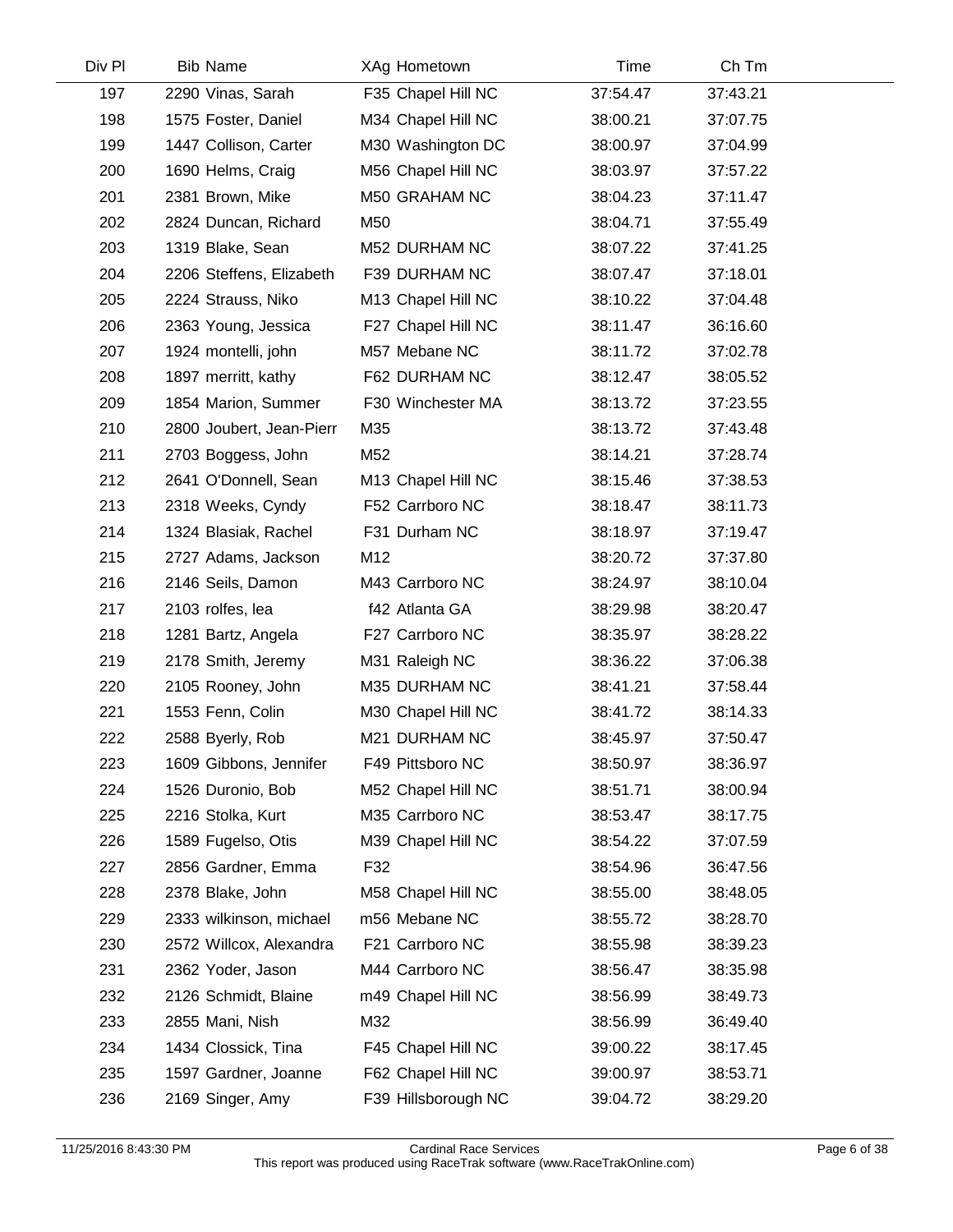| Div Pl | <b>Bib Name</b>         | XAg Hometown        | Time     | Ch Tm    |  |
|--------|-------------------------|---------------------|----------|----------|--|
| 237    | 2842 Murrell, Duncan    | M48                 | 39:06.47 | 38:57.70 |  |
| 238    | 2061 Quattlebaum, Morg  | M29 Durham NC       | 39:07.97 | 38:30.25 |  |
| 239    | 1693 Hemelt, Steve      | M34 Carrboro NC     | 39:08.97 | 39:02.72 |  |
| 240    | 1686 Heck, Rainie       | F18 Chapel Hill NC  | 39:10.97 | 38:20.94 |  |
| 241    | 1567 flynn, dillon      | M25 Chapel Hill NC  | 39:11.23 | 38:50.03 |  |
| 242    | 1322 Blasiak, Anna      | F31                 | 39:11.48 | 38:11.73 |  |
| 243    | 2097 Roberts, Jason     | M40 Chapel Hill NC  | 39:15.47 | 39:09.47 |  |
| 244    | 1955 Myers, Tate        | M13 Chapel Hill NC  | 39:16.97 | 38:46.48 |  |
| 245    | 2433 Hansen, Katie      | F20 Chapel Hill NC  | 39:17.23 | 38:38.52 |  |
| 246    | 1363 Brown, Nicole      | F37 Chapel Hill NC  | 39:20.47 | 36:40.88 |  |
| 247    | 2332 Wilkinson, Kari    | F55 Mebane NC       | 39:20.48 | 38:59.10 |  |
| 248    | 2725 Adams, Jennifer    | F40                 | 39:22.24 | 38:39.47 |  |
| 249    | 2762 Troester, Melissa  | F44                 | 39:22.96 | 38:55.46 |  |
| 250    | 1374 Burr, Matt         | M36 Carrboro NC     | 39:25.47 | 39:10.33 |  |
| 251    | 1707 Hill, Cameron      | M26 Denver CO       | 39:25.97 | 39:13.93 |  |
| 252    | 2810 Watkins, Andrew    | M31                 | 39:27.24 | 39:08.23 |  |
| 253    | 1976 Northen, John      | M66 Chapel Hill NC  | 39:28.22 | 38:50.00 |  |
| 254    | 1787 Kobsik, Rebecca    | F37 Charlotte NC    | 39:28.97 | 38:33.24 |  |
| 255    | 2075 Ramsden, Madeline  | F13 Chapel Hill NC  | 39:34.22 | 39:03.50 |  |
| 256    | 1400 Caruth, Nick       | M31 Durham NC       | 39:34.23 | 38:50.84 |  |
| 257    | 2454 Jeuland, Shuwen    | F37 Chapel Hill NC  | 39:35.72 | 39:00.47 |  |
| 258    | 2204 Spisiak, Brian     | M26 Chapel Hill NC  | 39:37.72 | 39:19.46 |  |
| 259    | 1338 Boehm, Elana       | F33 Cambridge MA    | 39:38.97 | 39:23.00 |  |
| 260    | 1263 Ayers, Jordan      | M30 Durham NC       | 39:39.47 | 39:29.79 |  |
| 261    | 1704 Hesterberg, Stephe | M25 Tampa FL        | 39:39.98 | 38:43.53 |  |
| 262    | 2710 Godfrey, Jake      | M43                 | 39:40.23 | 39:04.72 |  |
| 263    | 2386 Caley, Sarah       | F46 Chapel Hill NC  | 39:44.46 | 39:27.74 |  |
| 264    | 1700 Herrick, Jeffrey   | M43 Carrboro NC     | 39:45.46 | 39:29.72 |  |
| 265    | 2684 Hardiman, Thomas   | M32                 | 39:47.21 | 39:00.98 |  |
| 266    | 2798 Joubert, Bonnie    | F36                 | 39:48.22 | 39:17.25 |  |
| 267    | 2071 Ramsdell, Greg     | M55 Raleigh NC      | 39:48.23 | 39:39.74 |  |
| 268    | 2605 Field, Tim         | M42 Chapel Hill NC  | 39:48.47 | 38:23.25 |  |
| 269    | 2254 Thomas, Jody       | M45 Chapel Hill NC  | 39:48.73 | 39:09.27 |  |
| 270    | 1449 Combs, Chris       | M49 Chapel Hill NC  | 39:50.47 | 39:12.49 |  |
| 271    | 2443 Hirschey, Rachel   | F35 DURHAM NC       | 39:50.73 | 38:43.74 |  |
| 272    | 2822 Burton, Brandon    | M25                 | 39:52.47 | 38:21.45 |  |
| 273    | 2321 Werden, Andrew     | M50 Chapel Hill NC  | 39:54.72 | 39:47.44 |  |
| 274    | 1454 Conkln, Lindsey    | F28 Chapel Hill NC  | 39:55.46 | 39:29.58 |  |
| 275    | 2678 Burch, Carlen      | F <sub>21</sub>     | 39:56.22 | 39:51.95 |  |
| 276    | 1639 guiteras, raymond  | m41 College Park MD | 39:57.21 | 39:48.22 |  |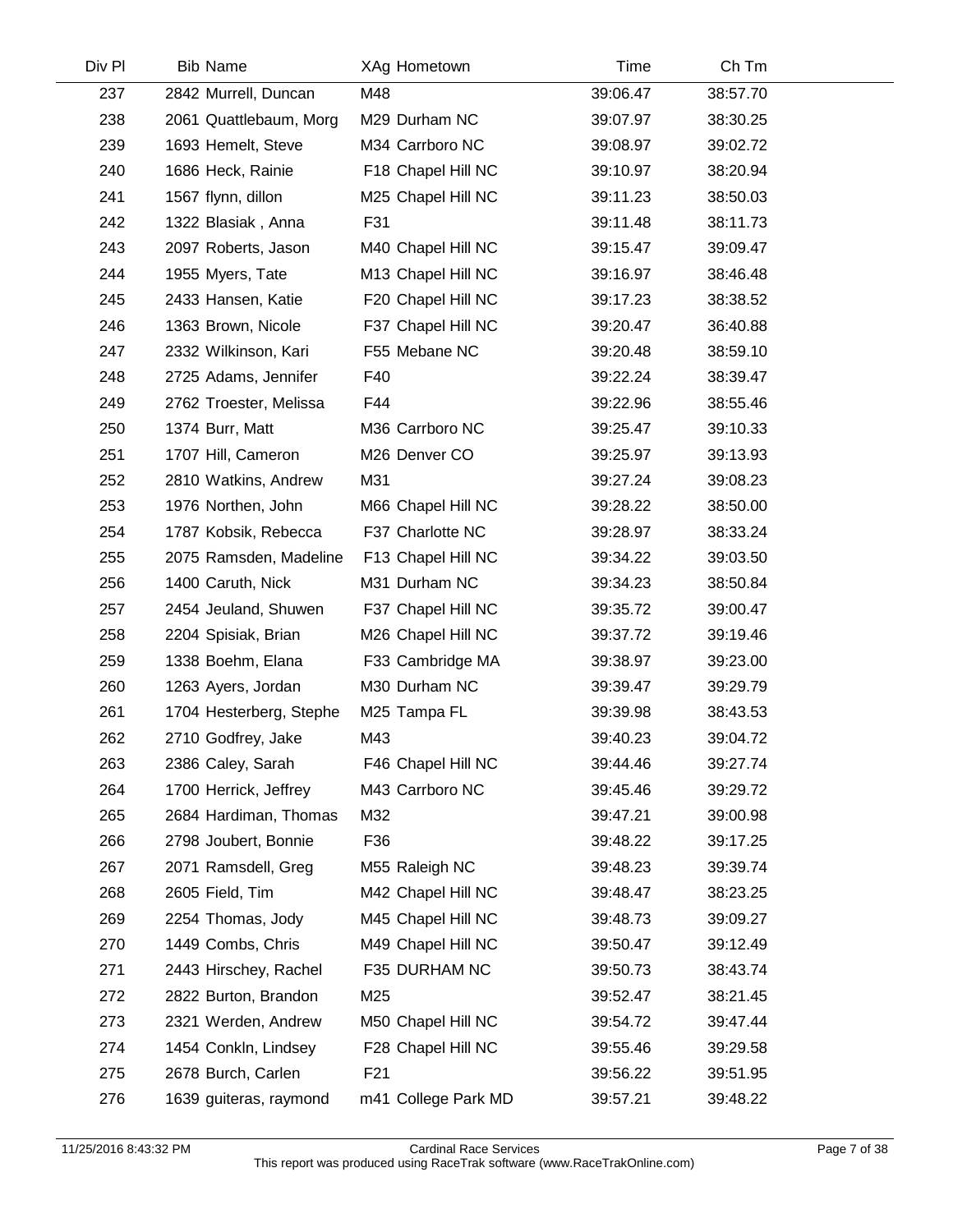| Div Pl | <b>Bib Name</b>          | XAg Hometown         | Time     | Ch Tm    |  |
|--------|--------------------------|----------------------|----------|----------|--|
| 277    | 2391 Campbell, Barbara   | F59 Carrboro NC      | 39:57.49 | 39:12.01 |  |
| 278    | 2425 Gilbert, Eric       | M45 Chapel Hill NC   | 39:58.22 | 39:39.99 |  |
| 279    | 1452 Conklin, Kristi     | F26 Chapel Hill NC   | 39:58.23 | 39:32.90 |  |
| 280    | 2867 Gualtieri-reed, Liz | F48                  | 39:58.24 | 39:34.21 |  |
| 281    | 2530 Rahn, Griffin       | M14 Chapel Hill NC   | 40:00.97 | 39:19.46 |  |
| 282    | 2529 Rahn, Blake         | M44 Chapel Hill NC   | 40:00.97 | 39:19.49 |  |
| 283    | 2878 Archer, David       | M19                  | 40:04.47 | 39:33.42 |  |
| 284    | 1491 Dasher, David       | M38 Chapel Hill NC   | 40:06.23 | 39:28.20 |  |
| 285    | 1624 Graham, Nicholas    | M44 Carrboro NC      | 40:06.47 | 39:24.97 |  |
| 286    | 2307 walton, steven      | m22 DURHAM NC        | 40:09.48 | 38:44.26 |  |
| 287    | 1290 Beatty, Brian Gyro  | M53 Hillsborough NC  | 40:09.97 | 39:57.71 |  |
| 288    | 2714 Staley, David       | M32                  | 40:11.98 | 38:53.76 |  |
| 289    | 2128 Schmitz, William    | M44 Chapel Hill NC   | 40:12.22 | 40:05.95 |  |
| 290    | 2615 Hart, Zeke          | M27 Chapel Hill NC   | 40:13.48 | 39:27.96 |  |
| 291    | 1774 Kenney, Nicholas    | M41 Winchester MA    | 40:13.48 | 39:23.44 |  |
| 292    | 2747 Stifler, Lisa       | F38                  | 40:16.71 | 39:43.00 |  |
| 293    | 2630 Krieg, Robert       | M37 Chapel Hill NC   | 40:17.96 | 40:11.73 |  |
| 294    | 2680 Burch, Rachel       | F <sub>21</sub>      | 40:20.47 | 40:16.29 |  |
| 295    | 1258 Armentrout, Luke    | M11 Winston-Salem NC | 40:21.71 | 40:07.95 |  |
| 296    | 1432 clossick, keegan    | m13 Chapel Hill NC   | 40:22.72 | 39:38.97 |  |
| 297    | 1250 Anile, Teresa       | F49 Hillsborough NC  | 40:23.72 | 39:58.21 |  |
| 298    | 1257 Armentrout, Betsy   | F44 Winston-Salem NC | 40:25.72 | 40:12.50 |  |
| 299    | 2411 Emerson, Ashley     | F35                  | 40:25.72 | 39:17.74 |  |
| 300    | 2347 Wipper, Dennis      | M62 Chapel Hill NC   | 40:25.73 | 40:05.29 |  |
| 301    | 1586 Fruik, Thomas       | M26 Carrboro NC      | 40:26.71 | 40:18.23 |  |
| 302    | 2303 Walsh, Caitlin      | F24 Chapel Hill NC   | 40:27.72 | 39:08.26 |  |
| 303    | 1476 Crockett, Haley     | F26 Raleigh NC       | 40:27.98 | 39:35.52 |  |
| 304    | 2773 Kennedy, Sam        | M19                  | 40:27.98 | 39:06.00 |  |
| 305    | 1415 Chambers, Nate      | M45 Mebane NC        | 40:32.97 | 40:17.10 |  |
| 306    | 2371 Alexander, Collins  | M17 Chapel Hill NC   | 40:33.97 | 38:26.63 |  |
| 307    | 2037 Podkul, Tim         | M35 Chapel Hill NC   | 40:35.74 | 40:07.71 |  |
| 308    | 2120 Savage, Eric        | M46 Chapel Hill NC   | 40:38.23 | 40:03.97 |  |
| 309    | 2094 Rives, Don          | M55 Chapel Hill NC   | 40:38.72 | 39:58.49 |  |
| 310    | 2679 Burch, Samantha     | F <sub>23</sub>      | 40:42.22 | 40:37.76 |  |
| 311    | 1430 Clarke-Pearson, E   | F38 Baltimore MD     | 40:42.46 | 38:08.10 |  |
| 312    | 1388 Carey, Elizabeth    | F54 Pittsboro NC     | 40:43.22 | 40:39.48 |  |
| 313    | 1669 Harris, Tracy       | F38 Chapel Hill NC   | 40:43.72 | 38:09.12 |  |
| 314    | 2755 Hunter, Braden      | M14                  | 40:44.96 | 40:17.98 |  |
| 315    | 2769 Matute, Daniel      | M34                  | 40:45.97 | 39:35.48 |  |
| 316    | 2242 Taillie, Paul       | M32 Chapel Hill NC   | 40:47.98 | 40:05.99 |  |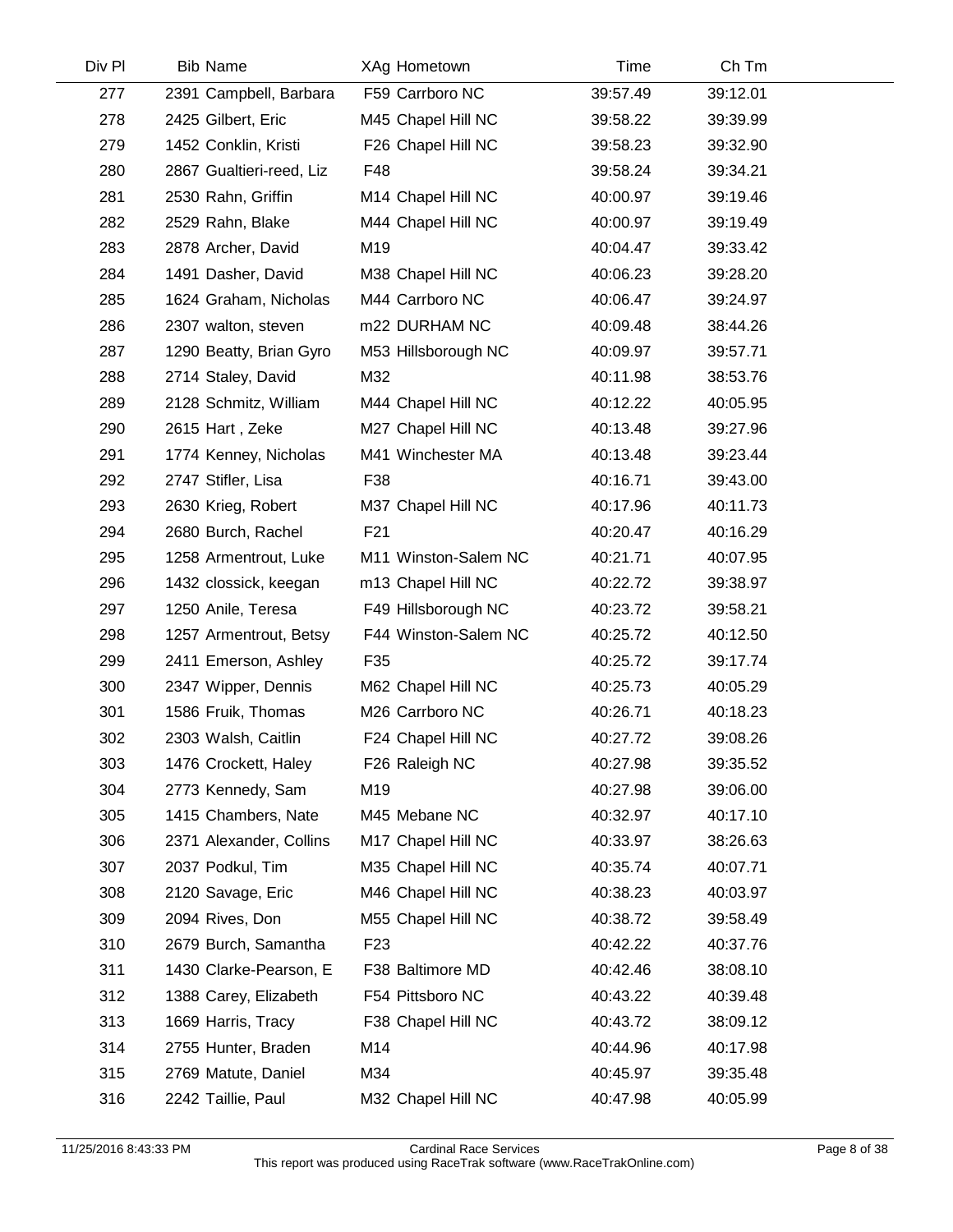| Div Pl | <b>Bib Name</b>          | XAg Hometown        | Time     | Ch Tm    |
|--------|--------------------------|---------------------|----------|----------|
| 317    | 1972 Noah, Hannah        | F26 Carrboro NC     | 40:52.21 | 39:40.18 |
| 318    | 2676 Hall, Virginia      | F43                 | 40:53.24 | 40:34.24 |
| 319    | 2087 Rhee, Harrison      | M45 Charlotte NC    | 40:53.96 | 40:14.71 |
| 320    | 1756 Judson, Erin        | F36 Chapel Hill NC  | 40:55.96 | 40:42.94 |
| 321    | 1366 Bryant, Steph       | F29 Carrboro NC     | 40:56.97 | 40:33.51 |
| 322    | 2649 Roberts, Shawn      | M35 Chapel Hill NC  | 40:57.23 | 40:30.04 |
| 323    | 2581 Black, Leland       | F31 Chapel Hill NC  | 40:57.48 | 40:28.96 |
| 324    | 1397 Carstens, Claire    | F25 Chapel Hill NC  | 41:01.46 | 40:39.51 |
| 325    | 1957 Nackman, Joel       | M24 New York NY     | 41:02.74 | 39:30.27 |
| 326    | 2379 Bloom, Paul         | M69 DURHAM NC       | 41:03.22 | 40:52.73 |
| 327    | 2862 Toole, Lauren       | F <sub>24</sub>     | 41:03.22 | 40:16.98 |
| 328    | 2252 Thomas, Courtney    | M40 Chapel Hill NC  | 41:04.73 | 40:39.25 |
| 329    | 1892 McNeilly, Kevin     | F65 Carrboro NC     | 41:04.73 | 40:48.25 |
| 330    | 1632 Griffin, Thomas     | M71 Cary NC         | 41:04.97 | 40:52.70 |
| 331    | 2470 Lawrance, Hayley    | F27 Brooklyn NY     | 41:05.24 | 39:52.26 |
| 332    | 2665 Daniel, Vorhaus     | M35                 | 41:06.23 | 40:00.75 |
| 333    | 1337 Boccieri, Sebastian | M12 Chapel Hill NC  | 41:06.23 | 40:21.99 |
| 334    | 1682 Hawley, Dawna       | F46 Chapel Hill NC  | 41:08.47 | 40:54.49 |
| 335    | 2273 Tweedy, Jonathan    | M38 Greensboro NC   | 41:09.98 | 39:09.89 |
| 336    | 2666 Vorhaus, David      | M32                 | 41:10.23 | 40:05.27 |
| 337    | 2819 Cook, Don           | M60                 | 41:13.47 | 41:03.48 |
| 338    | 2144 Sears, Patrick      | M49 Chapel Hill NC  | 41:15.23 | 40:01.96 |
| 339    | 1527 Duronio, Joey       | M22 Chapel Hill NC  | 41:16.22 | 39:59.45 |
| 340    | 1577 Foushee, Robyn      | F44 Chapel Hill NC  | 41:17.97 | 40:21.98 |
| 341    | 2692 McArdle, Jill       | F58                 | 41:17.98 | 40:22.73 |
| 342    | 2080 reebye, laura       | F43 Chapel Hill NC  | 41:18.72 | 40:22.97 |
| 343    | 2215 Stolka, Kristen     | F36 Carrboro NC     | 41:19.72 | 40:43.63 |
| 344    | 1423 Chu, Danielle       | F29 Philadelphia PA | 41:19.97 | 40:59.71 |
| 345    | 2305 Walton, Paul        | M27 DURHAM NC       | 41:20.21 | 39:57.47 |
| 346    | 1504 Dempsey, Lee        | M45 Carrboro NC     | 41:21.73 | 40:51.51 |
| 347    | 1866 Matti, Michael      | M59 Durham NC       | 41:22.99 | 41:01.74 |
| 348    | 1942 Murphy, Erica       | F26 Wilmington NC   | 41:23.49 | 40:54.72 |
| 349    | 1812 Laubscher, Kevin    | M24 Chapel Hill NC  | 41:23.72 | 40:51.69 |
| 350    | 1811 Laubscher, David    | M53 Chapel Hill NC  | 41:23.73 | 40:53.21 |
| 351    | 2166 simmons, lisa       | F45 Chapel Hill NC  | 41:24.72 | 40:19.27 |
| 352    | 1739 Ismail, Betsy       | F54 Zionsville IN   | 41:25.46 | 41:21.20 |
| 353    | 2865 Grant, Alexandra    | F <sub>21</sub>     | 41:26.97 | 40:32.46 |
| 354    | 1304 Benedick, David     | M41 Chapel Hill NC  | 41:27.46 | 40:53.73 |
| 355    | 2101 Rogers, Nora        | F40 Carrboro NC     | 41:27.97 | 40:55.00 |
| 356    | 2562 tullo, john         | M58 Chapel Hill NC  | 41:27.98 | 41:13.22 |
|        |                          |                     |          |          |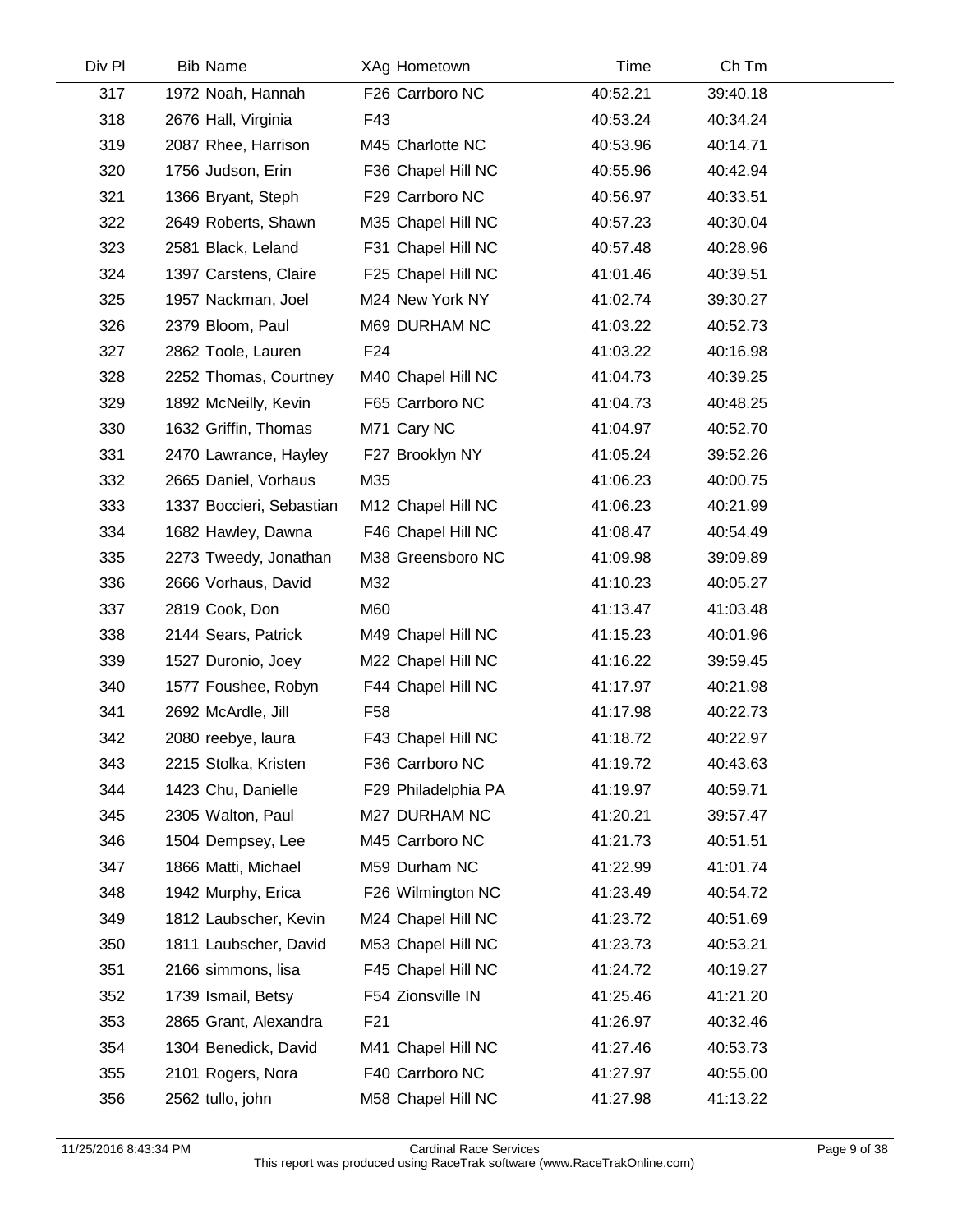| Div PI | <b>Bib Name</b>        | XAg Hometown       | Time     | Ch Tm    |  |
|--------|------------------------|--------------------|----------|----------|--|
| 357    | 1775 kern, terry       | f48 Chapel Hill NC | 41:28.73 | 40:59.24 |  |
| 358    | 1974 Noah, Terry       | M57 Carrboro NC    | 41:29.73 | 40:17.75 |  |
| 359    | 1824 Li, Vivian        | F59 Durham NC      | 41:30.23 | 41:22.74 |  |
| 360    | 2465 Kuritzky, Jack    | M33 Chapel Hill NC | 41:31.72 | 40:04.36 |  |
| 361    | 2813 Avary, Carolina   | F37                | 41:31.73 | 41:12.51 |  |
| 362    | 2730 Jones, Caleb      | M16                | 41:32.48 | 41:09.44 |  |
| 363    | 2270 Trout, Susan      | F43 Chapel Hill NC | 41:32.74 | 40:29.98 |  |
| 364    | 2789 Asaro, Jackson    | M16                | 41:33.72 | 41:09.99 |  |
| 365    | 2422 Fried, Mike       | M48 Chapel Hill NC | 41:33.97 | 40:43.71 |  |
| 366    | 2435 Hausch, Lisa      | F29 Annandale VA   | 41:34.25 | 40:06.52 |  |
| 367    | 2279 Van Sant, Laura   | F50 Chapel Hill NC | 41:34.96 | 40:58.93 |  |
| 368    | 1785 Kobesky, Daniel   | M36                | 41:35.73 | 40:15.06 |  |
| 369    | 2466 Kuritzky, Melanie | F33 Chapel Hill NC | 41:36.24 | 40:08.01 |  |
| 370    | 2584 Boyce, Jenny      | F43 Durham NC      | 41:37.23 | 40:30.25 |  |
| 371    | 1727 Holland, Holly    | F54 Chapel Hill NC | 41:37.24 | 41:05.49 |  |
| 372    | 1982 Nugent, Matt      | M31 New York NY    | 41:37.71 | 41:24.23 |  |
| 373    | 2089 Rhoads, Donald    | M44 Durham NC      | 41:38.23 | 39:42.46 |  |
| 374    | 2634 McCarty, Ryan     | M42 Durham NC      | 41:38.72 | 40:32.21 |  |
| 375    | 2534 rodgers, phil     | m48 Chapel Hill NC | 41:38.99 | 40:56.24 |  |
| 376    | 2723 Telech, Justin    | M36                | 41:39.23 | 40:57.97 |  |
| 377    | 1549 Fanning, Alan     | M52 Carrboro NC    | 41:40.21 | 41:28.95 |  |
| 378    | 2157 Shofer, Scott     | M48 Chapel Hill NC | 41:41.97 | 41:03.28 |  |
| 379    | 2158 Shofer, Sharon    | F47 Chapel Hill NC | 41:42.24 | 41:03.76 |  |
| 380    | 1631 Griffin, Shauna   | F39 Chapel Hill NC | 41:43.97 | 40:45.25 |  |
| 381    | 1856 Marshall, Katie   | F22 Chapel Hill NC | 41:46.47 | 40:55.01 |  |
| 382    | 2256 Thompson, Jessica | F25 Chapel Hill NC | 41:47.97 | 41:07.24 |  |
| 383    | 1600 Gay, Michelle     | F47 Chapel Hill NC | 41:49.22 | 41:12.99 |  |
| 384    | 2741 Hamel, Kari       | F49                | 41:49.97 | 41:38.52 |  |
| 385    | 1792 Kollins, Scott    | M46 Chapel Hill NC | 41:50.47 | 40:52.27 |  |
| 386    | 2353 Woodard, Warren   | F25 Chapel Hill NC | 41:51.22 | 40:46.75 |  |
| 387    | 2352 Woodard, Kate     | F26 Chapel Hill NC | 41:52.23 | 40:48.51 |  |
| 388    | 1545 Eshed, Guy        | M37                | 41:53.73 | 40:34.98 |  |
| 389    | 1750 jhaveri, ravi     | M46 DURHAM NC      | 41:55.97 | 39:37.69 |  |
| 390    | 1480 Crump, Carolyn    | F60 Carrboro NC    | 41:57.71 | 41:45.50 |  |
| 391    | 2167 Simmons, Sydney   | F23 Chapel Hill NC | 41:58.48 | 40:46.76 |  |
| 392    | 2153 Shears, Steve     | M63 Chapel Hill NC | 41:58.97 | 41:29.94 |  |
| 393    | 2808 Roedema, Mike     | M36                | 42:02.97 | 40:20.87 |  |
| 394    | 1425 Clar, Justin      | M32 Chapel Hill NC | 42:04.47 | 41:41.22 |  |
| 395    | 2214 Stifler, Tara     | F32 Chapel Hill NC | 42:04.72 | 41:31.73 |  |
| 396    | 1944 Murphy, Ricky     | M35 Pittsboro NC   | 42:07.99 | 41:38.27 |  |
|        |                        |                    |          |          |  |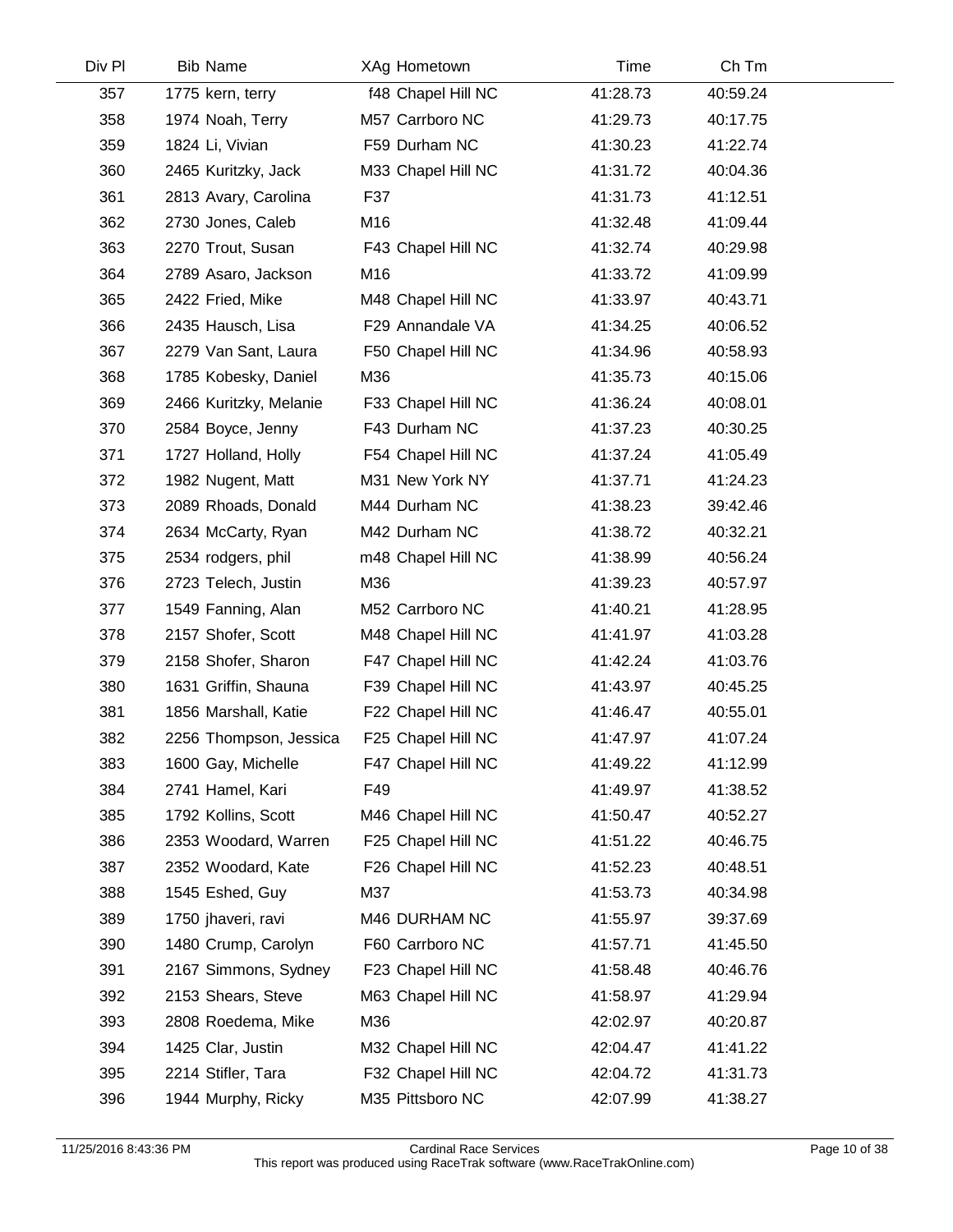| Div Pl | <b>Bib Name</b>          | XAg Hometown           | Time     | Ch Tm    |  |
|--------|--------------------------|------------------------|----------|----------|--|
| 397    | 2472 Lee, Cal            | M43 Chapel Hill NC     | 42:08.48 | 41:47.95 |  |
| 398    | 2399 Caughlin, Emma      | F24 Raleigh NC         | 42:09.23 | 41:27.47 |  |
| 399    | 2653 Walsh, Braden       | F40 Pittsboro NC       | 42:11.23 | 41:35.99 |  |
| 400    | 1362 Brown, Laura        | F31 Chapel Hill NC     | 42:11.46 | 41:42.48 |  |
| 401    | 2421 Frellick, Paul      | M56 Chapel Hill NC     | 42:11.49 | 41:05.46 |  |
| 402    | 2402 Cobb, Harry         | M14 Hillsborough NC    | 42:13.00 | 41:07.03 |  |
| 403    | 1440 Cole, Austin        | M21 Timberlake NC      | 42:13.22 | 40:49.72 |  |
| 404    | 1978 Norwood, Aubin      | M29 Chapel Hill NC     | 42:13.47 | 40:23.17 |  |
| 405    | 2403 Cobb, Michael       | M48 Hillsborough NC    | 42:13.98 | 41:08.76 |  |
| 406    | 1691 Helms, Tanya        | F56 Chapel Hill NC     | 42:13.99 | 42:06.76 |  |
| 407    | 1793 Kopec, Doug         | M59 Carrboro NC        | 42:14.96 | 39:17.85 |  |
| 408    | 1913 Mills, Karin        | F50 Carrboro NC        | 42:15.48 | 41:29.99 |  |
| 409    | 2052 Pratson, Forrest    | M19 Chapel Hill NC     | 42:18.22 | 41:18.96 |  |
| 410    | 1291 Beatty, Susan       | F51 Chapel Hill NC     | 42:19.72 | 42:00.24 |  |
| 411    | 1644 Guskiewicz, Nathan  | M18 Chapel Hill NC     | 42:20.22 | 41:21.72 |  |
| 412    | 1671 Harrison, Stuart    | M44 Chapel Hill NC     | 42:21.22 | 40:56.72 |  |
| 413    | 1658 Hamilton, Christine | F22 Chapel Hill NC     | 42:22.22 | 42:06.48 |  |
| 414    | 1659 Hamilton, Michael   | M58 Chapel Hill NC     | 42:22.73 | 42:06.51 |  |
| 415    | 2115 Salemson, Jeremy    | M47 Chapel Hill NC     | 42:24.97 | 42:16.24 |  |
| 416    | 1791 Kollins, Katharine  | F36 Chapel Hill NC     | 42:26.73 | 41:28.53 |  |
| 417    | 2611 Graham, Matthew     | M38 Charlotte NC 28209 | 42:27.73 | 41:25.26 |  |
| 418    | 1640 Gulati, Tesha       | F35 Chapel Hill NC     | 42:28.23 | 41:29.73 |  |
| 419    | 2253 Thomas, Jennifer    | F31 Hillsborough NC    | 42:28.72 | 40:49.40 |  |
| 420    | 2690 Garoni, Carson      | F45                    | 42:31.47 | 41:42.75 |  |
| 421    | 2802 Chopas, Jim         | M50                    | 42:31.47 | 41:17.45 |  |
| 422    | 2299 Walker, Morgan      | F25 Boston MA          | 42:31.73 | 42:27.71 |  |
| 423    | 2439 herndon, delaney    | f21 Durham NC          | 42:31.97 | 42:09.95 |  |
| 424    | 1929 Morris, Anna        | F8 Carrboro NC         | 42:32.72 | 41:40.25 |  |
| 425    | 1417 Chesser, Susan      | F54 Durham NC          | 42:32.98 | 41:56.51 |  |
| 426    | 2492 Marron, Aidan       | M19 DURHAM NC          | 42:32.98 | 40:10.16 |  |
| 427    | 2182 Smith, Nancy        | F58 Durham NC          | 42:34.48 | 41:29.05 |  |
| 428    | 1493 Dasher, Meredith    | F43 Charlotte NC       | 42:34.73 | 41:55.48 |  |
| 429    | 2463 Kohler, Rebecca     | F51 Carrboro NC        | 42:35.97 | 42:29.25 |  |
| 430    | 2405 Crook, Marija       | F18 Carrboro NC        | 42:35.99 | 42:29.75 |  |
| 431    | 1780 Kittelson, Ben      | M27 Durham NC          | 42:38.48 | 41:09.24 |  |
| 432    | 2503 Minogue, Kevin      | M24 Chapel Hill NC     | 42:38.72 | 40:52.39 |  |
| 433    | 1703 Hesterberg, Rebecc  | F25 Tampa FL           | 42:39.73 | 41:42.22 |  |
| 434    | 2240 Swartz, Troy        | M53 Chapel Hill NC     | 42:40.24 | 40:07.15 |  |
| 435    | 1642 Guskiewicz, Jacob   | M20 Chapel Hill NC     | 42:40.47 | 41:41.73 |  |
| 436    | 1579 Frantz, Emily       | F29 Chapel Hill NC     | 42:41.47 | 42:13.74 |  |
|        |                          |                        |          |          |  |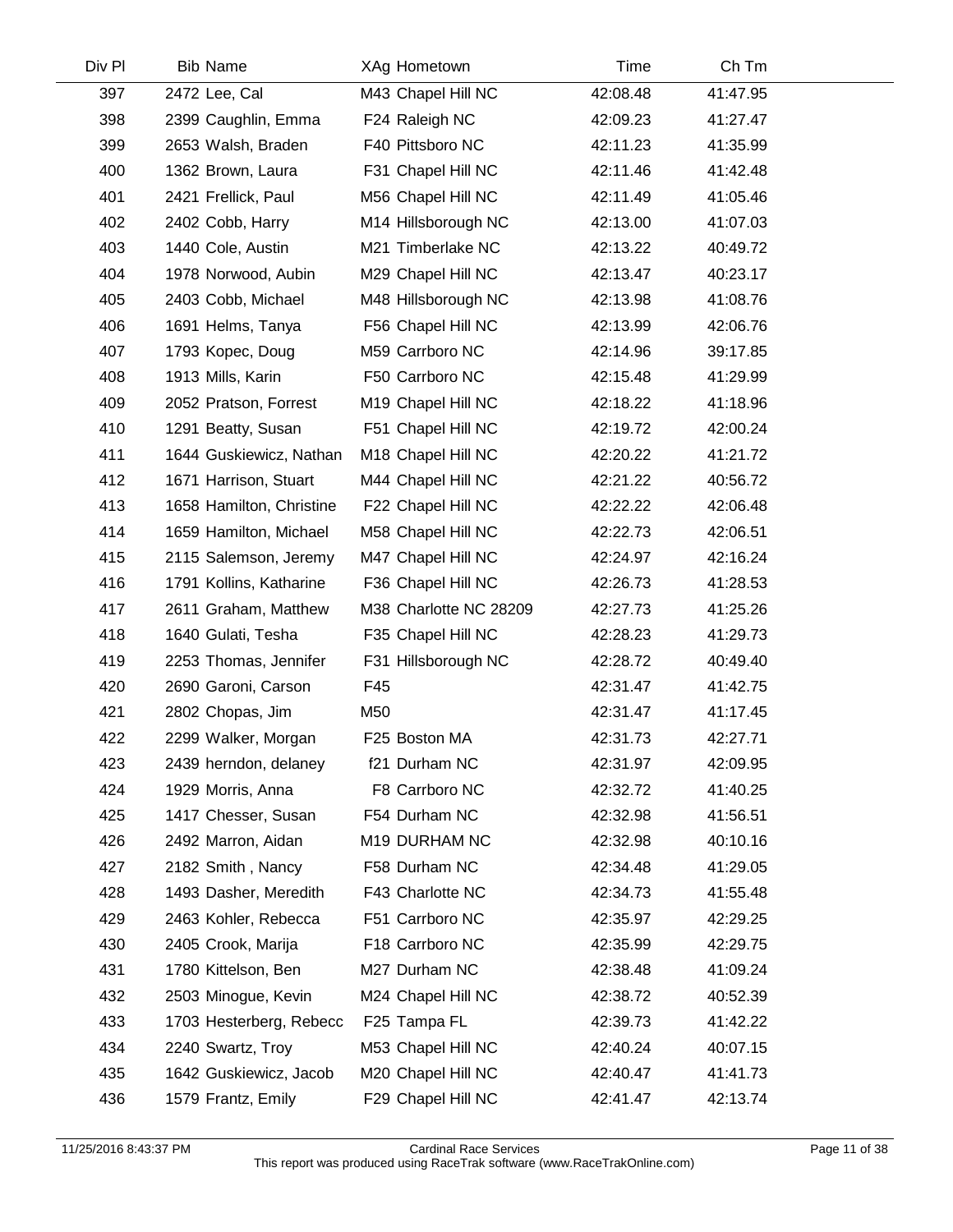| Div Pl | <b>Bib Name</b>          | XAg Hometown       | Time     | Ch Tm    |  |
|--------|--------------------------|--------------------|----------|----------|--|
| 437    | 1578 frantz, caroline    | f26 Nashville TN   | 42:41.73 | 42:13.46 |  |
| 438    | 2388 Calhoun, Benjamin   | M14 Chapel Hill NC | 42:41.75 | 41:32.50 |  |
| 439    | 1456 Cook, Alex          | M11                | 42:41.97 | 42:27.00 |  |
| 440    | 1546 Esichen, Chris      | M24 Chapel Hill NC | 42:43.00 | 42:15.96 |  |
| 441    | 1645 Hackman, Kim        | F40 Chapel Hill NC | 42:43.01 | 42:37.57 |  |
| 442    | 1653 Hageman, Rick       | M58                | 42:43.47 | 41:10.77 |  |
| 443    | 1646 Hackman, Trevor     | M40 Chapel Hill NC | 42:43.97 | 42:37.48 |  |
| 444    | 1360 Brown, Corey        | M38 New York NY    | 42:45.97 | 41:04.86 |  |
| 445    | 1563 Finn, Caitlin       | F25 New York NY    | 42:47.47 | 41:13.96 |  |
| 446    | 1604 Gershon, Timothy    | M49 Chapel Hill NC | 42:50.47 | 42:16.91 |  |
| 447    | 1605 Gershon, Zachary    | M14 Chapel Hill NC | 42:50.72 | 42:17.25 |  |
| 448    | 1353 Breito, Nathan      | M34 Chapel Hill NC | 42:50.97 | 42:20.24 |  |
| 449    | 2729 Jadrich, Caleb      | M22                | 42:51.46 | 42:13.26 |  |
| 450    | 1832 Lloyd, Aline        | F45 Chapel Hill NC | 42:51.47 | 42:00.47 |  |
| 451    | 2801 Gross, Darryl       | M46                | 42:51.50 | 41:37.48 |  |
| 452    | 2820 Andrews, Richard    | M34                | 42:51.73 | 39:47.40 |  |
| 453    | 2375 bauer, tanja        | f33 Durham NC      | 42:52.21 | 40:36.87 |  |
| 454    | 1492 Dasher, Leigh Ann   | F37 Chapel Hill NC | 42:52.25 | 42:13.00 |  |
| 455    | 1778 King, Roxanne       | F30 Carrboro NC    | 42:52.98 | 42:35.25 |  |
| 456    | 2631 Lehman, Dan         | M54 Chapel Hill NC | 42:54.24 | 41:52.74 |  |
| 457    | 1821 Legere, Jeff        | M60 DURHAM NC      | 42:54.49 | 40:45.38 |  |
| 458    | 2163 Simmons, Ben        | M26 Chapel Hill NC | 42:54.96 | 41:43.48 |  |
| 459    | 1457 Cook, Benjamin      | M42 Belmont MA     | 42:55.23 | 42:39.81 |  |
| 460    | 1649 Hadler, Wayne       | M62 Carrboro NC    | 42:55.24 | 41:36.52 |  |
| 461    | 2675 Farris, Morgan      | F <sub>26</sub>    | 42:58.23 | 42:40.01 |  |
| 462    | 2695 McKenna, Katie      | F39                | 43:01.22 | 42:38.71 |  |
| 463    | 1784 Knott, David        | M42 Chapel Hill NC | 43:02.72 | 42:14.96 |  |
| 464    | 2151 Shannon, Kristin    | F19 Chapel Hill NC | 43:03.47 | 41:35.79 |  |
| 465    | 1288 Beals, Kendall      | F25 Chapel Hill NC | 43:04.71 | 41:53.47 |  |
| 466    | 2564 Varela Solis, Jazmi | F41 Chapel Hill NC | 43:05.00 | 42:19.53 |  |
| 467    | 1848 Malay, Brendan      | M36 Chapel Hill NC | 43:05.50 | 41:12.39 |  |
| 468    | 2111 Ross, Morven        | F28 Chapel Hill NC | 43:05.72 | 41:12.14 |  |
| 469    | 2596 Denniston, Alex     | M30 Falmouth ME    | 43:05.72 | 42:09.97 |  |
| 470    | 2790 Asaro, Sawyer       | F <sub>12</sub>    | 43:06.01 | 42:31.77 |  |
| 471    | 2746 Hopper, Karen       | F <sub>27</sub>    | 43:06.01 | 42:50.03 |  |
| 472    | 1908 Millar, Christopher | M16 Chapel Hill NC | 43:06.47 | 40:59.64 |  |
| 473    | 1520 Dougherty, John     | M28 Durham NC      | 43:06.73 | 41:30.62 |  |
| 474    | 1833 Lockhart, Ben       | M23 Raleigh NC     | 43:06.99 | 43:03.27 |  |
| 475    | 1503 Dellinger, Hampton  | M49 DURHAM NC      | 43:06.99 | 41:49.27 |  |
| 476    | 2709 Godfrey, Logan      | M11                | 43:07.72 | 43:00.23 |  |
|        |                          |                    |          |          |  |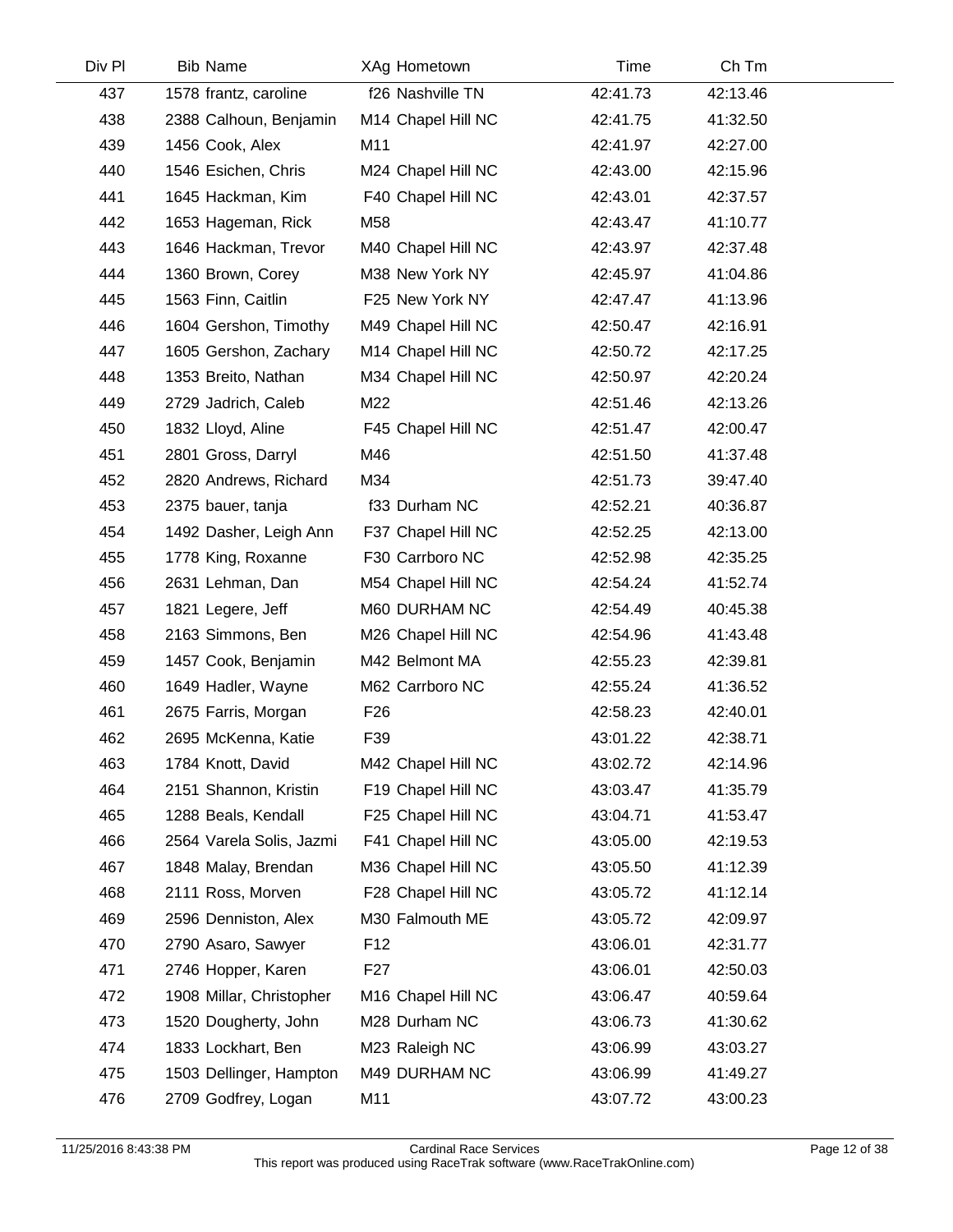| Div Pl | <b>Bib Name</b>          | XAg Hometown           | Time     | Ch Tm    |
|--------|--------------------------|------------------------|----------|----------|
| 477    | 2543 Smith, Dan          | M45                    | 43:08.23 | 41:18.42 |
| 478    | 1710 Himmel, Theresa     | F48 Chapel Hill NC     | 43:10.72 | 42:07.58 |
| 479    | 2602 Eaton, David        | M50 Bay Village OH     | 43:11.73 | 42:07.50 |
| 480    | 1274 Baker, James        | M33 Carrboro NC        | 43:13.71 | 42:40.46 |
| 481    | 2640 O'Donnell, Michele  | F50 Chapel Hill NC     | 43:13.73 | 42:35.56 |
| 482    | 1275 Baker, Katie        | F28 New York City NY   | 43:14.22 | 42:40.50 |
| 483    | 2486 macleod, carolyn    | f18 Chapel Hill NC     | 43:15.49 | 42:21.76 |
| 484    | 2452 Hurt, Christi       | F45 Chapel Hill NC     | 43:15.49 | 42:32.58 |
| 485    | 2420 Freeman, Mark       | M42 Charlottesville VA | 43:19.73 | 42:10.79 |
| 486    | 1953 Myers, Carter       | M10 Chapel Hill NC     | 43:24.21 | 43:00.24 |
| 487    | 1954 Myers, Clint        | M43 Chapel Hill NC     | 43:24.24 | 42:50.77 |
| 488    | 2063 Quinn, Ian          | M17 Chapel Hill NC     | 43:24.96 | 41:22.74 |
| 489    | 1285 Baucom, Sam         | M12 Chapel Hill NC     | 43:24.99 | 42:18.97 |
| 490    | 1641 Guskiewicz, Adam    | M16 Chapel Hill NC     | 43:25.24 | 41:23.66 |
| 491    | 1407 Casellas, Sebastian | M17                    | 43:26.22 | 42:58.46 |
| 492    | 2721 Barta, Thomas       | M57                    | 43:28.97 | 42:53.47 |
| 493    | 2706 Stone, Pete         | M50                    | 43:29.22 | 41:40.11 |
| 494    | 2267 travars, phil       | M31 Pittsboro NC       | 43:31.46 | 41:17.87 |
| 495    | 2409 Dietrick, Curtis    | M35 Raleigh NC         | 43:36.24 | 42:52.48 |
| 496    | 1668 Harris, Rich        | M42 Chapel Hill NC     | 43:37.98 | 40:58.64 |
| 497    | 2655 Watters, Cassandra  | F21 Chapel Hill NC     | 43:38.98 | 43:00.00 |
| 498    | 1975 Noel, Staton        | M54 Durham NC          | 43:40.97 | 43:30.99 |
| 499    | 2888 Nackman, Sam        | M28                    | 43:44.00 | 43:14.93 |
| 500    | 2064 Raby, Judy          | F49 Chapel Hill NC     | 43:44.48 | 42:55.24 |
| 501    | 1677 Harwell, Jane       | F53 Carrboro NC        | 43:45.01 | 42:50.02 |
| 502    | 2309 Warner, Diane       | F51 Chapel Hill NC     | 43:45.22 | 42:52.48 |
| 503    | 1253 Anscher, Samantha   | F24 Brighton MA        | 43:45.97 | 42:57.00 |
| 504    | 2310 Warner, Todd        | M52 Chapel Hill NC     | 43:46.72 | 42:51.74 |
| 505    | 2044 Pottenger, Dave     | M58 Durham NC          | 43:47.22 | 42:12.75 |
| 506    | 2580 Archer, John        | m52 Washington DC      | 43:49.22 | 43:17.98 |
| 507    | 2341 Williams, Shawn     | M56 Bryn Mawr PA       | 43:50.48 | 42:11.35 |
| 508    | 2781 Zelman, Josh        | M43                    | 43:52.24 | 43:34.27 |
| 509    | 2724 Zuercher, William   | M45                    | 43:52.48 | 42:42.24 |
| 510    | 1371 Bucy-Anderson, De   | F16 Chapel Hill NC     | 43:52.73 | 43:13.04 |
| 511    | 2669 Bolon, Roxane       | F <sub>15</sub>        | 43:52.74 | 43:09.51 |
| 512    | 1316 Bisanar, Will       | M41 Durham NC          | 43:52.98 | 42:42.73 |
| 513    | 1890 mclean, john        | m54 Chapel Hill NC     | 43:53.22 | 41:06.16 |
| 514    | 2849 Firestine, Dwight   | M51                    | 43:53.72 | 42:40.71 |
| 515    | 1610 GIL GONZALEZ, M     | F <sub>28</sub>        | 43:54.98 | 41:46.42 |
| 516    | 2423 Gall, Holli         | f37 Chapel Hill NC     | 43:55.21 | 42:33.80 |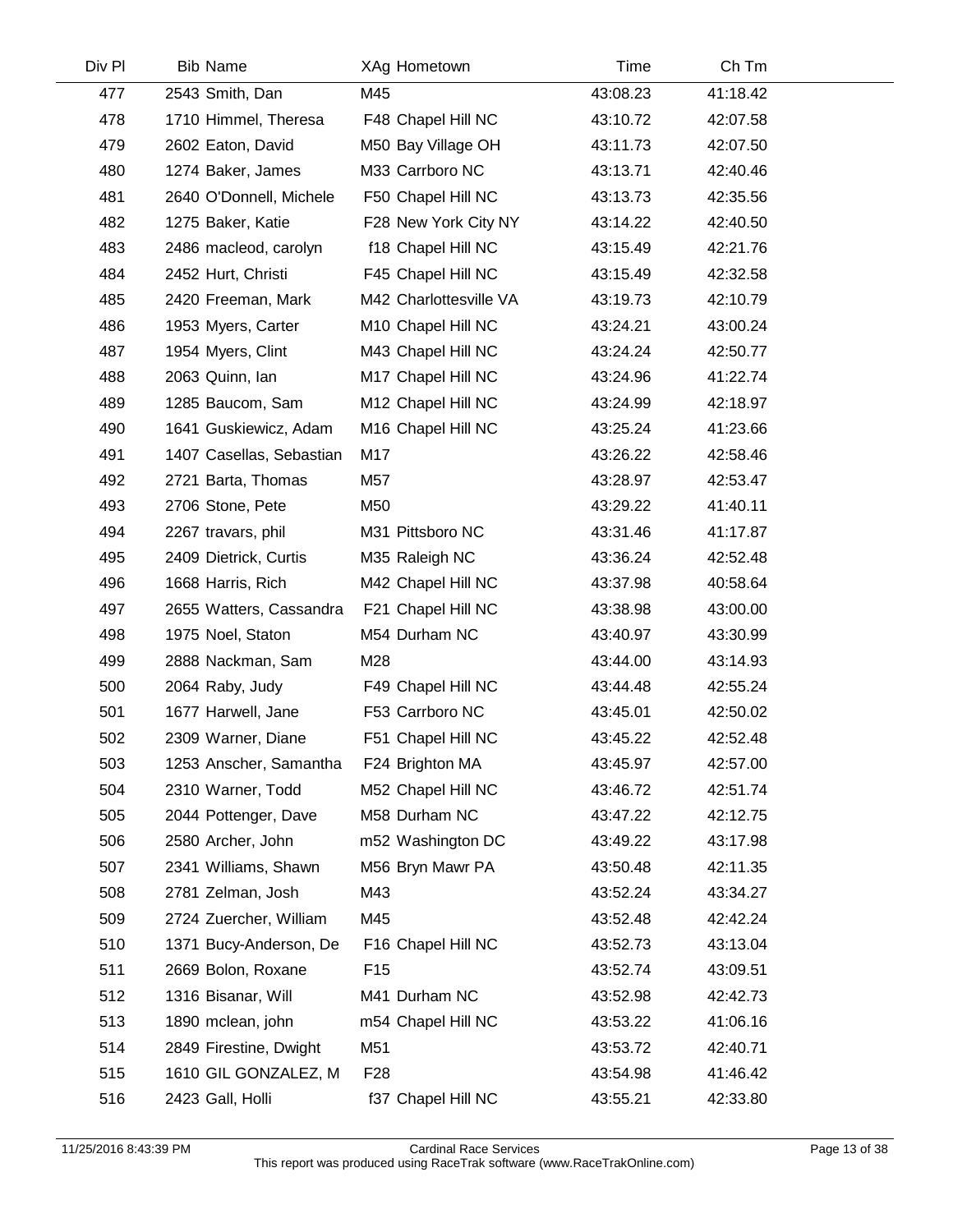| Div Pl | <b>Bib Name</b>          | XAg Hometown        | Time     | Ch Tm    |  |
|--------|--------------------------|---------------------|----------|----------|--|
| 517    | 2535 Rodriguez, Amy      | F32 Chapel Hill NC  | 43:55.48 | 42:55.75 |  |
| 518    | 2350 Wood, Geri          | F68                 | 43:55.49 | 43:33.27 |  |
| 519    | 1433 Clossick, Madigan   | f16 Chapel Hill NC  | 43:55.74 | 43:15.26 |  |
| 520    | 2192 Son, Huy            | M34                 | 43:57.48 | 41:12.15 |  |
| 521    | 1983 Nunez, Josh         | M43                 | 43:57.50 | 41:15.40 |  |
| 522    | 2538 Saker, Korinn       | F58 Hillsborough NC | 43:57.51 | 42:51.31 |  |
| 523    | 1717 Hirschman, Caitlin  | f44 Chapel Hill NC  | 43:58.48 | 42:37.99 |  |
| 524    | 2480 Lissy, Nathan       | M14 Chapel Hill NC  | 43:59.22 | 43:18.48 |  |
| 525    | 1851 mandeville-long, an | f57 Chapel Hill NC  | 44:00.23 | 43:47.74 |  |
| 526    | 1834 long, robert        | m65 Chapel Hill NC  | 44:00.71 | 43:48.75 |  |
| 527    | 1714 Hirschfield, Ashley | F26 Durham NC       | 44:01.23 | 43:47.49 |  |
| 528    | 1715 Hirschfield, Austin | M27 Durham NC       | 44:01.23 | 43:47.20 |  |
| 529    | 1618 Gosselin, Jamison   | M41                 | 44:01.46 | 43:37.20 |  |
| 530    | 2395 Caress, Lula        | F10 Chapel Hill NC  | 44:01.96 | 43:33.69 |  |
| 531    | 1284 Baucom, Martin      | M48 Chapel Hill NC  | 44:04.97 | 42:57.98 |  |
| 532    | 1420 Chiarello, Ginny    | F37 Chapel Hill NC  | 44:05.98 | 42:45.96 |  |
| 533    | 2705 Osborne, James      | M35                 | 44:08.49 | 43:41.99 |  |
| 534    | 1779 Kinyamu, Harriet    | F51 Cary NC         | 44:08.97 | 42:54.50 |  |
| 535    | 2652 Smith-Overman, Bri  | F28 Durham NC       | 44:09.72 | 42:04.13 |  |
| 536    | 2654 Walter, Michael     | M28 Durham NC       | 44:09.72 | 42:03.12 |  |
| 537    | 1469 Correia, Joao       | M49 Durham NC       | 44:10.24 | 43:23.25 |  |
| 538    | 2083 Renner, Tate        | F53 Pittsboro NC    | 44:10.96 | 43:19.47 |  |
| 539    | 1517 Doran, Elizabeth    | F33 Chapel Hill NC  | 44:11.24 | 43:40.72 |  |
| 540    | 2744 O'Brien, Richard    | M36                 | 44:11.48 | 42:24.13 |  |
| 541    | 1655 Halstead, Elizabeth | F38 Apex NC         | 44:12.21 | 42:25.90 |  |
| 542    | 1656 Halstead, Eric      | M42 Apex NC         | 44:12.97 | 42:26.39 |  |
| 543    | 2415 Fiorito, Teresa     | F14 Chapel Hill NC  | 44:13.72 | 44:08.50 |  |
| 544    | 2414 Fiorito, Agustin    | M45 Chapel Hill NC  | 44:14.72 | 43:58.23 |  |
| 545    | 2836 Schmid, Amy         | F41                 | 44:14.73 | 42:41.32 |  |
| 546    | 2827 Laatz, Justin       | M19                 | 44:15.50 | 42:08.67 |  |
| 547    | 1907 Millar, Ben         | M19 Chapel Hill NC  | 44:15.73 | 42:07.40 |  |
| 548    | 1387 Caren, Neal         | M43 Chapel Hill NC  | 44:18.25 | 43:50.79 |  |
| 549    | 2589 Byerly, Wesley      | M59 DURHAM NC       | 44:18.73 | 43:22.31 |  |
| 550    | 2104 Rooney, Cassie      | F30 DURHAM NC       | 44:22.98 | 43:40.50 |  |
| 551    | 2283 vaught, michael     | M59 Chapel Hill NC  | 44:23.72 | 43:11.98 |  |
| 552    | 2866 Abrams, Jeff        | M48                 | 44:24.47 | 42:37.12 |  |
| 553    | 2370 Zimpritch, Hannah   | F34 Brooklyn NY     | 44:24.49 | 44:09.51 |  |
| 554    | 2582 Blackford, Susan    | F54 Chapel Hill NC  | 44:24.74 | 43:45.51 |  |
| 555    | 2170 Singley, Catherine  | F56 Chapel Hill NC  | 44:25.72 | 43:40.21 |  |
| 556    | 1572 Forcina, Martin     | M67 Charlotte NC    | 44:27.21 | 43:44.28 |  |
|        |                          |                     |          |          |  |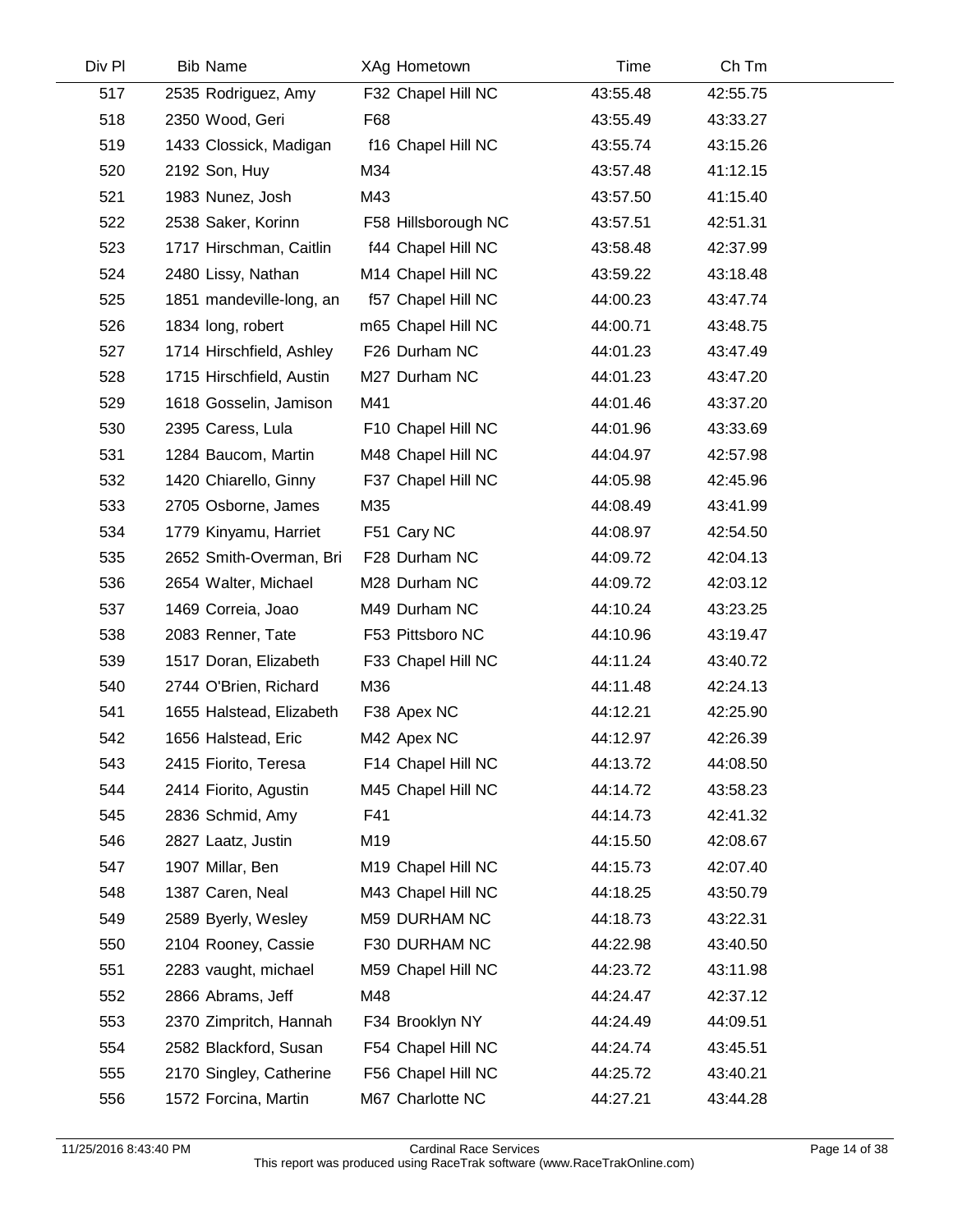| Div Pl | <b>Bib Name</b>         | XAg Hometown        | Time     | Ch Tm    |  |
|--------|-------------------------|---------------------|----------|----------|--|
| 557    | 2274 Urrutia, Kristine  | F46 Chapel Hill NC  | 44:28.23 | 43:22.50 |  |
| 558    | 2447 Holaday, Sue       | F48 Durham NC       | 44:29.50 | 44:04.99 |  |
| 559    | 2446 Holaday, Chris     | M50 Durham NC       | 44:29.73 | 44:04.98 |  |
| 560    | 1402 Casale, Marc       | M31 Boston MA       | 44:31.24 | 43:00.04 |  |
| 561    | 2129 Schneider, E. Shau | M20 Pittsboro NC    | 44:32.22 | 43:55.27 |  |
| 562    | 1796 Kumar, Prita       | F30 New York NY     | 44:32.73 | 44:17.78 |  |
| 563    | 1850 Malikowski, Randy  | M56 Chapel Hill NC  | 44:33.25 | 43:53.00 |  |
| 564    | 1813 Lawler, Patrick    | M26 Richmond VA     | 44:35.49 | 43:11.50 |  |
| 565    | 1814 Lawler, Thomas     | M24 Arlington VA    | 44:35.72 | 43:10.73 |  |
| 566    | 2323 Wessell, Laura     | F48 Hillsborough NC | 44:36.23 | 44:16.32 |  |
| 567    | 1379 Buxenbaum, Peter   | M50 Greensboro NC   | 44:36.49 | 43:56.50 |  |
| 568    | 2691 Conder, Timothy    | M55                 | 44:37.73 | 44:05.28 |  |
| 569    | 2557 sullivan, daniel   | m71 Chapel Hill NC  | 44:38.23 | 44:17.79 |  |
| 570    | 2539 Scallion, Megan    | F28 Durham NC       | 44:41.74 | 44:04.46 |  |
| 571    | 1461 Cook, Jonathon     | M41 Carrboro NC     | 44:42.47 | 43:21.06 |  |
| 572    | 1766 Kay, Kevin         | M39 Carrboro NC     | 44:43.47 | 42:40.14 |  |
| 573    | 1636 Grill, Warren      | M49 Chapel Hill NC  | 44:45.23 | 43:43.48 |  |
| 574    | 2054 Pratson, Lincoln   | M55 Chapel Hill NC  | 44:45.46 | 43:43.71 |  |
| 575    | 1643 Guskiewicz, Kevin  | M50 Chapel Hill NC  | 44:45.47 | 43:44.71 |  |
| 576    | 2048 Powers, Tom        | M68                 | 44:46.46 | 44:05.19 |  |
| 577    | 1917 Min, Nicholas      | M13 Chapel Hill NC  | 44:46.96 | 43:17.73 |  |
| 578    | 2382 Bruno, John        | M51 Chapel Hill NC  | 44:47.24 | 43:55.52 |  |
| 579    | 2612 Green, Emma        | F30 Carrboro NC     | 44:47.47 | 43:25.74 |  |
| 580    | 1267 Baas, Susan        | F55 Carrboro NC     | 44:48.73 | 44:09.30 |  |
| 581    | 2847 Murtagh, Kynan     | M25                 | 44:49.97 | 42:30.87 |  |
| 582    | 2845 Helm-Murtagh, Sus  | F <sub>52</sub>     | 44:50.24 | 42:32.13 |  |
| 583    | 2846 Murtagh, Rory      | M53                 | 44:50.26 | 42:29.42 |  |
| 584    | 2130 Schneider, Eric    | m52 Pittsboro NC    | 44:50.47 | 44:13.15 |  |
| 585    | 2647 Power, Julianne    | F26 Chapel Hill NC  | 44:51.24 | 43:28.49 |  |
| 586    | 1292 Beaver, Melinda    | F36 Durham NC       | 44:51.49 | 43:39.47 |  |
| 587    | 1839 Lozon, Cory        | F47 Chapel Hill NC  | 44:51.76 | 44:02.01 |  |
| 588    | 2617 Hartman, Evelyn    | F24 Williamsburg VA | 44:51.76 | 44:01.02 |  |
| 589    | 2809 DeMarcus, Forrest  | M39                 | 44:52.47 | 43:45.44 |  |
| 590    | 2140 Scott, Kate        | F37 Chapel Hill NC  | 44:52.47 | 44:08.23 |  |
| 591    | 1473 Craig, Davis       | M27 Raleigh NC      | 44:52.72 | 43:59.98 |  |
| 592    | 1745 Jaspers, Ilona     | F47 Carrboro NC     | 44:53.71 | 43:33.46 |  |
| 593    | 2320 Werden, Alex       | M22 Chapel Hill NC  | 44:55.46 | 43:10.86 |  |
| 594    | 2734 Bolon, Hank        | M20                 | 44:55.75 | 43:13.22 |  |
| 595    | 2520 Pfeifer, Sierra    | F14 Hillsborough NC | 44:56.47 | 43:52.00 |  |
| 596    | 2519 Pfeifer, Miles     | M49 Hillsborough NC | 44:56.48 | 43:51.73 |  |
|        |                         |                     |          |          |  |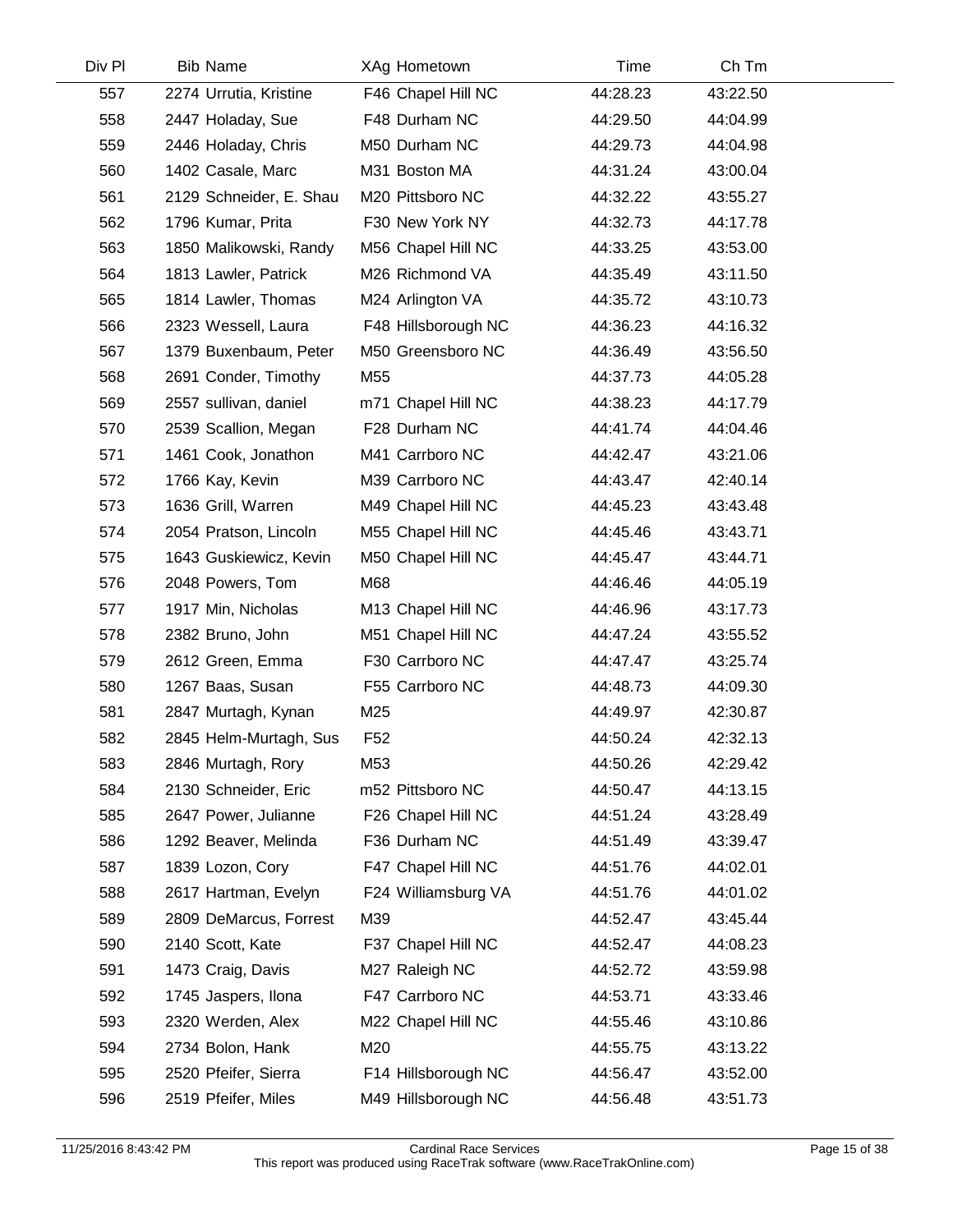| Div Pl | <b>Bib Name</b>           | XAg Hometown        | Time     | Ch Tm    |  |
|--------|---------------------------|---------------------|----------|----------|--|
| 597    | 2683 Branson, Sheri       | F <sub>58</sub>     | 44:56.48 | 43:37.00 |  |
| 598    | 1864 Matthews, David      | M40 Carrboro NC     | 44:56.72 | 44:34.23 |  |
| 599    | 1591 Funk, John           | M46 GRAHAM NC       | 44:57.25 | 43:15.43 |  |
| 600    | 2468 Lancaster, Nicola    | F23 Raleigh NC      | 44:57.72 | 44:15.72 |  |
| 601    | 1742 Janusz, Andrea       | F38 Chapel Hill NC  | 44:58.81 | 43:57.78 |  |
| 602    | 1279 Barnes, Eileen       | F34 Durham NC       | 44:59.74 | 43:32.76 |  |
| 603    | 1590 Funk, Isaac          | M15 GRAHAM NC       | 45:01.73 | 44:09.49 |  |
| 604    | 1356 Brodrick, Phoebe     | F13 Watkinsville GA | 45:01.99 | 43:45.49 |  |
| 605    | 1806 Lapetina, Graciana   | F42                 | 45:02.23 | 43:50.73 |  |
| 606    | 2226 Streeter, Robert     | M25 Raleigh NC      | 45:03.23 | 43:47.97 |  |
| 607    | 1313 Binkley, Derek       | M33 Carrboro NC     | 45:05.24 | 44:15.62 |  |
| 608    | 2715 Staley, Kristin      | F33                 | 45:05.74 | 43:47.53 |  |
| 609    | 1614 Glass-Steel, Christi | F42 Chapel Hill NC  | 45:05.97 | 44:46.32 |  |
| 610    | 1355 Brodrick, Brian      | M41 Watkinsville GA | 45:06.47 | 43:49.22 |  |
| 611    | 2593 Craig, Abby          | F25 Chapel Hill NC  | 45:08.98 | 44:09.00 |  |
| 612    | 2505 Monahan, Seamus      | M11 Chapel Hill NC  | 45:11.73 | 45:07.97 |  |
| 613    | 1923 Monahan, Rose        | F40 Chapel Hill NC  | 45:12.97 | 44:18.22 |  |
| 614    | 1248 Anderson, Jennifer   | F39 RALEIGH NC      | 45:13.72 | 44:25.24 |  |
| 615    | 2068 Ramsdell, Angela     | F16                 | 45:14.23 | 44:00.21 |  |
| 616    | 1800 Lachiewicz, Paul     | M65 Chapel Hill NC  | 45:14.49 | 43:27.64 |  |
| 617    | 1922 Monahan, Paul        | m53 Chapel Hill NC  | 45:17.98 | 44:23.00 |  |
| 618    | 2406 Crooks, Carol        | F49 Saint Louis MO  | 45:17.98 | 44:13.03 |  |
| 619    | 2566 Warren, Allison      | F36 Durham NC       | 45:17.99 | 44:13.51 |  |
| 620    | 2074 Ramsden, Dale        | M52 Chapel Hill NC  | 45:22.99 | 44:51.23 |  |
| 621    | 1530 dye, aaron           | m43 Chapel Hill NC  | 45:24.73 | 44:19.29 |  |
| 622    | 2296 Wahlstrom, Torey     | F48 Chapel Hill NC  | 45:24.97 | 44:41.98 |  |
| 623    | 2131 schoenherr, jay      | M32 Carrboro NC     | 45:25.97 | 45:03.22 |  |
| 624    | 2132 Schoenherr, Sarah    | F33 Carrboro NC     | 45:25.99 | 45:03.75 |  |
| 625    | 1764 kauftheil, ari       | m13 Chapel Hill NC  | 45:27.23 | 44:39.26 |  |
| 626    | 1765 Kauftheil, Randy     | M58 Chapel Hill NC  | 45:27.74 | 44:39.76 |  |
| 627    | 2123 Schaller, Elizabeth  | F45 Chapel Hill NC  | 45:30.46 | 44:54.74 |  |
| 628    | 1859 Martinson, Christina | F37 Durham NC       | 45:30.49 | 44:26.00 |  |
| 629    | 1844 Lyu, Peter           | M26 Atlanta GA      | 45:34.72 | 44:22.96 |  |
| 630    | 1843 Lyu, Jennifer        | F21 Chapel Hill NC  | 45:34.73 | 44:22.96 |  |
| 631    | 1734 Hunter, Isiah        | M29 Atlanta GA      | 45:38.22 | 44:59.54 |  |
| 632    | 2848 Jonas, Daniel        | M41                 | 45:39.22 | 45:11.72 |  |
| 633    | 2889 Weintritt, Chris     | M18                 | 45:40.49 | 43:47.40 |  |
| 634    | 1638 Guild, Peter         | M65 Chapel Hill NC  | 45:41.72 | 43:53.65 |  |
| 635    | 2502 Mingoue, Mike        | M55 Chapel Hill NC  | 45:42.73 | 43:55.39 |  |
| 636    | 1752 Jones, Marie         | F25 Pittsboro NC    | 45:44.25 | 44:53.76 |  |
|        |                           |                     |          |          |  |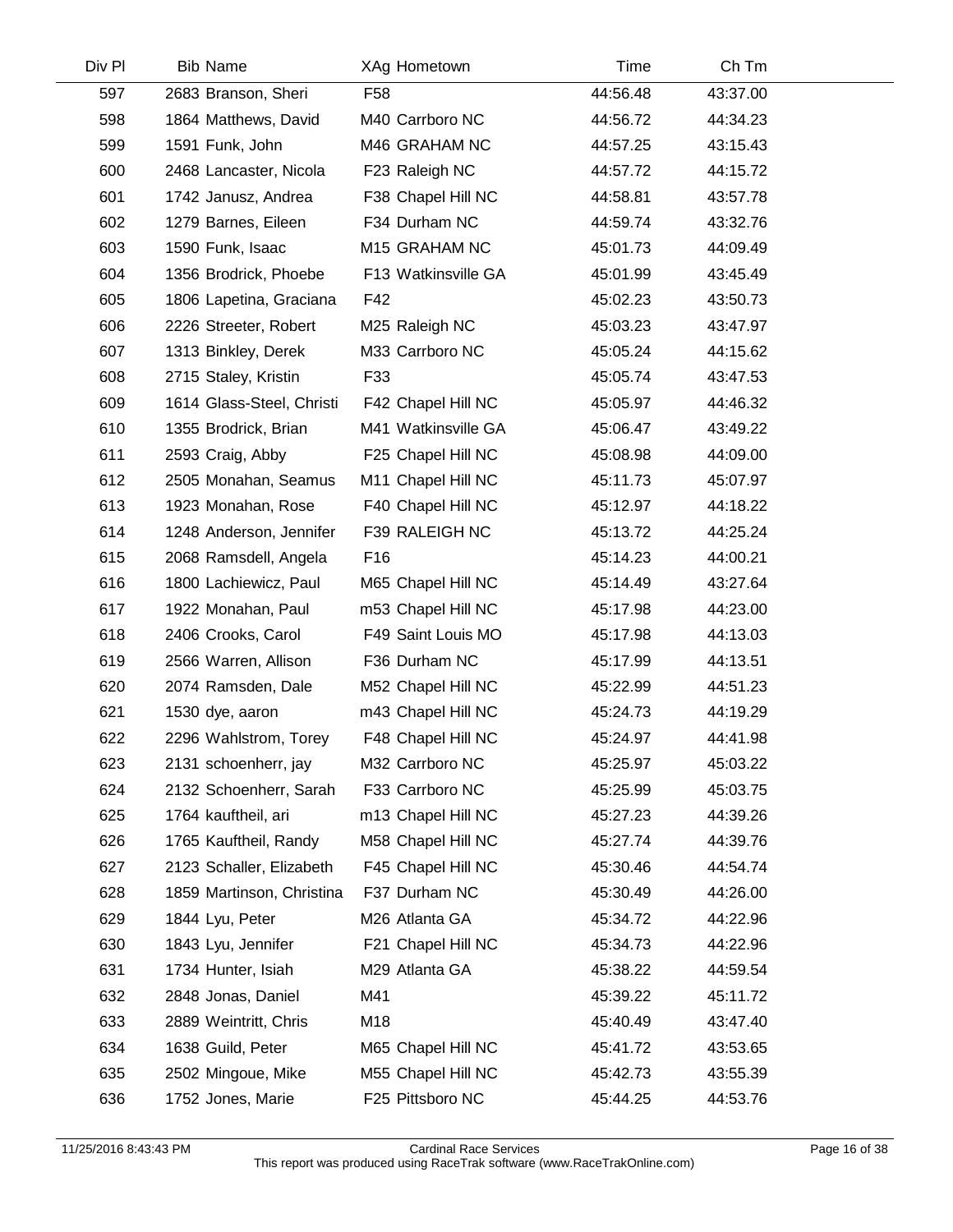|                         |                     |          | Ch Tm    |  |
|-------------------------|---------------------|----------|----------|--|
| 1826 Libby, Taylor      | F34 Carrboro NC     | 45:44.47 | 43:49.16 |  |
| 1960 Nason, Ellen       | F53 Chapel Hill NC  | 45:44.49 | 44:47.28 |  |
| 2282 VanWormer, Dana    | F24 Chapel Hill NC  | 45:46.47 | 43:44.65 |  |
| 1936 Mouw, Sheri        | F48 Chapel Hill NC  | 45:46.49 | 44:29.25 |  |
| 1386 Campbell, Jeness   | F46 Chapel Hill NC  | 45:47.48 | 44:43.98 |  |
| 1312 Binkley, Allison   | F31 Carrboro NC     | 45:47.51 | 44:58.56 |  |
| 2020 Patterson, Evan    | M49 Chapel Hill NC  | 45:48.47 | 44:25.24 |  |
| 2222 Straub, Magdalena  | F26 College Park MD | 45:48.73 | 45:11.23 |  |
| 2491 Margolis, Sara     | F22 Chapel Hill NC  | 45:48.98 | 43:57.40 |  |
| 2850 Nish, Timothy      | M32                 | 45:49.73 | 44:46.74 |  |
| 2823 Harrawood, Emily   | F30                 | 45:50.71 | 44:20.23 |  |
| 2471 Lawrence, Ellie    | F28 Boone NC        | 45:50.98 | 44:25.74 |  |
| 1783 Knott, Chandra     | F42 Chapel Hill NC  | 45:50.98 | 45:03.27 |  |
| 1918 Min, Sherene       | F45 Chapel Hill NC  | 45:52.99 | 44:23.77 |  |
| 2050 Pratson, Connor    | M24 Chapel Hill NC  | 45:53.21 | 44:50.44 |  |
| 2358 Wrenn, Grover      | M53 Pittsboro NC    | 45:54.97 | 44:52.19 |  |
| 1378 Buxenbaum, Laura   | F45 Greensboro NC   | 45:54.98 | 45:15.23 |  |
| 2772 Kennedy, Joseph    | M56                 | 45:55.22 | 44:32.72 |  |
| 2221 Straub, Liza       | F28 Chapel Hill NC  | 45:55.96 | 43:51.35 |  |
| 1970 Nieman, Stephanie  | F32 Chapel Hill NC  | 45:56.72 | 44:16.36 |  |
| 2565 Vukina, Lauren     | F31 Carrboro NC     | 45:57.49 | 43:19.93 |  |
| 2231 Sullivan, Caitlin  | F29 Durham NC       | 45:58.73 | 44:34.48 |  |
| 1408 Cavanaugh, Mark    | m43 Chapel Hill NC  | 45:59.22 | 45:40.89 |  |
| 2840 Gordon, Maggie     | F <sub>15</sub>     | 45:59.49 | 45:20.98 |  |
| 2552 Strauch, Christina | F31 GRAHAM NC       | 46:00.46 | 45:36.99 |  |
| 1361 Brown, Katharine   | F35 Washington DC   | 46:00.48 | 45:31.73 |  |
| 2287 Vernon, Emily      | F33 Chapel Hill NC  | 46:01.25 | 45:27.50 |  |
| 2536 Rogerson, Sara An  | F12 Chapel Hill NC  | 46:01.72 | 44:53.96 |  |
| 2873 Keane, Julie       | F47                 | 46:01.97 | 45:32.50 |  |
| 1810 Latta, Nick        | M23 Chapel Hill NC  | 46:04.23 | 44:35.20 |  |
| 2893 Engelland, Justin  | M41                 | 46:05.22 | 44:57.98 |  |
| 2743 Jordan, Bishop     | M43                 | 46:05.99 | 43:45.38 |  |
| 1911 Millard, Krista    | F43 Pittsboro NC    | 46:06.96 | 45:48.50 |  |
| 2506 Moss, Becca        | F43 Chapel Hill NC  | 46:06.97 | 45:49.73 |  |
| 2434 Harkins, Heidi     | F52 Chapel Hill NC  | 46:07.23 | 45:13.00 |  |
| 1980 Norwood, Hollin    | M36 Chapel Hill NC  | 46:08.00 | 44:18.65 |  |
| 2313 Waters, Hillary    | F28 Chapel Hill NC  | 46:08.22 | 44:19.41 |  |
| 2621 Hoerner, Erin      | F27 Chapel Hill NC  | 46:08.48 | 44:29.63 |  |
| 1786 Kobesky, Stephanie | F38                 | 46:10.50 | 44:49.93 |  |
| 1855 Markovits, Benjami | M31 Chapel Hill NC  | 46:10.97 | 44:33.78 |  |
|                         |                     |          |          |  |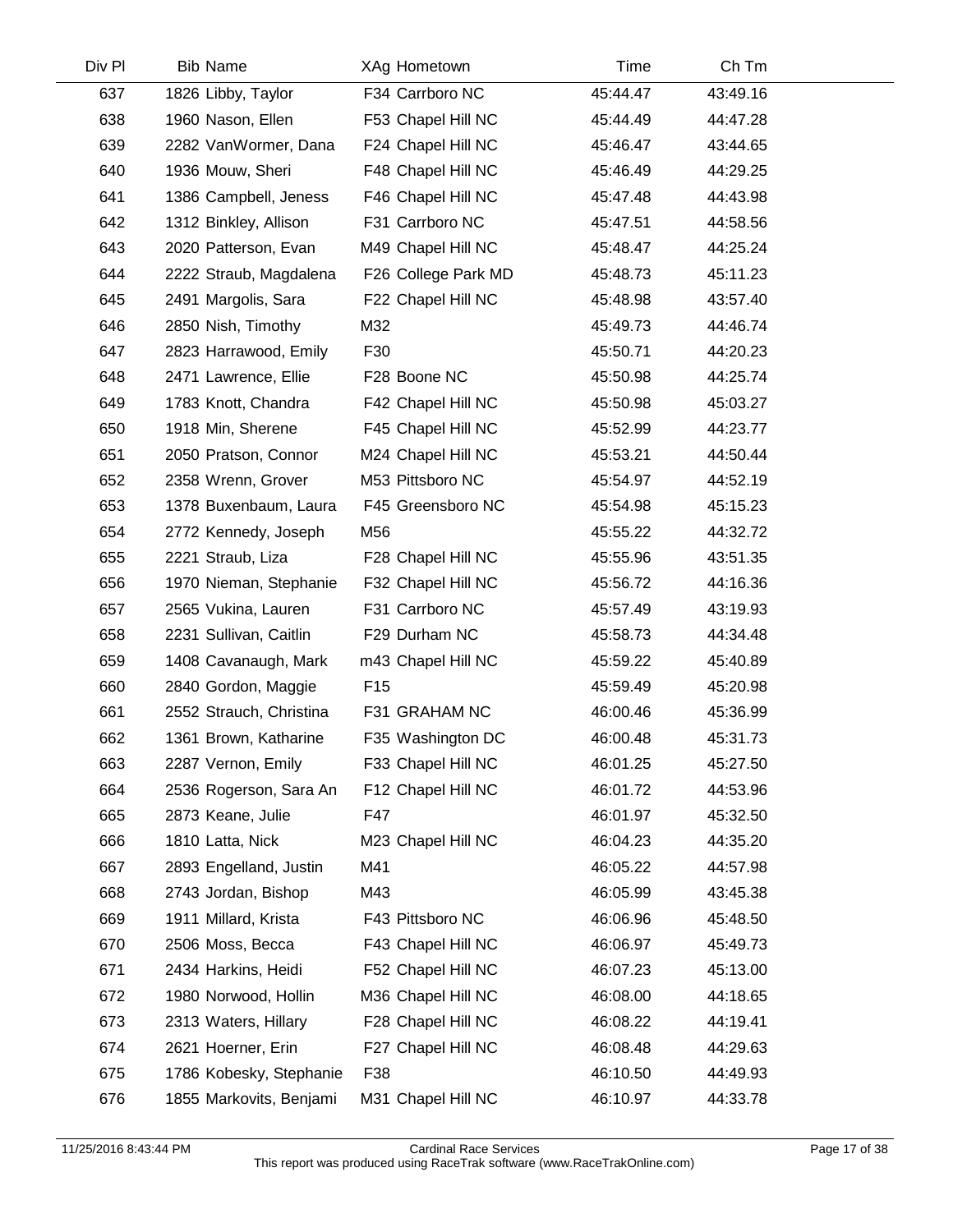| Div Pl | <b>Bib Name</b>         | XAg Hometown         | Time     | Ch Tm    |  |
|--------|-------------------------|----------------------|----------|----------|--|
| 677    | 2090 Richardson, Julie  | F53 Chapel Hill NC   | 46:10.98 | 45:09.02 |  |
| 678    | 1905 Millar, Ally       | F16 Chapel Hill NC   | 46:13.74 | 44:06.90 |  |
| 679    | 1797 la via, maria      | f53 Chapel Hill NC   | 46:15.97 | 43:51.40 |  |
| 680    | 2483 Lupo, Brian        | M32 Raleigh NC       | 46:16.73 | 45:04.36 |  |
| 681    | 1477 Crockett, Jason    | M40 DURHAM NC        | 46:16.99 | 45:02.96 |  |
| 682    | 2114 Saccoccio, Frances | F35 Durham NC        | 46:17.49 | 45:14.04 |  |
| 683    | 1696 Henry, April       | F40 DURHAM NC        | 46:17.72 | 45:15.00 |  |
| 684    | 2578 Yova, Frederique   | F43 Chapel Hill NC   | 46:18.47 | 45:02.76 |  |
| 685    | 2073 Ramsdell, Sam      | F26 Raleigh NC       | 46:20.47 | 45:06.15 |  |
| 686    | 2212 Stewart, Katie     | F36 Chapel Hill NC   | 46:21.97 | 43:44.12 |  |
| 687    | 2451 Holzapfel, Chloe   | F30 Raleigh NC       | 46:22.72 | 45:38.70 |  |
| 688    | 1592 Funk, Joshua       | M13 GRAHAM NC        | 46:26.71 | 45:35.98 |  |
| 689    | 2069 Ramsdell, Barbara  | F <sub>19</sub>      | 46:27.25 | 45:11.28 |  |
| 690    | 2606 Francis, Julie     | F58 Chapel Hill NC   | 46:28.73 | 44:38.38 |  |
| 691    | 2591 Cohen, Andy        | M53 Carrboro NC      | 46:29.48 | 46:06.00 |  |
| 692    | 2374 Bachman, Jennifer  | F50 Bahama NC        | 46:29.72 | 45:24.28 |  |
| 693    | 1515 Donica, Kimberly   | F45 Chapel Hill NC   | 46:30.73 | 44:40.15 |  |
| 694    | 2357 Woodward, Kyle     | M32 Chapel Hill NC   | 46:31.23 | 43:44.39 |  |
| 695    | 1474 Crittenden, Hilary | F45 Chapel Hill NC   | 46:33.73 | 45:07.98 |  |
| 696    | 2670 Bolon, Meredith    | F <sub>51</sub>      | 46:34.47 | 45:51.25 |  |
| 697    | 1773 Kelly, Abby        | F31 Carrboro NC      | 46:35.23 | 45:37.02 |  |
| 698    | 2740 Kayye, Olivia      | F <sub>16</sub>      | 46:35.74 | 44:50.92 |  |
| 699    | 1584 French, Charlotte  | F31 nashville TN     | 46:36.74 | 46:28.32 |  |
| 700    | 2397 Carter, Jenn       | F41 San Francisco CA | 46:36.75 | 45:34.52 |  |
| 701    | 2438 Hede, Karyn        | F52 Chapel Hill NC   | 46:37.74 | 45:18.25 |  |
| 702    | 2119 Saunders, Gary     | M63 Chapel Hill NC   | 46:39.22 | 44:02.39 |  |
| 703    | 1602 Gaylord, Charles   | M13 Arlington VA     | 46:40.22 | 46:20.96 |  |
| 704    | 2874 Pierce, Margaret   | F <sub>23</sub>      | 46:42.74 | 42:29.17 |  |
| 705    | 2523 Poss, Adrian       | M14 Chapel Hill NC   | 46:43.98 | 44:14.76 |  |
| 706    | 1552 Fecteau, Teresa    | F38 Durham NC        | 46:44.22 | 46:33.51 |  |
| 707    | 1551 Fecteau, Matt      | M40 Durham NC        | 46:44.24 | 46:34.75 |  |
| 708    | 2510 Ndugga, Maggwa     | M19 Chapel Hill NC   | 46:45.24 | 46:32.48 |  |
| 709    | 2524 Poss, Cameron      | M12 Chapel Hill NC   | 46:46.72 | 44:18.87 |  |
| 710    | 2525 Poss, Ken          | M45 Chapel Hill NC   | 46:47.21 | 44:19.62 |  |
| 711    | 1788 Kohrman, Richard   | M68 Mebane NC        | 46:48.48 | 45:51.76 |  |
| 712    | 1670 harris, william    | m40 Pittsboro NC     | 46:48.74 | 45:35.73 |  |
| 713    | 2424 Gauger, Matthew    | M39 Durham NC        | 46:49.72 | 45:53.99 |  |
| 714    | 1587 Fuchs, Josh        | M28 Carrboro NC      | 46:50.46 | 44:27.89 |  |
| 715    | 2601 Eaton, Beth        | F50 Bay Village OH   | 46:50.46 | 45:45.21 |  |
| 716    | 1588 Fuchs, Rachael     | F25 Carrboro NC      | 46:50.47 | 44:28.66 |  |
|        |                         |                      |          |          |  |

 $\mathcal{L}$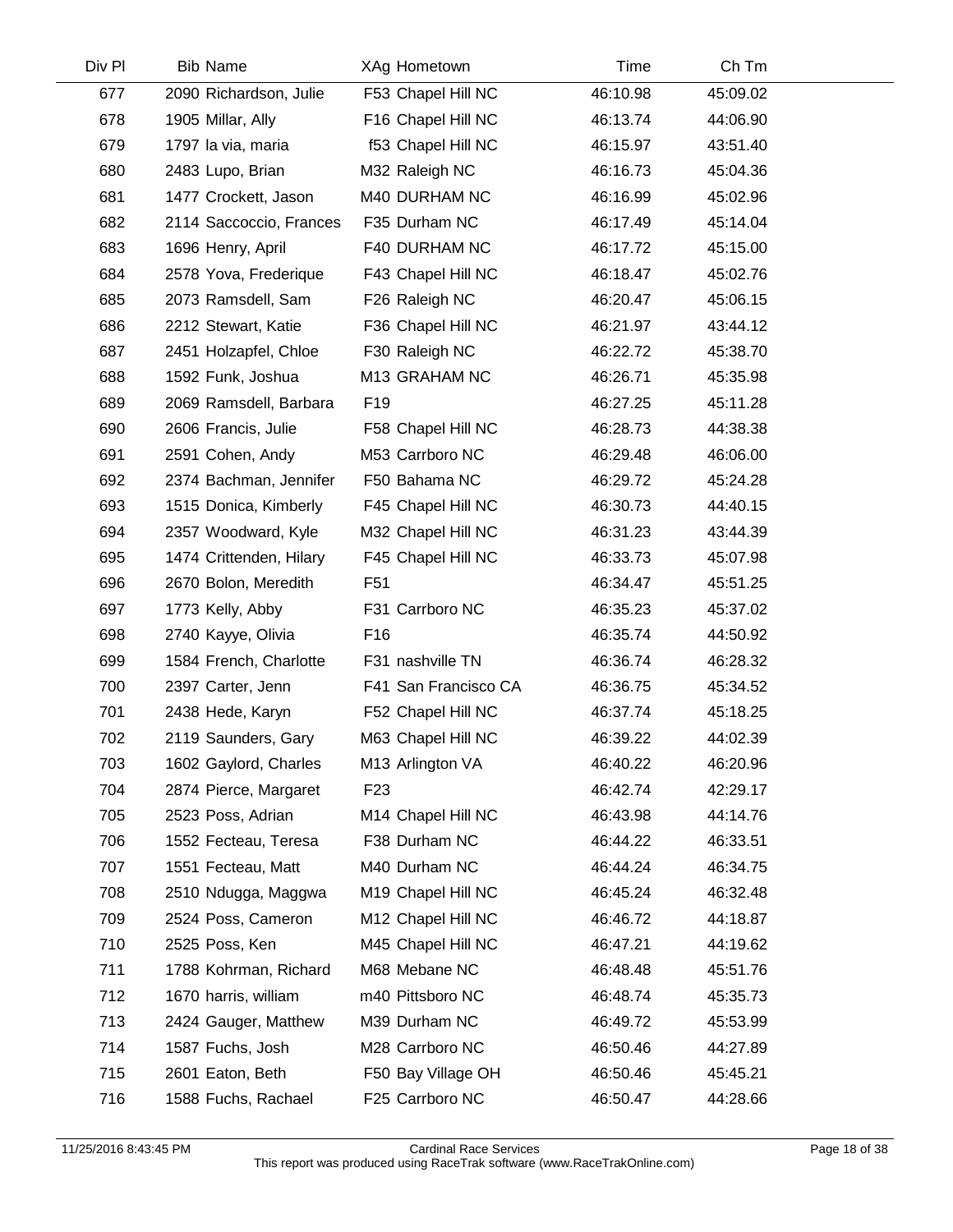| <b>Bib Name</b>          | XAg Hometown          | Time     | Ch Tm    |  |
|--------------------------|-----------------------|----------|----------|--|
| 2260 Thuesen, Sarah      | F43 Carrboro NC       | 46:52.72 | 45:57.70 |  |
| 2708 Godfrey, Sophie     | F <sub>8</sub>        | 46:54.98 | 46:19.74 |  |
| 1934 Mouw, Clara         | F15 Chapel Hill NC    | 46:55.47 | 45:21.13 |  |
| 2248 Taylor, Kyla        | F32 Durham NC         | 46:55.99 | 46:21.64 |  |
| 2387 Calhoun, Audrey     | F16 Chapel Hill NC    | 46:56.73 | 45:49.24 |  |
| 1825 Libby, Garrison     | M27 Virginia Beach VA | 46:56.98 | 44:57.88 |  |
| 1617 Gordon, Michele     | F55 Chapel Hill NC    | 47:00.22 | 45:31.61 |  |
| 1902 Meyer, Jaye         | F55 Chapel Hill NC    | 47:00.75 | 45:31.99 |  |
| 1561 Figueroa, Monica    | F32 Chapel Hill NC    | 47:04.72 | 46:26.56 |  |
| 2329 WHALEN, krista      | F27 Durham NC         | 47:05.73 | 45:58.50 |  |
| 2081 Reed, Megan         | F28 Apex NC           | 47:08.22 | 46:57.47 |  |
| 2319 Wentz, Catherine    | F53 Arlington VA      | 47:08.22 | 46:46.20 |  |
| 1601 Gaylord, Alison     | F18 Arlington VA      | 47:08.48 | 46:48.82 |  |
| 1931 Morrison, Bill      | M49 Durham NC         | 47:08.73 | 44:56.92 |  |
| 1252 Anscher, Mitch      | M61 Richmond VA       | 47:11.22 | 46:21.99 |  |
| 2110 Rosen, Norm         | m63 Chapel Hill NC    | 47:12.73 | 46:18.74 |  |
| 1634 Grill, Chloe        | F17 Chapel Hill NC    | 47:14.73 | 46:17.01 |  |
| 1302 Bell, Mark          | M63 Chapel Hill NC    | 47:17.47 | 45:54.71 |  |
| 2247 Taylor, Ken         | M53 Chapel Hill NC    | 47:21.97 | 46:21.50 |  |
| 1411 Caviness, Lewis     | M54 Carrboro NC       | 47:22.46 | 45:55.20 |  |
| 1938 Mullen, Rory        | F31 Chapel Hill NC    | 47:22.47 | 45:36.63 |  |
| 1383 Calabrese, Emma     | F28 Carrboro NC       | 47:24.97 | 45:25.40 |  |
| 2494 Marron, David       | M21 DURHAM NC         | 47:29.23 | 45:06.39 |  |
| 2735 Reuland, Frances    | F <sub>20</sub>       | 47:29.48 | 45:46.95 |  |
| 2156 Shemer, Gidi        | M51 Chapel Hill NC    | 47:30.96 | 46:10.72 |  |
| 1746 Jerman, Daniel      | M20 Concord NC        | 47:34.72 | 46:00.99 |  |
| 2711 Fussman, Chet       | M57                   | 47:35.48 | 47:04.49 |  |
| 1606 Ghio, Andrew        | M61 Chapel Hill NC    | 47:35.96 | 46:51.24 |  |
| 1846 Madden, Michael     | M61 Chapel Hill NC    | 47:35.97 | 46:51.49 |  |
| 2417 Flythe, Jenny       | F40 Chapel Hill NC    | 47:36.72 | 46:48.46 |  |
| 1733 Huffman, Noah       | M35 Chapel Hill NC    | 47:36.73 | 46:49.47 |  |
| 1665 Harris, Chris       | M33 Chapel Hill NC    | 47:37.46 | 46:28.53 |  |
| 1740 Jacobson, Sarah     | F35 Chapel Hill NC    | 47:37.97 | 46:29.03 |  |
| 2196 Soto, Linda Carolin | F48 Carrboro NC       | 47:37.98 | 47:22.51 |  |
| 2046 Potter, Lora        | F32 Chapel Hill NC    | 47:38.23 | 47:19.48 |  |
| 1830 Lindberg, Lina      | F37 Chapel Hill NC    | 47:40.48 | 46:19.24 |  |
| 2084 Ressler, Barbara    | F46 Chapel Hill NC    | 47:40.48 | 46:30.73 |  |
| 2700 Nickerson, Nick     | M70                   | 47:41.72 | 46:54.98 |  |
| 2476 Leiendecker, Grant  | M29 Durham NC         | 47:44.98 | 44:56.14 |  |
| 1470 Cortese, Alyssa     | F19 Vienna VA         | 47:45.98 | 46:48.58 |  |
|                          |                       |          |          |  |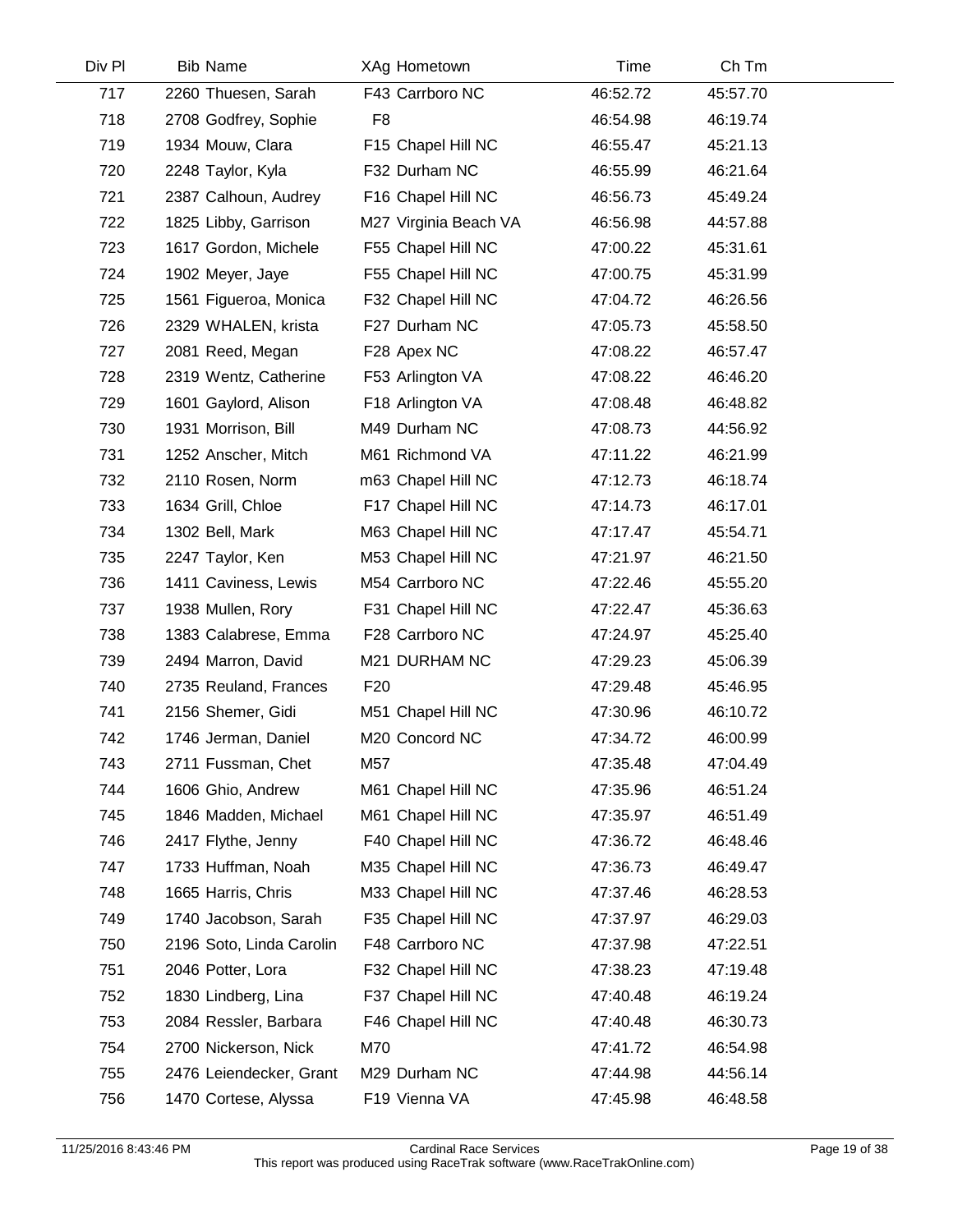| Div Pl | <b>Bib Name</b>         | XAg Hometown       | Time     | Ch Tm    |  |
|--------|-------------------------|--------------------|----------|----------|--|
| 757    | 2774 Busko, Lisa        | F44                | 47:45.98 | 46:24.74 |  |
| 758    | 1418 Chesser, William   | M53 Durham NC      | 47:46.23 | 46:39.29 |  |
| 759    | 1446 Collis, Stewart    | M48 Carrboro NC    | 47:47.22 | 46:46.73 |  |
| 760    | 2249 TAYLOR, LISA       | F41 Efland NC      | 47:47.23 | 47:22.73 |  |
| 761    | 2100 Rogers, Kim        | F45 Carrboro NC    | 47:49.72 | 47:21.74 |  |
| 762    | 2293 Wahl, Andrew       | M33                | 47:50.72 | 45:05.13 |  |
| 763    | 2383 Burke, Bob         | M61 Carrboro NC    | 47:51.47 | 45:34.90 |  |
| 764    | 2125 Schliebe, Kate     | F40 Pittsboro NC   | 47:57.72 | 45:09.03 |  |
| 765    | 2570 Whittemore, Racha  | F24 Chapel Hill NC | 47:58.23 | 46:24.72 |  |
| 766    | 2124 Schliebe, Erich    | M41 Pittsboro NC   | 47:58.23 | 45:09.91 |  |
| 767    | 2209 stein, jaime       | f44 Chapel Hill NC | 47:58.72 | 46:09.15 |  |
| 768    | 2127 Schmidt, Ingrid    | F56 Chapel Hill NC | 47:58.99 | 47:25.75 |  |
| 769    | 1296 Begej, Izzy        | F25 Durham NC      | 47:59.21 | 47:41.77 |  |
| 770    | 2756 Mendes, Alexa      | F <sub>22</sub>    | 47:59.96 | 46:15.36 |  |
| 771    | 2701 Gilland, Laura     | F <sub>23</sub>    | 48:01.74 | 47:36.27 |  |
| 772    | 2698 Gilland, Paula     | F <sub>52</sub>    | 48:01.98 | 47:37.51 |  |
| 773    | 1782 Kleinman, Dawn     | F51 Carrboro NC    | 48:03.47 | 46:54.00 |  |
| 774    | 1930 Morris, Ingrid     | F40 Carrboro NC    | 48:04.73 | 47:11.75 |  |
| 775    | 1937 mulholland, andrea | f38 Durham NC      | 48:05.72 | 47:17.45 |  |
| 776    | 1301 Bell, Kathryn      | f53 Chapel Hill NC | 48:05.74 | 47:51.25 |  |
| 777    | 2673 Frantz, Elman      | M60                | 48:05.96 | 47:35.49 |  |
| 778    | 1419 Cheves, Avery      | F27 Carrboro NC    | 48:06.46 | 47:21.98 |  |
| 779    | 2001 Page, Karly        | F11 Los Gatos CA   | 48:11.23 | 47:57.77 |  |
| 780    | 1495 Davis, Anna        | F34 manteo NC      | 48:11.23 | 46:31.66 |  |
| 781    | 1999 Page, Jacque       | F46 Los Gatos CA   | 48:12.22 | 47:56.97 |  |
| 782    | 2093 Riek, Jim          | M51 Carrboro NC    | 48:12.47 | 47:21.25 |  |
| 783    | 2575 Wojdynski, Bartosz | M36 athens GA      | 48:13.71 | 47:54.04 |  |
| 784    | 2754 Hunter, lan        | M53                | 48:14.97 | 46:56.49 |  |
| 785    | 1842 Lund-bardi, Betsy  | F33 Pittsboro NC   | 48:15.72 | 46:37.36 |  |
| 786    | 2561 Tarantino, Lisa    | F49 Chapel Hill NC | 48:15.98 | 47:12.10 |  |
| 787    | 1801 Lam, Rebekah       | F34                | 48:18.48 | 46:23.16 |  |
| 788    | 2749 Greene, Norm       | M41                | 48:18.74 | 46:09.16 |  |
| 789    | 1708 Hill, Dan          | M39 Chapel Hill NC | 48:18.98 | 48:00.50 |  |
| 790    | 1997 Pace, Lee          | M59 Chapel Hill NC | 48:22.46 | 47:46.99 |  |
| 791    | 2776 Wilcher, Alisa     | F38                | 48:22.47 | 47:32.22 |  |
| 792    | 2055 Premo, JR          | M24 Chapel Hill NC | 48:25.22 | 46:26.90 |  |
| 793    | 2189 Solum, Chloe       | F9 Chapel Hill NC  | 48:25.72 | 48:01.70 |  |
| 794    | 2190 Solum, Derek       | M44 Chapel Hill NC | 48:25.73 | 48:01.00 |  |
| 795    | 2191 Solum, Melissa     | F42 Chapel Hill NC | 48:25.97 | 48:02.23 |  |
| 796    | 2078 Ratner, Shana      | F37 Carrboro NC    | 48:27.48 | 46:52.99 |  |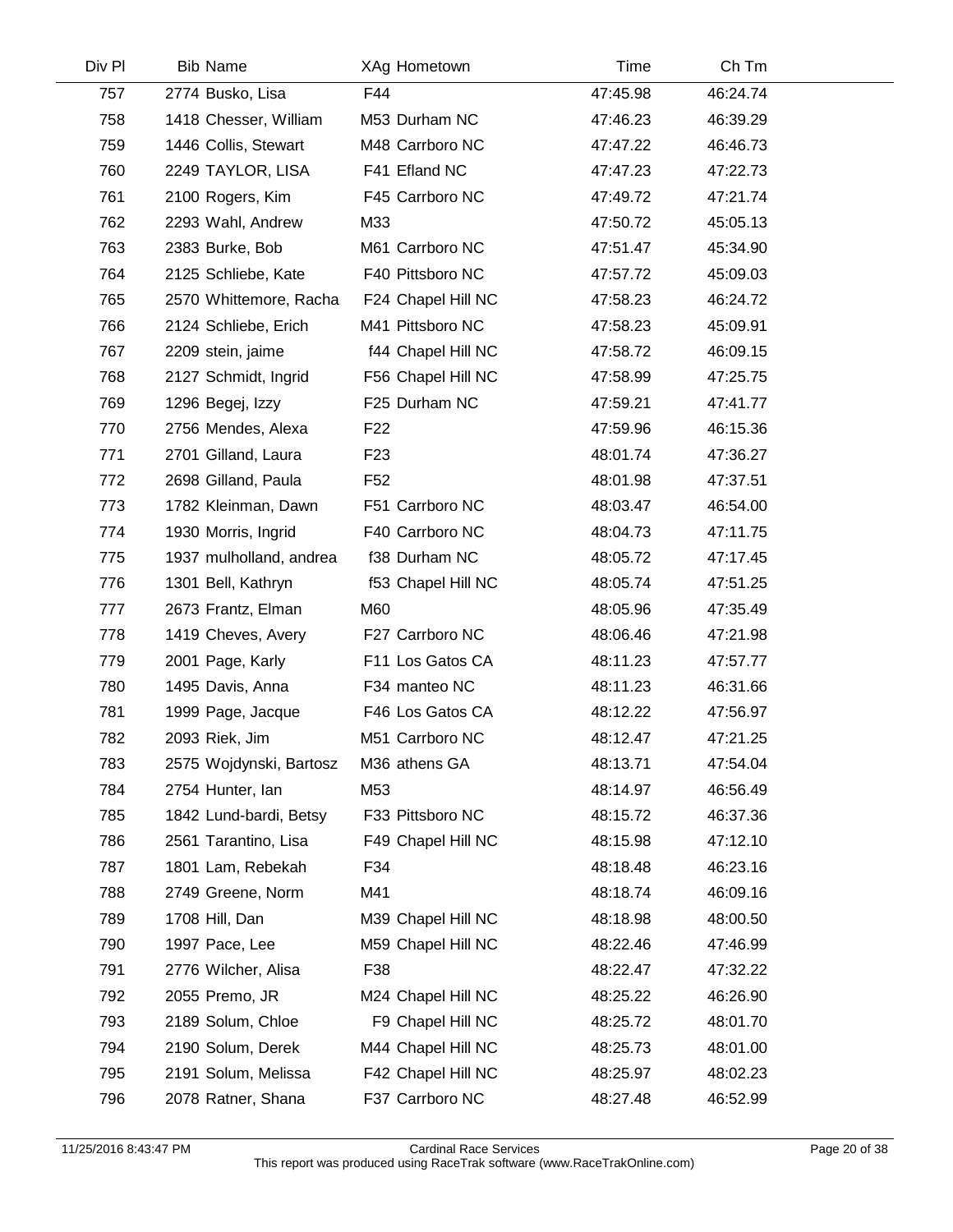| Div Pl | <b>Bib Name</b>          | XAg Hometown       | Time     | Ch Tm    |  |
|--------|--------------------------|--------------------|----------|----------|--|
| 797    | 1857 Martin, Anna        | F26 Durham NC      | 48:27.74 | 48:06.01 |  |
| 798    | 2152 Shao, Chong         | M27 Chapel Hill NC | 48:27.99 | 47:32.50 |  |
| 799    | 2025 Pearl, Morris       | F33 Chapel Hill NC | 48:28.46 | 46:15.90 |  |
| 800    | 2106 Roscher, Michelle   | F31 Chapel Hill NC | 48:28.98 | 47:48.43 |  |
| 801    | 1694 Hench, Erin Elizabe | F35                | 48:29.21 | 47:47.45 |  |
| 802    | 2590 Clark, Ann          | F34 Chapel Hill NC | 48:29.46 | 45:47.13 |  |
| 803    | 2107 Roscher, Travis     | M32 Chapel Hill NC | 48:29.98 | 47:49.48 |  |
| 804    | 1295 Bedford, Lindsay    | F33 Chapel Hill NC | 48:32.73 | 47:06.76 |  |
| 805    | 1294 Bedford, James      | M31 Chapel Hill NC | 48:32.98 | 47:07.97 |  |
| 806    | 2035 Plachetka, Katie    | F33 Raleigh NC     | 48:38.98 | 48:20.13 |  |
| 807    | 2490 Margolis, David     | M57 Chapel Hill NC | 48:39.48 | 46:31.13 |  |
| 808    | 2314 Watterson, Carolyn  | F49 Pittsboro NC   | 48:41.22 | 48:23.23 |  |
| 809    | 1569 Flynn, Tim          | M57 Chapel Hill NC | 48:42.47 | 48:21.88 |  |
| 810    | 1525 Duncan, Sarah       | F24 Columbus OH    | 48:42.72 | 47:21.99 |  |
| 811    | 2202 Spinarski, Susan    | F42 Chapel Hill NC | 48:43.72 | 47:32.70 |  |
| 812    | 2687 Althouse, Dan       | M49                | 48:45.72 | 47:23.73 |  |
| 813    | 1713 Hinson, John        | M36 Clayton NC     | 48:51.21 | 48:18.24 |  |
| 814    | 2027 Perlmutt, Lars      | M35 Chapel Hill NC | 48:52.23 | 46:39.63 |  |
| 815    | 2616 Hartman, Ben        | M28 Detroit MI     | 48:53.72 | 47:35.22 |  |
| 816    | 1329 Blue, Christopher   | M48 Chapel Hill NC | 48:54.47 | 46:59.61 |  |
| 817    | 1543 Enders, Johna       | F49 Chapel Hill NC | 48:57.48 | 46:32.63 |  |
| 818    | 1574 foster, andrew      | m47 Chapel Hill NC | 48:58.25 | 46:36.92 |  |
| 819    | 1725 Hofweber, Thomas    | M47 Chapel Hill NC | 48:59.21 | 48:37.48 |  |
| 820    | 2681 Thomas, Jill        | F45                | 48:59.49 | 47:47.25 |  |
| 821    | 2265 Totten, Ken         | M70 Allentown PA   | 49:00.73 | 47:13.12 |  |
| 822    | 2796 Petrin, Peter       | M26                | 49:00.73 | 46:32.88 |  |
| 823    | 1513 Dictus, Cassandra   | F29 Durham NC      | 49:01.43 | 48:37.19 |  |
| 824    | 2281 Vanderford, Teresa  | F56 Chapel Hill NC | 49:02.25 | 48:05.02 |  |
| 825    | 1711 Himmel, Tom         | M46 Chapel Hill NC | 49:04.70 | 48:21.96 |  |
| 826    | 1996 Ozoguz, Arzu        | F46 Chapel Hill NC | 49:04.75 | 46:51.44 |  |
| 827    | 1336 Boccieri, Margie    | F49 Chapel Hill NC | 49:05.00 | 48:18.88 |  |
| 828    | 2546 Smith, Max          | M32                | 49:05.24 | 47:17.02 |  |
| 829    | 2884 Lackey, Caleb       | M12                | 49:06.22 | 48:34.14 |  |
| 830    | 2266 Towe, Elizabeth     | F50 Carrboro NC    | 49:06.48 | 48:23.23 |  |
| 831    | 2882 Lackey, Steve       | M46                | 49:06.50 | 48:34.47 |  |
| 832    | 2542 Smith, Casey        | F30                | 49:06.72 | 47:18.58 |  |
| 833    | 2145 Seelbach, Lauren    | F28 Baltimore MD   | 49:06.72 | 47:27.61 |  |
| 834    | 2295 Wahlstrom, Erik     | M47 Chapel Hill NC | 49:07.48 | 47:58.56 |  |
| 835    | 1448 Collison, Julia     | F30 Washington DC  | 49:08.48 | 48:11.76 |  |
| 836    | 1239 Allen, Caroline     | F27 RALEIGH NC     | 49:09.46 | 47:24.62 |  |
|        |                          |                    |          |          |  |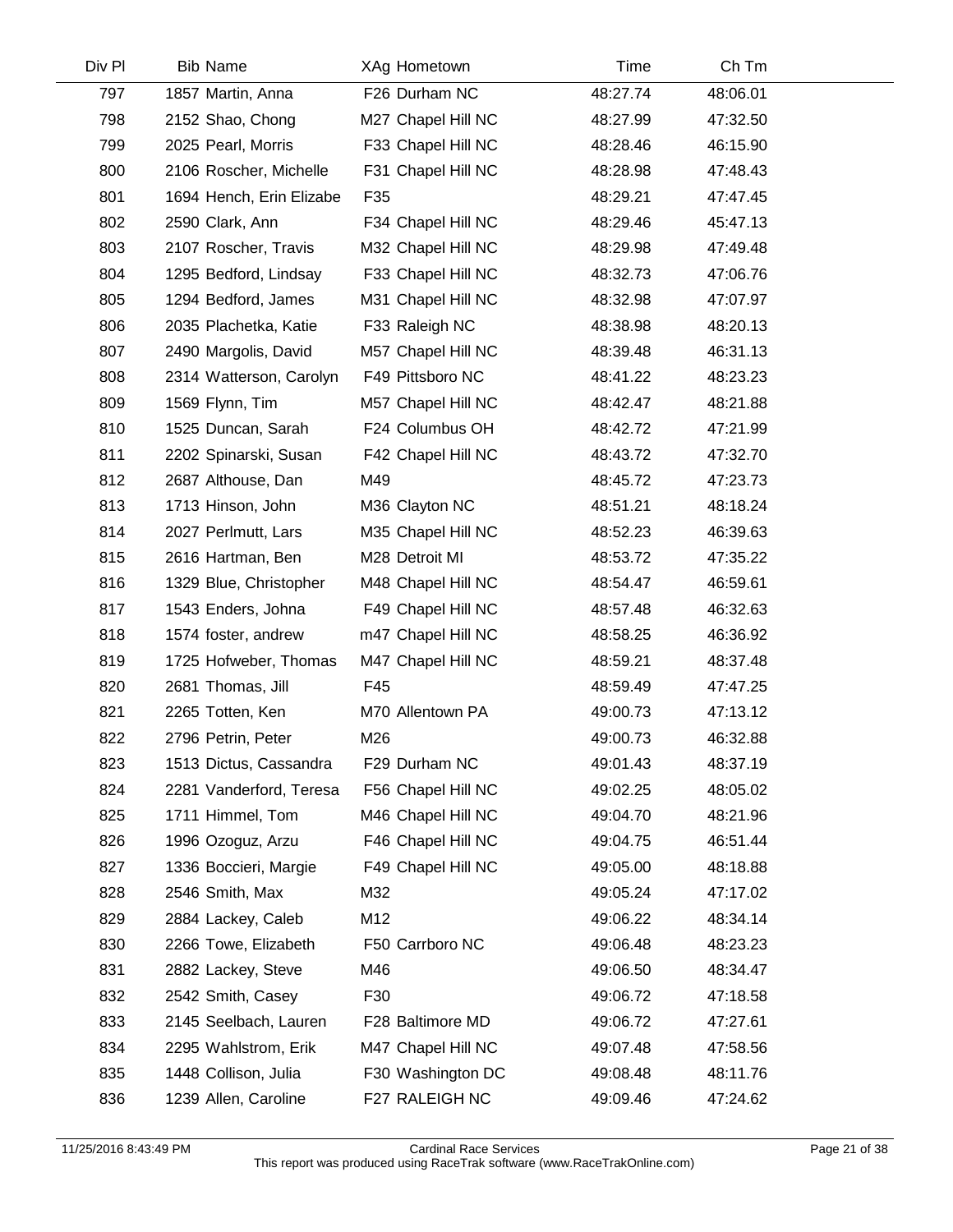| Div Pl | <b>Bib Name</b>         | XAg Hometown         | Time     | Ch Tm    |  |
|--------|-------------------------|----------------------|----------|----------|--|
| 837    | 2195 Sorgi, Kate        | F18 Chapel Hill NC   | 49:12.24 | 48:27.60 |  |
| 838    | 1874 mcdonald, alex     | M18 Chapel Hill NC   | 49:12.47 | 48:26.72 |  |
| 839    | 1660 Hamm, Jill         | F49 Chapel Hill NC   | 49:13.23 | 48:21.47 |  |
| 840    | 2003 Painter, Todd      | M46 Chapel Hill NC   | 49:14.97 | 47:34.75 |  |
| 841    | 1409 Cavender, Jennifer | F40 Chapel Hill NC   | 49:15.48 | 48:42.89 |  |
| 842    | 2023 Pearce, Emily      | F35 Rockville MD     | 49:17.47 | 48:40.21 |  |
| 843    | 2072 Ramsdell, Jeff     | M52                  | 49:17.71 | 48:02.01 |  |
| 844    | 1881 McGlohon, Donald   | M54 Greenville NC    | 49:19.23 | 47:35.68 |  |
| 845    | 2121 Scales, Melissa    | F39 DURHAM NC        | 49:19.49 | 48:14.02 |  |
| 846    | 2765 Ross, Derek        | M64                  | 49:20.50 | 47:32.90 |  |
| 847    | 1875 mcdonald, anne     | F18 Chapel Hill NC   | 49:20.74 | 48:34.71 |  |
| 848    | 1339 Boggess, Emma      | F18 Chapel Hill NC   | 49:20.97 | 48:35.74 |  |
| 849    | 2511 Ndugga, Nambi      | F25 Chapel Hill NC   | 49:21.47 | 49:08.50 |  |
| 850    | 1475 Crncic, John       | M39 Carrboro NC      | 49:23.22 | 46:26.11 |  |
| 851    | 2488 Mandell, Rachel    | F46 Chapel Hill NC   | 49:23.99 | 48:14.48 |  |
| 852    | 2258 Thorn, rosemary    | F61 Chapel Hill NC   | 49:24.97 | 47:48.39 |  |
| 853    | 1615 Glick, Jesse       | M42 Chapel Hill NC   | 49:25.74 | 47:21.15 |  |
| 854    | 2066 Raitano, Lindsay   | F34 Carrboro NC      | 49:26.24 | 48:23.98 |  |
| 855    | 1278 Barkhurst, David   | M33 Durham NC        | 49:28.23 | 47:27.17 |  |
| 856    | 2551 storrow, lee       | m27 Chapel Hill NC   | 49:30.48 | 49:13.98 |  |
| 857    | 2430 Gwizd, Samantha    | F <sub>25</sub>      | 49:30.97 | 48:32.45 |  |
| 858    | 1585 French, Sally      | F46 Chapel Hill NC   | 49:31.21 | 48:59.23 |  |
| 859    | 2150 Shannon, Andrew    | M52 Chapel Hill NC   | 49:35.47 | 48:07.24 |  |
| 860    | 2389 Calhoun, Linh      | F48 Chapel Hill NC   | 49:35.97 | 48:26.72 |  |
| 861    | 2393 Cardona, Adam      | M13 Chapel Hill NC   | 49:39.47 | 48:59.72 |  |
| 862    | 2337 Williams, Crystal  | F43 Durham NC        | 49:40.97 | 48:03.64 |  |
| 863    | 1286 Baumler, Katherine | F43 Chapel Hill NC   | 49:41.73 | 48:44.00 |  |
| 864    | 2413 Fiedler, Daniel    | M34 Chapel Hill NC   | 49:41.98 | 48:17.23 |  |
| 865    | 2408 Dallesandro, James | M47 Pittsboro NC     | 49:42.21 | 48:16.45 |  |
| 866    | 2390 Calhoun, William   | M48 Chapel Hill NC   | 49:42.22 | 48:34.58 |  |
| 867    | 2297 Wald, Graham       | M15 Lexington KY     | 49:43.47 | 49:13.21 |  |
| 868    | 2548 sparkenbaugh, eric | f33 Chapel Hill NC   | 49:44.71 | 48:20.72 |  |
| 869    | 2526 Quinn, Griffin     | M15 Columbus OH      | 49:48.47 | 47:46.63 |  |
| 870    | 2407 Dallesandro, Cheye | F43 Pittsboro NC     | 49:48.97 | 48:23.50 |  |
| 871    | 1550 Farmer, William    | M37 Fuquay-Varina NC | 49:51.48 | 46:58.38 |  |
| 872    | 1958 Nackman, Rachel    | F31 Brooklyn NY      | 49:52.23 | 48:16.15 |  |
| 873    | 2316 Webb, Mike         | M63 Snow Camp NC     | 49:54.97 | 47:44.87 |  |
| 874    | 2137 Scott, Caroline    | F60 Chapel Hill NC   | 49:57.48 | 48:36.49 |  |
| 875    | 1712 hinson, jennifer   | F40 Clayton NC       | 49:57.98 | 49:26.21 |  |
| 876    | 1672 hart, lauren       | f32 Carrboro NC      | 50:00.97 | 47:51.96 |  |
|        |                         |                      |          |          |  |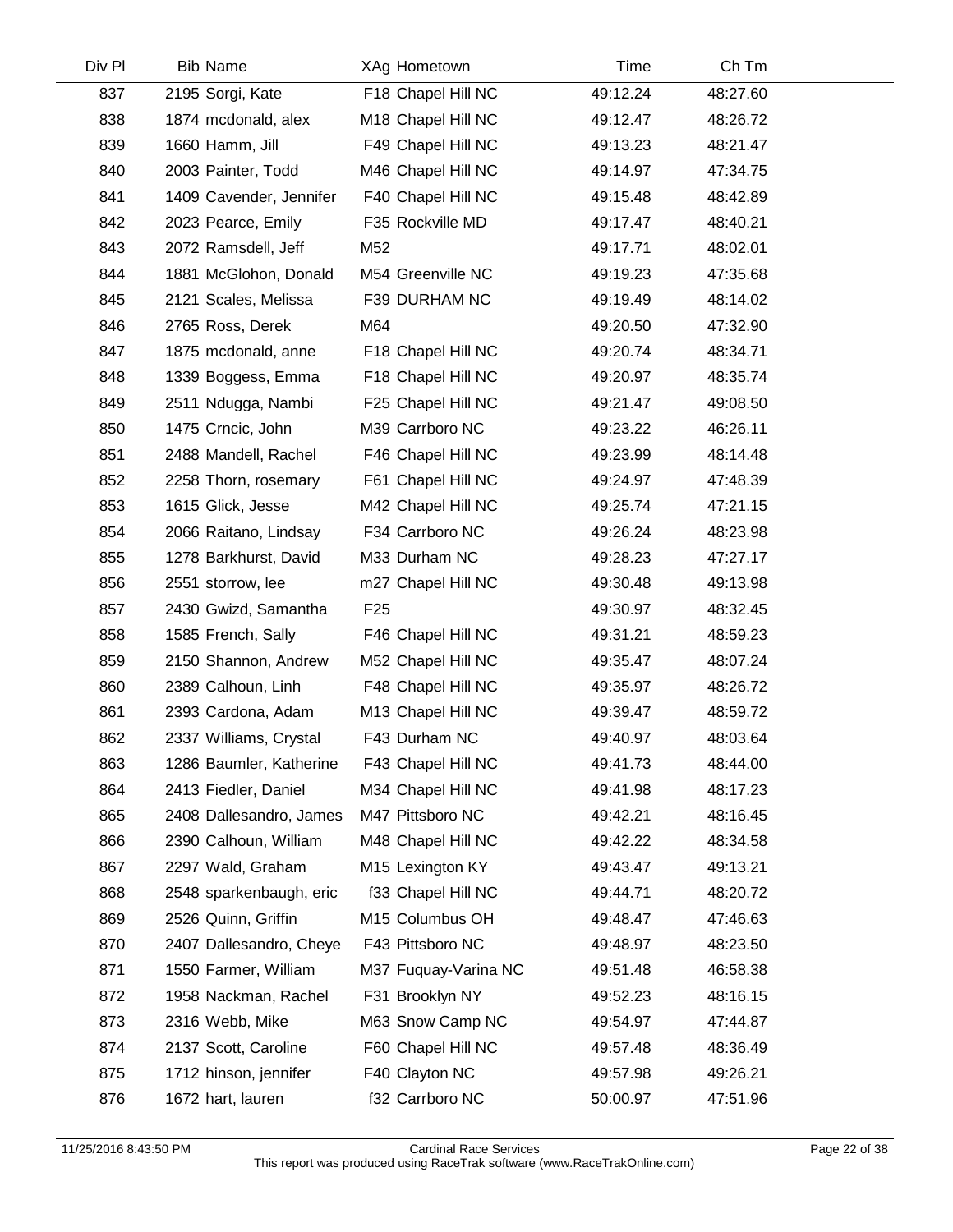| Div Pl | <b>Bib Name</b>            |                 | XAg Hometown       | Time     | Ch Tm    |  |
|--------|----------------------------|-----------------|--------------------|----------|----------|--|
| 877    | 2205 stanley, will         |                 | m31 Carrboro NC    | 50:01.95 | 47:53.60 |  |
| 878    | 1817 Lawson, Christian     |                 | M36 Durham NC      | 50:01.97 | 47:54.86 |  |
| 879    | 2017 Parks, John           |                 | M34 Burlington NC  | 50:02.49 | 49:32.76 |  |
| 880    | 1912 Miller, Chelsey       |                 | F30 Burlington NC  | 50:02.98 | 49:33.23 |  |
| 881    | 2858 White, Avery          | M16             |                    | 50:04.73 | 48:45.99 |  |
| 882    | 2117 Sanoff, Hanna         |                 | F42 Chapel Hill NC | 50:06.01 | 49:08.78 |  |
| 883    | 1662 Hanson, Margaret      |                 | F43 Carrboro NC    | 50:07.97 | 49:32.50 |  |
| 884    | 2803 Batra, Varun          | M31             |                    | 50:07.99 | 48:49.05 |  |
| 885    | 2787 Asaro, Andrew         | M49             |                    | 50:09.73 | 49:34.99 |  |
| 886    | 2788 Asaro, Katherine      | F44             |                    | 50:09.74 | 49:34.92 |  |
| 887    | 2018 Passannante, Eliza    |                 | F27 Brooklyn NY    | 50:10.99 | 49:57.76 |  |
| 888    | 2533 Randolph, Greg        |                 | M54 Chapel Hill NC | 50:11.97 | 48:37.74 |  |
| 889    | 2194 Sorensen, Lucy        |                 | F29 Durham NC      | 50:13.22 | 47:53.29 |  |
| 890    | 1466 Cooper, Nina          |                 | F36 Durham NC      | 50:13.47 | 47:55.15 |  |
| 891    | 2448 Holt, Amanda          |                 | F24 Chapel Hill NC | 50:13.96 | 48:40.45 |  |
| 892    | 1865 Matti, Clare          |                 | F54 Durham NC      | 50:13.99 | 49:25.31 |  |
| 893    | 1548 fagan, noreen         |                 | F54 Carrboro NC    | 50:14.72 | 49:03.75 |  |
| 894    | 2450 Holt, Sharon          |                 | F54 Chapel Hill NC | 50:15.98 | 48:43.22 |  |
| 895    | 2597 DiFranco, Richie      |                 | M38 Chapel Hill NC | 50:16.23 | 48:52.98 |  |
| 896    | 2604 Field, Estela         |                 | F41 Chapel Hill NC | 50:16.72 | 48:53.22 |  |
| 897    | 2795 Petrin, Pete          | M60             |                    | 50:16.74 | 47:49.92 |  |
| 898    | 2748 Greene, Catherine     | F39             |                    | 50:17.23 | 48:07.40 |  |
| 899    | 2857 Mani, Nithya          | F38             |                    | 50:17.50 | 48:06.65 |  |
| 900    | 1635 Grill, Julie          |                 | F52 Chapel Hill NC | 50:17.50 | 49:16.55 |  |
| 901    | 2051 Pratson, Elizabeth    |                 | F56 Chapel Hill NC | 50:17.97 | 49:17.49 |  |
| 902    | 2753 Mendes, Nicole        | F <sub>50</sub> |                    | 50:18.99 | 48:33.41 |  |
| 903    | 2757 Mendes, Bryce         | M25             |                    | 50:19.23 | 48:35.14 |  |
| 904    | 2662 Florer-Bixler, Meliss | F36             |                    | 50:19.47 | 49:03.96 |  |
| 905    | 2449 Holt, Paul            |                 | M53 Chapel Hill NC | 50:19.97 | 48:48.23 |  |
| 906    | 2312 Warshofsky, Josh      |                 | M33 Carrboro NC    | 50:20.24 | 49:22.48 |  |
| 907    | 1675 Hartzell, Jamie       |                 | F34 Carrboro NC    | 50:20.97 | 49:23.91 |  |
| 908    | 1981 Norwood, Rena         |                 | F61 Chapel Hill NC | 50:23.47 | 48:32.86 |  |
| 909    | 2177 Smith, James          |                 | M52 Durham NC      | 50:25.23 | 48:35.77 |  |
| 910    | 2668 Cotter, Rachel        | F38             |                    | 50:25.24 | 49:35.07 |  |
| 911    | 2712 Davis, Greg           | M56             |                    | 50:25.25 | 49:55.28 |  |
| 912    | 1381 Caf, Irena            |                 | F52 Durham NC      | 50:25.49 | 48:36.91 |  |
| 913    | 2875 Garth, Christy        | F42             |                    | 50:25.98 | 48:39.38 |  |
| 914    | 1479 Cross, Allyson        |                 | F36 Chapel Hill NC | 50:26.22 | 47:33.65 |  |
| 915    | 2843 Burns, Kimberlie      | F <sub>55</sub> |                    | 50:26.48 | 48:57.72 |  |
| 916    | 1478 Cross, Alexander      |                 | M35 Chapel Hill NC | 50:27.22 | 47:35.37 |  |
|        |                            |                 |                    |          |          |  |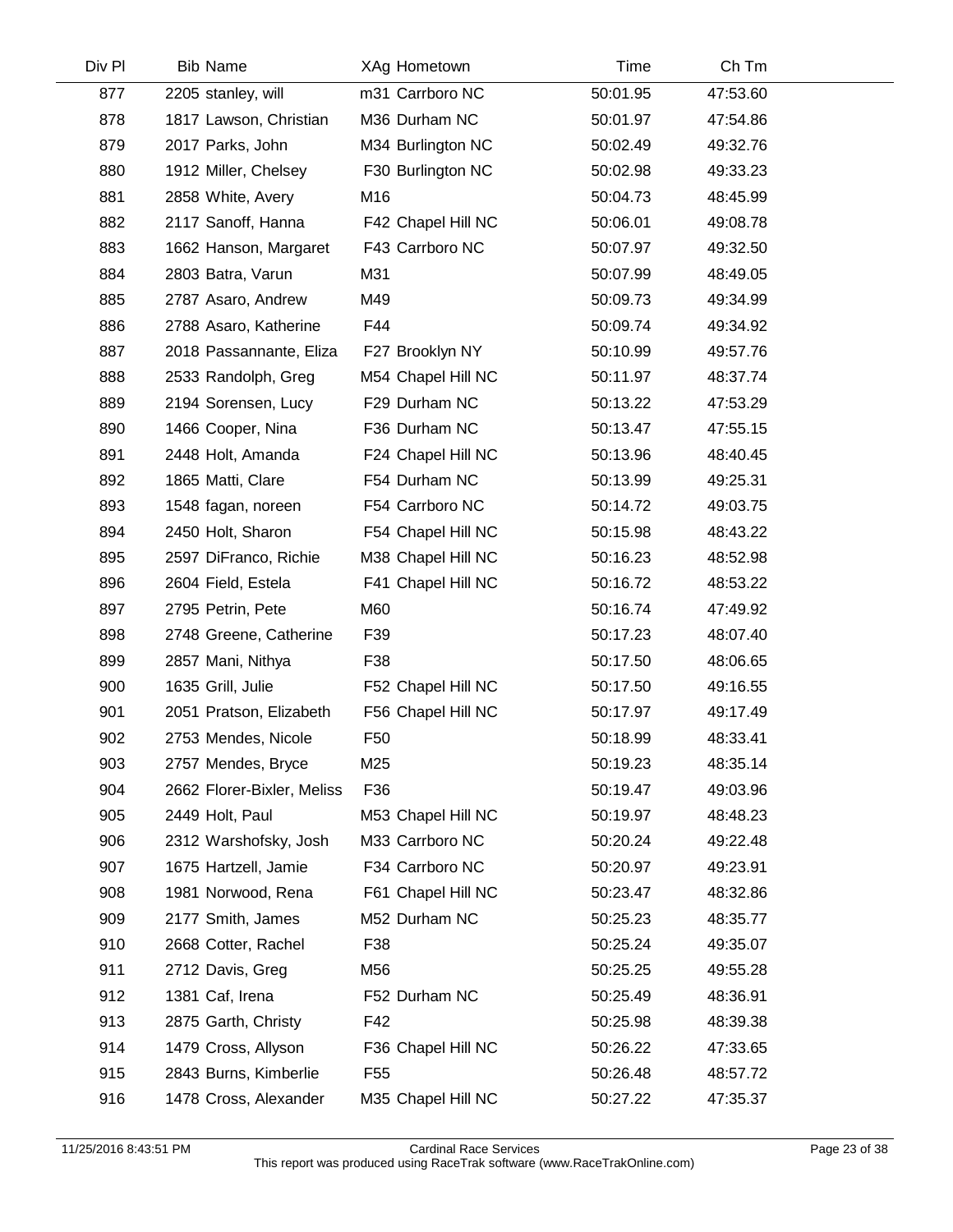| Div PI | <b>Bib Name</b>            | XAg Hometown        | Time     | Ch Tm    |  |
|--------|----------------------------|---------------------|----------|----------|--|
| 917    | 2883 Lackey, Tamara        | F45                 | 50:27.24 | 49:54.25 |  |
| 918    | 2234 Surh, Jerry           | M77 Carrboro NC     | 50:27.72 | 48:34.89 |  |
| 919    | 2887 Prociur, Stephanie    | F44                 | 50:27.72 | 49:54.99 |  |
| 920    | 1325 Blasiak, Rick         | M63 Chapel Hill NC  | 50:28.71 | 49:27.27 |  |
| 921    | 2626 Jones, Sarah          | F18 Chapel Hill NC  | 50:29.25 | 49:15.23 |  |
| 922    | 2716 Shannon, Steve        | M22                 | 50:31.21 | 49:04.95 |  |
| 923    | 1401 Casale, Lindsay       | F29 Brooklyn NY     | 50:31.25 | 48:54.18 |  |
| 924    | 1876 mcdonald, cary        | M58 Chapel Hill NC  | 50:33.98 | 49:46.47 |  |
| 925    | 2507 Munson, Amy           | F45                 | 50:34.72 | 48:00.87 |  |
| 926    | 1651 Hageman, Kelsey       | F20 Charlotte NC    | 50:35.99 | 49:02.49 |  |
| 927    | 2284 Vavalle, Emily        | F37 Chapel Hill NC  | 50:37.22 | 48:56.66 |  |
| 928    | 1486 Czubay, Casey         | F35 Durham NC       | 50:37.49 | 49:08.76 |  |
| 929    | 1524 Driscoll, Ryan        | M35 Durham NC       | 50:37.74 | 49:09.00 |  |
| 930    | 1611 Gingrich, Abby        | F24 Raleigh NC      | 50:39.72 | 49:04.98 |  |
| 931    | 1612 Gingrich, Corey       | M26 Hillsborough NC | 50:39.99 | 49:04.81 |  |
| 932    | 1532 Ehlers, Andrew        | M11 ATHENS GA       | 50:41.72 | 49:05.41 |  |
| 933    | 2835 Edwards, Mary         | F <sub>21</sub>     | 50:42.24 | 48:16.13 |  |
| 934    | 2356 Woodward, Kim         | F54 Olivette MO     | 50:42.73 | 48:00.88 |  |
| 935    | 2355 Woodward, Brian       | M61 Olivette MO     | 50:43.26 | 48:01.16 |  |
| 936    | 2149 Shaffer, Gary         | M50 Topsham ME      | 50:44.99 | 48:34.55 |  |
| 937    | 2065 Ragle, Tye            | M33                 | 50:45.47 | 48:19.65 |  |
| 938    | 1500 DeLaney, Joseph       | M11 Williamsburg VA | 50:45.50 | 50:18.26 |  |
| 939    | 1502 DeLaney, Steven       | M40 Williamsburg VA | 50:46.49 | 50:19.25 |  |
| 940    | 2736 Guiteras, Andrew      | M38                 | 50:49.49 | 47:42.93 |  |
| 941    | 2833 Heymann, Anne         | F38                 | 50:53.98 | 48:38.42 |  |
| 942    | 2431 Handly, Brian         | M39 Chapel Hill NC  | 50:54.25 | 49:07.88 |  |
| 943    | 1992 Ong, Sally            | F32 Durham NC       | 50:54.48 | 49:22.85 |  |
| 944    | 2432 Handly, Erin          | F35 Chapel Hill NC  | 50:54.97 | 49:08.88 |  |
| 945    | 2834 Komelasky, KRisti     | F37                 | 50:55.22 | 48:38.66 |  |
| 946    | 1943 Murphy, Rich          | M70 Chapel Hill NC  | 50:56.49 | 50:27.00 |  |
| 947    | 2008 Pait, Allison         | F39 Oak Ridge NC    | 50:58.24 | 48:47.41 |  |
| 948    | 1731 Hopper, Marie         | F37 Pittsboro NC    | 50:58.46 | 48:46.87 |  |
| 949    | 1582 Fraser Cook, Madel    | F43                 | 50:59.73 | 50:43.40 |  |
| 950    | 2478 Lissy, Greg           | M45 Chapel Hill NC  | 51:00.71 | 50:17.98 |  |
| 951    | 1242 Allen, Robert         | M13 Chapel Hill NC  | 51:01.47 | 49:17.90 |  |
| 952    | 1240 Allen, Cheryl         | F47 Chapel Hill NC  | 51:01.97 | 49:19.11 |  |
| 953    | 1459 Cook, Elizabeth       | F41 Carrboro NC     | 51:06.97 | 49:45.74 |  |
| 954    | 1453 Conklin, Mark         | M60 Chapel Hill NC  | 51:07.50 | 50:43.00 |  |
| 955    | 2184 Smith Taillie, Lindse | F31 Chapel Hill NC  | 51:09.22 | 49:14.39 |  |
| 956    | 2549 Speer, Jennifer       | F23 Chapel Hill NC  | 51:12.21 | 49:19.86 |  |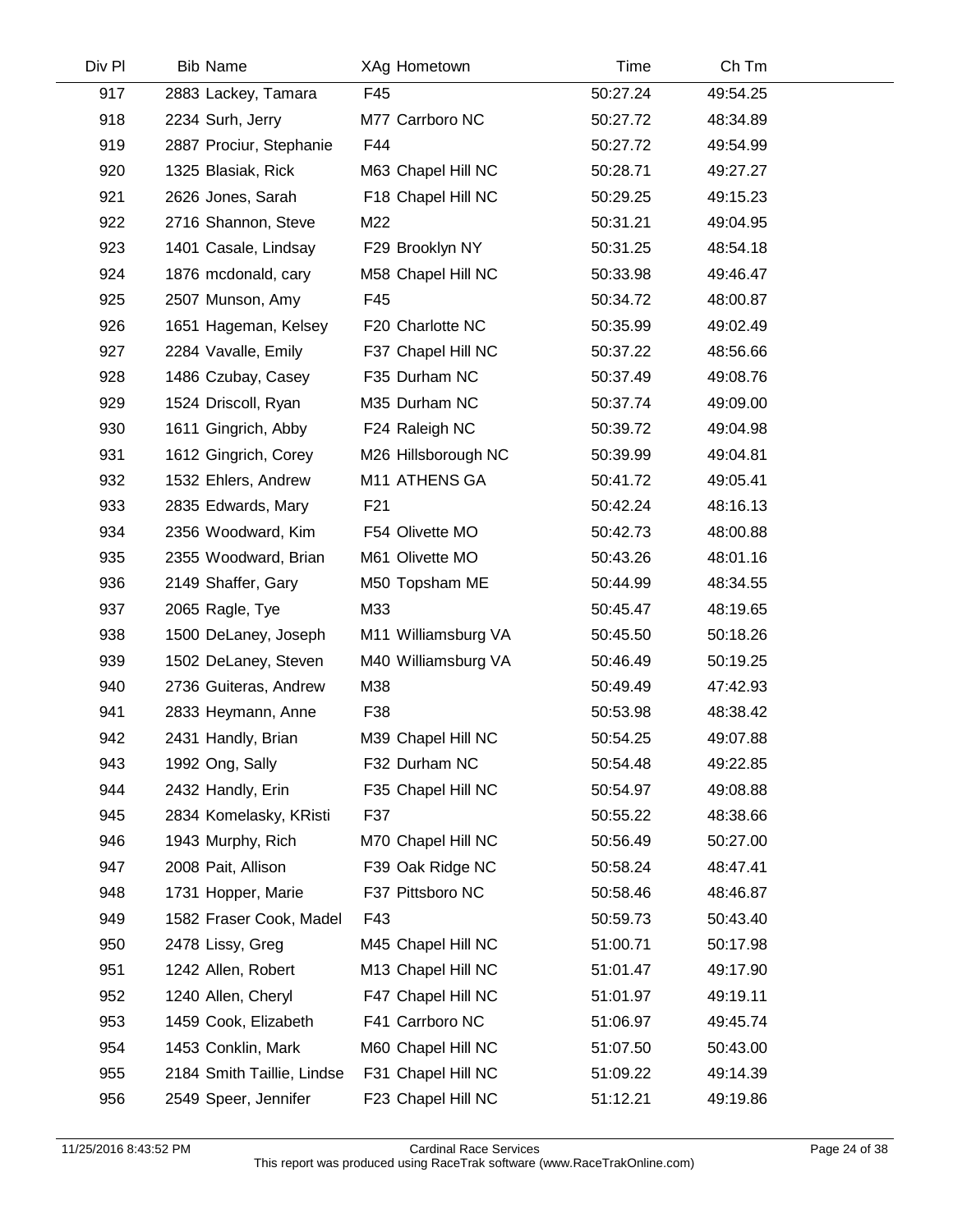| Div Pl | <b>Bib Name</b>         | XAg Hometown          | Time     | Ch Tm    |  |
|--------|-------------------------|-----------------------|----------|----------|--|
| 957    | 2859 White, Renee       | F46                   | 51:13.22 | 49:54.72 |  |
| 958    | 1916 Min, John          | M46 Chapel Hill NC    | 51:13.97 | 49:33.88 |  |
| 959    | 1367 Bryant-Comstock, K | F29 Washington DC     | 51:13.99 | 48:58.90 |  |
| 960    | 2608 Gesteira, Santi    | M31                   | 51:14.21 | 48:58.12 |  |
| 961    | 2513 Nogo, Jasmina      | F29 Durham NC         | 51:14.97 | 48:58.63 |  |
| 962    | 2832 Asrican, Rose      | F39                   | 51:16.22 | 49:38.63 |  |
| 963    | 2239 Swartz, Kaela      | F29 Atlanta GA        | 51:22.00 | 50:42.38 |  |
| 964    | 1406 Casellas, Lucas    | M15                   | 51:23.22 | 50:54.50 |  |
| 965    | 2544 Smith, Karen       | F43                   | 51:23.97 | 49:32.64 |  |
| 966    | 1781 Kleinhammes, Alfre | M65 Chapel Hill NC    | 51:23.98 | 50:09.24 |  |
| 967    | 2011 Papazoglou, Leah   | F9 Chapel Hill NC     | 51:27.99 | 50:07.49 |  |
| 968    | 2012 Papazoglou, Micha  | M45 Chapel Hill NC    | 51:29.22 | 50:09.23 |  |
| 969    | 2183 Smith, Stuart      | M29 Durham NC         | 51:31.22 | 49:30.12 |  |
| 970    | 2062 Quinn, Emma        | F19 Chapel Hill NC    | 51:31.49 | 51:31.49 |  |
| 971    | 2016 Parker, Stephanie  | F30 Christiansburg VA | 51:31.72 | 49:36.43 |  |
| 972    | 1802 Lam, Yeung         | M34                   | 51:32.25 | 49:36.16 |  |
| 973    | 2780 Sharpless, Leigh   | F17                   | 51:32.73 | 50:20.69 |  |
| 974    | 2779 Sharpless, Norman  | M50                   | 51:33.46 | 50:20.96 |  |
| 975    | 1829 Liles, Corey       | M33 Durham NC         | 51:34.47 | 49:34.12 |  |
| 976    | 2797 Kilts, Priscilla   | F48                   | 51:34.97 | 50:42.50 |  |
| 977    | 2527 Quinn, Lesley      | F48 Columbus OH       | 51:35.22 | 49:32.42 |  |
| 978    | 1852 Maner, Joel        | M41 Durham NC         | 51:36.75 | 51:00.84 |  |
| 979    | 1959 Najera, Cristin    | F37 Durham NC         | 51:36.75 | 51:00.84 |  |
| 980    | 1914 Mills, Tina        | F44 Pittsboro NC      | 51:38.47 | 50:51.48 |  |
| 981    | 1428 Clark, Kelly       | F60 Chapel Hill NC    | 51:39.98 | 50:06.49 |  |
| 982    | 2659 Wiggins, Jennifer  | F42 Chapel Hill NC    | 51:40.21 | 49:30.36 |  |
| 983    | 1885 McHenry, Troy      | M37 Durham NC         | 51:40.49 | 49:38.41 |  |
| 984    | 2263 Tosetto, Valeria   | F36 Durham NC         | 51:40.49 | 49:38.91 |  |
| 985    | 2632 Lutz, Michael      | M56 DURHAM NC         | 51:41.47 | 49:53.63 |  |
| 986    | 1819 Leganza, Alicia    | F30 Durham NC         | 51:41.73 | 49:07.62 |  |
| 987    | 1489 Dais, Jaslin       | F28 Chapel Hill NC    | 51:42.00 | 49:07.66 |  |
| 988    | 2396 Carpenter, C Denis | F49 Chapel Hill NC    | 51:42.48 | 49:31.64 |  |
| 989    | 2034 Piontak, Rachel    | F29 Raleigh NC        | 51:43.47 | 49:43.66 |  |
| 990    | 2646 Piontak, Gary      | M64 Pittsboro NC      | 51:45.98 | 49:45.41 |  |
| 991    | 1259 Arnel, Tom         | M53 Carrboro NC       | 51:46.21 | 49:56.87 |  |
| 992    | 2628 Kim, Patricia      | F20 Carrboro NC       | 51:46.22 | 50:04.39 |  |
| 993    | 1941 Munday, Amy        | F40 Chapel Hill NC    | 51:46.46 | 50:20.74 |  |
| 994    | 1837 Loughrey, Reed     | F40 Chapel Hill NC    | 51:46.46 | 50:19.97 |  |
| 995    | 1269 Bach, Alanna       | F45 Chapel Hill NC    | 51:46.48 | 50:11.72 |  |
| 996    | 1427 Clark, Emily       | F34 Chapel Hill NC    | 51:47.49 | 49:33.40 |  |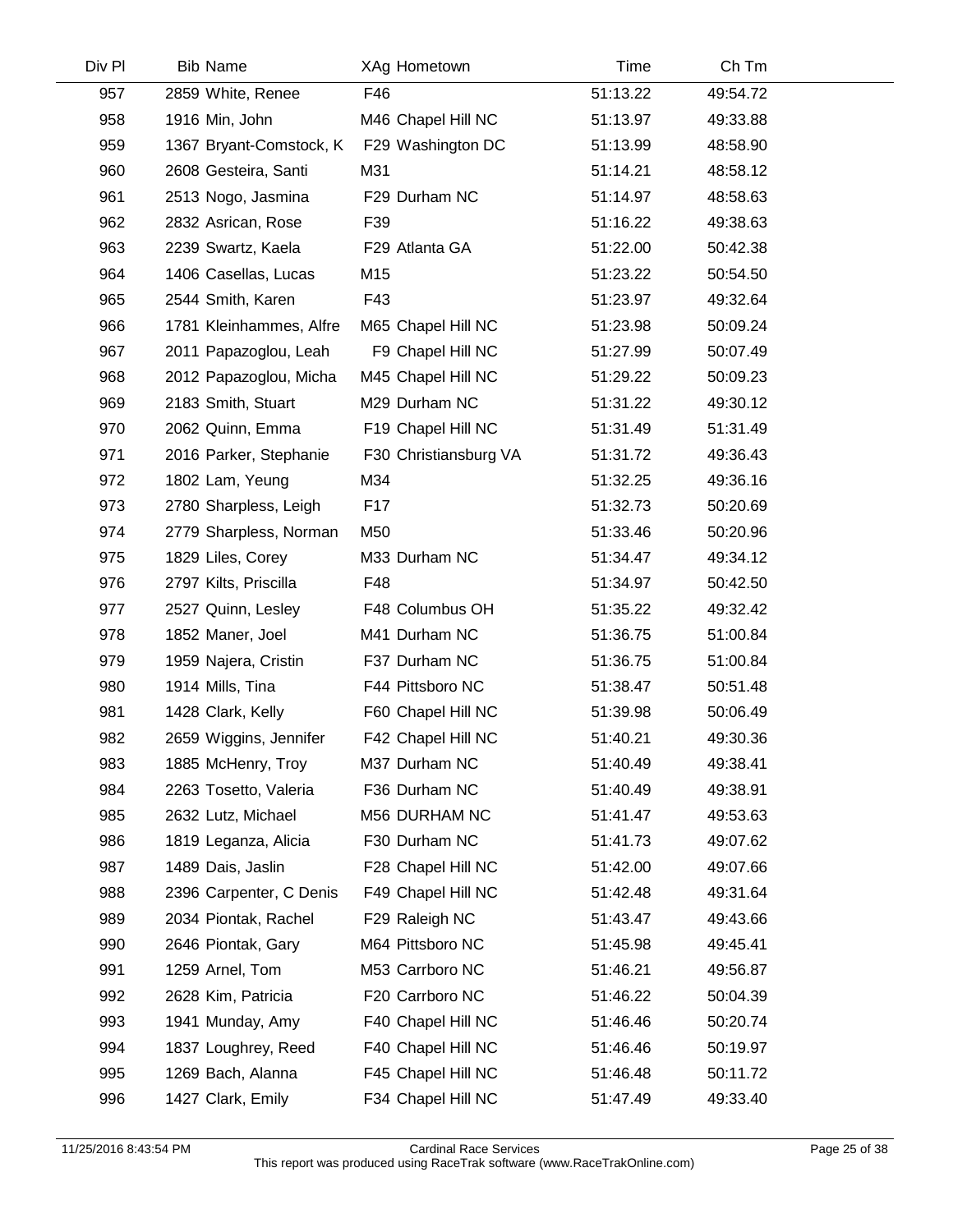| Div Pl | <b>Bib Name</b>          | XAg Hometown          | Time     | Ch Tm    |  |
|--------|--------------------------|-----------------------|----------|----------|--|
| 997    | 1359 Broome, Lisa        | F35 Chapel Hill NC    | 51:47.97 | 50:04.39 |  |
| 998    | 2456 Jordan, Nanci       | F44 Chapel Hill NC    | 51:48.23 | 49:27.89 |  |
| 999    | 2346 Wintringham, Jennif | F23 Chapel Hill NC    | 51:48.97 | 49:16.86 |  |
| 1000   | 2028 Perry, Susan        | F53 Chapel Hill NC    | 51:49.46 | 51:22.72 |  |
| 1001   | 2345 Wintringham, David  | M53 BURLINGTON NC     | 51:49.98 | 49:17.67 |  |
| 1002   | 1483 Cunningham, Jon     | M30                   | 51:50.24 | 51:18.51 |  |
| 1003   | 2244 Tallon, Joanna      | F37 Chapel Hill NC    | 51:53.49 | 49:01.83 |  |
| 1004   | 2521 Piet, Alexis        | F37 Virginia Beach VA | 51:54.47 | 49:54.38 |  |
| 1005   | 2243 Tallon, David       | M39 Chapel Hill NC    | 51:54.71 | 49:02.90 |  |
| 1006   | 1689 Heffron, Rebecca    | F25 Columbia MO       | 51:54.73 | 50:31.71 |  |
| 1007   | 1626 green, david        | m34 Chapel Hill NC    | 51:57.22 | 49:11.86 |  |
| 1008   | 2164 Simmons, Chris      | M46 Chapel Hill NC    | 51:58.74 | 50:53.30 |  |
| 1009   | 2213 Stewart, Sarah      | F31 Seattle WA        | 51:59.72 | 50:25.98 |  |
| 1010   | 2901 Robinette, Bradley  | M12                   | 52:01.23 | 50:07.88 |  |
| 1011   | 1514 Divaris, Kimon      | M35 Chapel Hill NC    | 52:02.72 | 50:09.91 |  |
| 1012   | 2289 Villa-Torres, Laura | F35 Chapel Hill NC    | 52:02.76 | 50:11.67 |  |
| 1013   | 1570 Folda, Lisa         | F43 Baltimore MD      | 52:02.98 | 51:20.66 |  |
| 1014   | 2085 Ressler, Kevin      | M46 Chapel Hill NC    | 52:04.22 | 50:53.73 |  |
| 1015   | 2033 Piontak, Corrie     | F40 Chapel Hill NC    | 52:04.97 | 50:03.90 |  |
| 1016   | 1678 Haskins, Teri       | F55 Chapel Hill NC    | 52:05.96 | 50:49.02 |  |
| 1017   | 2638 Nicholson, Meredith | F43 Hillsborough NC   | 52:07.96 | 49:38.64 |  |
| 1018   | 1966 Nesbitt, AnnieLloyd | F33 Raleigh NC        | 52:08.48 | 50:32.97 |  |
| 1019   | 2181 Smith, Laurie       | F59 Chapel Hill NC    | 52:11.24 | 50:48.18 |  |
| 1020   | 1698 Hensel, Erin        | F36 Durham NC         | 52:12.21 | 49:51.88 |  |
| 1021   | 1909 Millar, Jamey       | M48 Chapel Hill NC    | 52:14.97 | 50:05.85 |  |
| 1022   | 1627 Green, Jennifer     | F37 Chapel Hill NC    | 52:17.71 | 49:31.11 |  |
| 1023   | 2554 Street, Leslie      | F34 Durham NC         | 52:18.49 | 50:04.55 |  |
| 1024   | 2868 Bass, Jessica       | F30                   | 52:19.96 | 51:23.50 |  |
| 1025   | 2294 Wahl, Lucy          | F34                   | 52:20.72 | 49:35.63 |  |
| 1026   | 2627 Kim, Michelle       | F24 Carrboro NC       | 52:23.23 | 50:41.15 |  |
| 1027   | 1528 Duronio, Sue        | f51 Chapel Hill NC    | 52:23.49 | 51:05.50 |  |
| 1028   | 1667 Harris, Jerry       | M76 DURHAM NC         | 52:24.23 | 51:37.23 |  |
| 1029   | 2487 Macleod, Kirstin    | f20 Chapel Hill NC    | 52:25.47 | 51:29.99 |  |
| 1030   | 1926 Montgomery, Rane    | F45 Chapel Hill NC    | 52:26.97 | 51:10.50 |  |
| 1031   | 1598 Gauger, Sarah       | F40 Durham NC         | 52:30.97 | 51:37.24 |  |
| 1032   | 1868 McCandless, Amos    | M24 Durham NC         | 52:32.99 | 50:55.89 |  |
| 1033   | 1385 Caldwell, Rick      | M33 Atlanta GA        | 52:34.49 | 50:04.65 |  |
| 1034   | 1441 Cole, Billl         | M60 Timberlake NC     | 52:37.22 | 51:14.24 |  |
| 1035   | 2577 Yazejian, Noreen    | F50 Chapel Hill NC    | 52:38.49 | 52:18.03 |  |
| 1036   | 2335 Willette, Carla     | F41                   | 52:40.97 | 50:41.86 |  |
|        |                          |                       |          |          |  |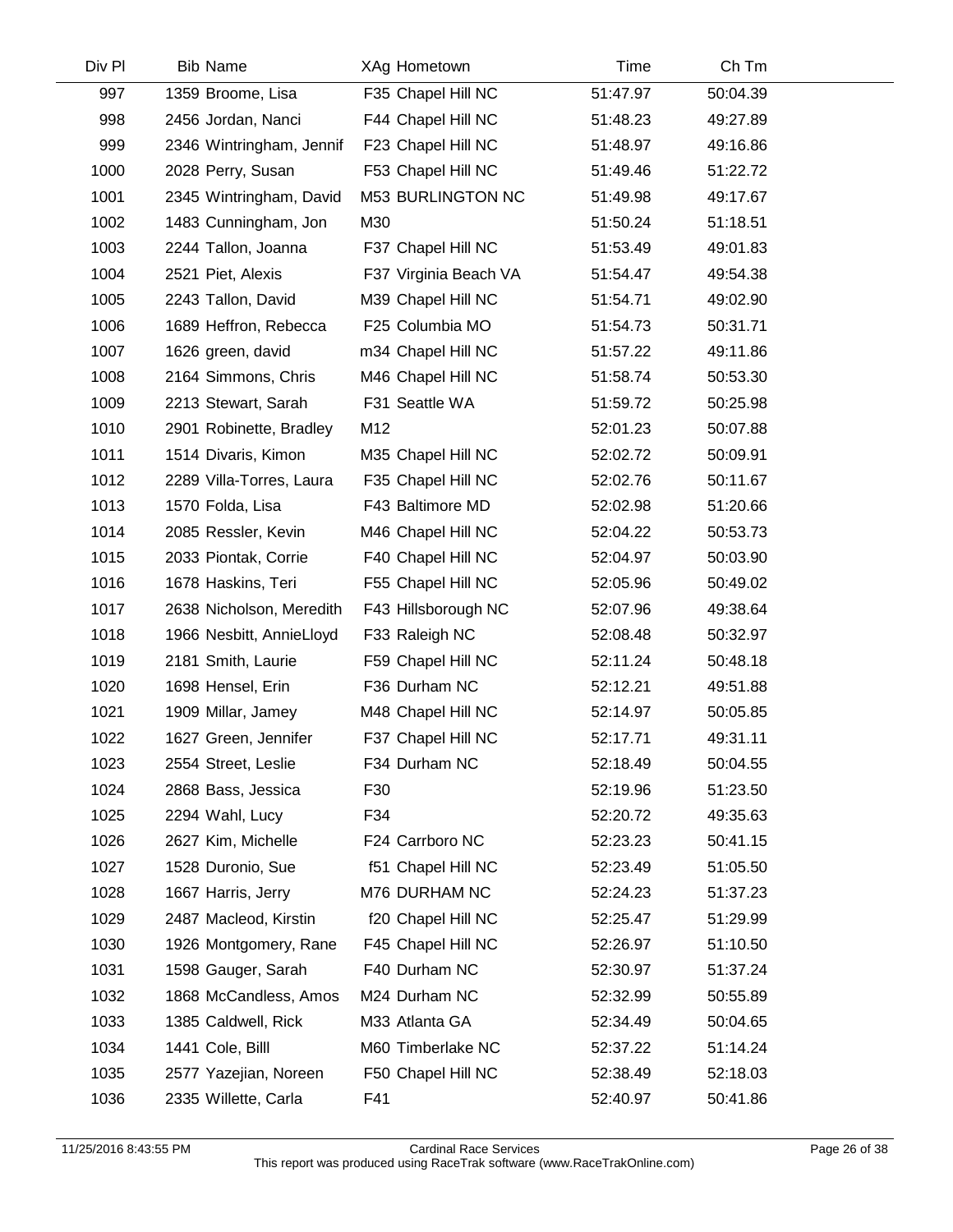| <b>Bib Name</b>         | XAg Hometown         | Time     | Ch Tm    |  |
|-------------------------|----------------------|----------|----------|--|
| 2418 Franke, Karen      | F62 Chapel Hill NC   | 52:40.98 | 51:02.43 |  |
| 2372 Alexander, Tabtiha | F51 Chapel Hill NC   | 52:42.22 | 50:20.13 |  |
| 2657 watters, jacques   | m49 Chapel Hill NC   | 52:44.47 | 51:58.24 |  |
| 2599 Dirito, Rachel     | F36 Chapel Hill NC   | 52:45.75 | 50:03.90 |  |
| 1399 Carter, Renee      | F32 Hillsborough NC  | 52:46.00 | 50:04.43 |  |
| 2598 Dirito, David      | M36 Chapel Hill NC   | 52:48.25 | 50:03.40 |  |
| 2677 Hall, Allison      | F11                  | 52:48.46 | 52:28.47 |  |
| 2426 Gilbert, Eva       | F10 Chapel Hill NC   | 52:48.98 | 52:29.01 |  |
| 2499 McKenzie, Justin   | M30                  | 52:50.24 | 50:18.35 |  |
| 1607 Ghio, Caroline     | F18 Chapel Hill NC   | 52:53.22 | 52:08.72 |  |
| 2245 Tauchen, Christine | F29 Richmond VA      | 52:53.23 | 52:08.48 |  |
| 1647 Hackney, Loretta   | F47 Chapel Hill NC   | 52:56.23 | 50:55.18 |  |
| 1963 Nerkar, Aadit      | M15 Chapel Hill NC   | 52:58.24 | 52:51.75 |  |
| 2385 Caley, Emma        | F15 Chapel Hill NC   | 52:58.99 | 52:00.02 |  |
| 2185 Snader, Anna       | F12 Nashville TN     | 53:00.47 | 52:48.22 |  |
| 1311 Berreth, Meg       | F46 Carrboro NC      | 53:01.50 | 51:30.26 |  |
| 2285 Vavra, Sara        | F52 Charlotte NC     | 53:04.99 | 50:39.90 |  |
| 1335 Boccieri, Liliana  | F8 Chapel Hill NC    | 53:05.47 | 52:20.22 |  |
| 2398 Carter, JJ         | M42 San Francisco CA | 53:06.48 | 52:02.91 |  |
| 2187 Snader, Melinda    | F45 Nashville TN     | 53:08.24 | 52:55.76 |  |
| 1539 Einaudi, Peter     | M46 Chapel Hill NC   | 53:08.46 | 52:21.72 |  |
| 2207 Steffens, Tyson    | M43 DURHAM NC        | 53:09.97 | 52:20.46 |  |
| 1762 Karpinos, Ralph    | M66 Chapel Hill NC   | 53:10.22 | 51:06.39 |  |
| 2586 Burrill, Emily     | F41 Carrboro NC      | 53:11.49 | 51:33.13 |  |
| 1984 Oliver, Ted        | M64 Chapel Hill NC   | 53:11.72 | 50:54.40 |  |
| 1723 Hoerger, Susan     | F56 Chapel Hill NC   | 53:12.99 | 53:04.73 |  |
| 1345 Boone, Joan        | F64 Efland NC        | 53:14.74 | 51:33.42 |  |
| 1357 Brooks, James      | M53 Plainview NY     | 53:20.47 | 51:17.88 |  |
| 2739 Moos, Katja        | F48                  | 53:20.48 | 52:10.98 |  |
| 1730 Holloman, Keuren   | F28 Durham NC        | 53:20.97 | 51:41.37 |  |
| 1468 CORKEN, JAMES      | M49 Hillsborough NC  | 53:21.46 | 52:36.95 |  |
| 1283 Bast, Emily        | F33 Charlotte NC     | 53:23.99 | 51:54.73 |  |
| 1282 Bast, Derek        | M29 Charlotte NC     | 53:24.22 | 51:54.21 |  |
| 2056 Prinzhorn, Ashley  | F21 Carrboro NC      | 53:24.24 | 50:58.12 |  |
| 2057 Prinzhorn, Brad    | M48 Carrboro NC      | 53:24.48 | 50:56.16 |  |
| 1260 Arnold, Jennifer   | F46 Chapel Hill NC   | 53:27.99 | 51:34.89 |  |
| 2585 Brown, Christopher | M38 Carrboro NC      | 53:28.72 | 53:19.21 |  |
| 2661 Woolson, Sandra    | F41 Chapel Hill NC   | 53:29.72 | 52:42.74 |  |
| 1925 Montgomery, Lori   | F39 Chapel Hill NC   | 53:30.73 | 52:29.01 |  |
| 2594 Cummings, Aaron    | M11 Chapel Hill NC   | 53:30.97 | 52:43.20 |  |
|                         |                      |          |          |  |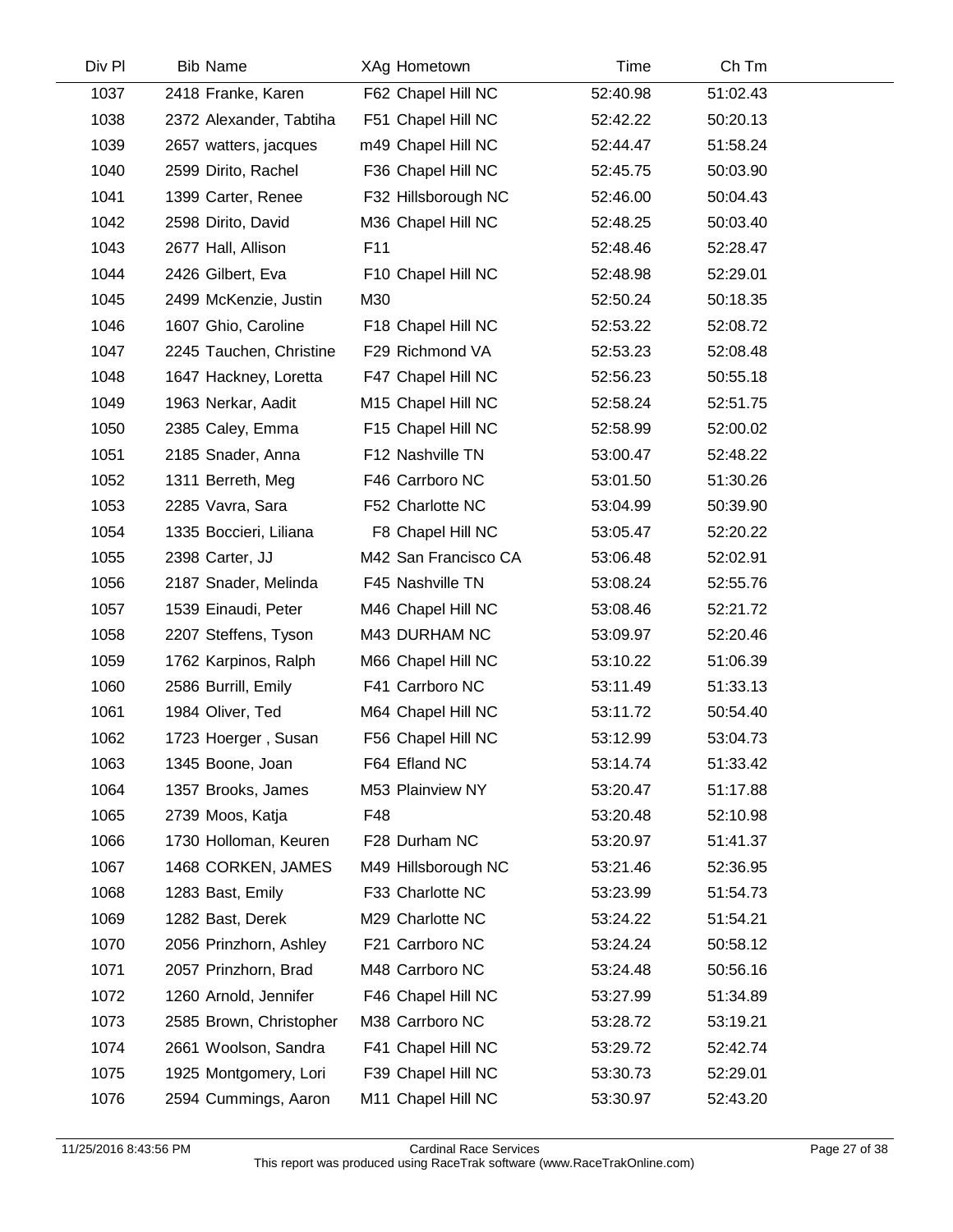| <b>Bib Name</b>         | XAg Hometown        | <b>Time</b> | Ch Tm    |  |
|-------------------------|---------------------|-------------|----------|--|
| 2794 Petrin, Kerri      | F36                 | 53:34.73    | 50:52.63 |  |
| 2688 Thompson, Heather  | F37                 | 53:34.98    | 51:57.40 |  |
| 1699 Hernandez, Jennife | F30 Durham NC       | 53:36.25    | 51:28.39 |  |
| 2532 Randolph, Connor   | M21 Chapel Hill NC  | 53:36.96    | 52:01.47 |  |
| 2531 randolph, charli   | F24 Chapel Hill NC  | 53:37.23    | 52:00.15 |  |
| 1303 Belza, Kareen      | F39 Carrboro NC     | 53:38.97    | 52:06.47 |  |
| 2528 Ragle, Brett       | M10 Chapel Hill NC  | 53:40.47    | 51:15.12 |  |
| 1692 Helton, Margaret   | F56 Carrboro NC     | 53:40.73    | 52:24.23 |  |
| 2664 Fernald, Anne      | F49                 | 53:41.24    | 51:25.16 |  |
| 1729 Holloman, Edith    | F57 Chapel Hill NC  | 53:43.25    | 52:03.43 |  |
| 2038 Pollock, Kelly     | F45 Chapel Hill NC  | 53:43.72    | 52:04.60 |  |
| 2053 Pratson, Kody      | M27 Chapel Hill NC  | 53:45.24    | 52:42.51 |  |
| 2766 Ray, Katie         | F <sub>28</sub>     | 53:46.24    | 52:44.01 |  |
| 1442 Cole, Kelsey       | F19 Timberlake NC   | 53:48.98    | 52:26.47 |  |
| 2165 Simmons, Isabel    | F15 Chapel Hill NC  | 53:50.22    | 52:46.74 |  |
| 2302 Wall, Patrick      | M34 DURHAM NC       | 53:50.46    | 51:16.37 |  |
| 2595 Cummings, Andrew   | M9 Chapel Hill NC   | 53:51.97    | 52:58.71 |  |
| 2301 Wall, Lauren       | F30 DURHAM NC       | 53:52.24    | 51:18.67 |  |
| 2328 WHALEN, CHARLE     | M59 Durham NC       | 53:52.71    | 52:45.46 |  |
| 2300 Wall, Kevin        | M61 Southport NC    | 53:52.97    | 51:19.62 |  |
| 2689 Bachenheimer, Rac  | F38                 | 53:55.47    | 52:18.38 |  |
| 1883 McHenry, Misty     | F36                 | 54:02.71    | 52:08.92 |  |
| 1882 McHenry, Laurel    | F <sub>26</sub>     | 54:03.23    | 52:09.21 |  |
| 1426 Clark, Catherine   | F40 Mebane NC       | 54:07.47    | 51:55.62 |  |
| 2821 Koelsch, Pete      | M61                 | 54:12.97    | 52:34.14 |  |
| 2162 simmonds, junior   | M49 Durham NC       | 54:20.72    | 53:21.97 |  |
| 1537 Einaudi, Eva       | F11 Chapel Hill NC  | 54:22.23    | 53:37.47 |  |
| 2860 Fisher, Elizabeth  | F <sub>22</sub>     | 54:23.97    | 53:35.23 |  |
| 2576 Yazejian, Audrey   | F10 Chapel Hill NC  | 54:25.97    | 54:05.48 |  |
| 2047 Powers, Bill       | m82 Chapel Hill NC  | 54:26.98    | 52:48.43 |  |
| 1244 Alston, Kwame      | M23 Carrboro NC     | 54:29.49    | 52:22.65 |  |
| 1497 DeAngelo, Katherin | F24 Carrboro NC     | 54:30.24    | 54:05.34 |  |
| 1759 Kahwati, Caroline  | F13 Chapel Hill NC  | 54:34.48    | 53:10.00 |  |
| 1816 Lawrence, Susan    | F55 Chapel Hill NC  | 54:34.73    | 54:09.21 |  |
| 1928 Morovati, Meredith | F47 Carrboro NC     | 54:35.21    | 54:09.18 |  |
| 2547 Smith, Olivia      | F <sub>11</sub>     | 54:41.23    | 52:49.18 |  |
| 1761 Kankelfritz, Tessa | F53 Hillsborough NC | 54:42.24    | 52:46.93 |  |
| 2059 Pullum, Amanda     | F33 DURHAM NC       | 54:42.47    | 53:03.93 |  |
| 1358 Brooks, Laura      | F53 Chapel Hill NC  | 54:43.22    | 53:30.00 |  |
| 2041 Pooley, Paul       | m61 Durham NC       | 54:43.48    | 53:29.79 |  |
|                         |                     |             |          |  |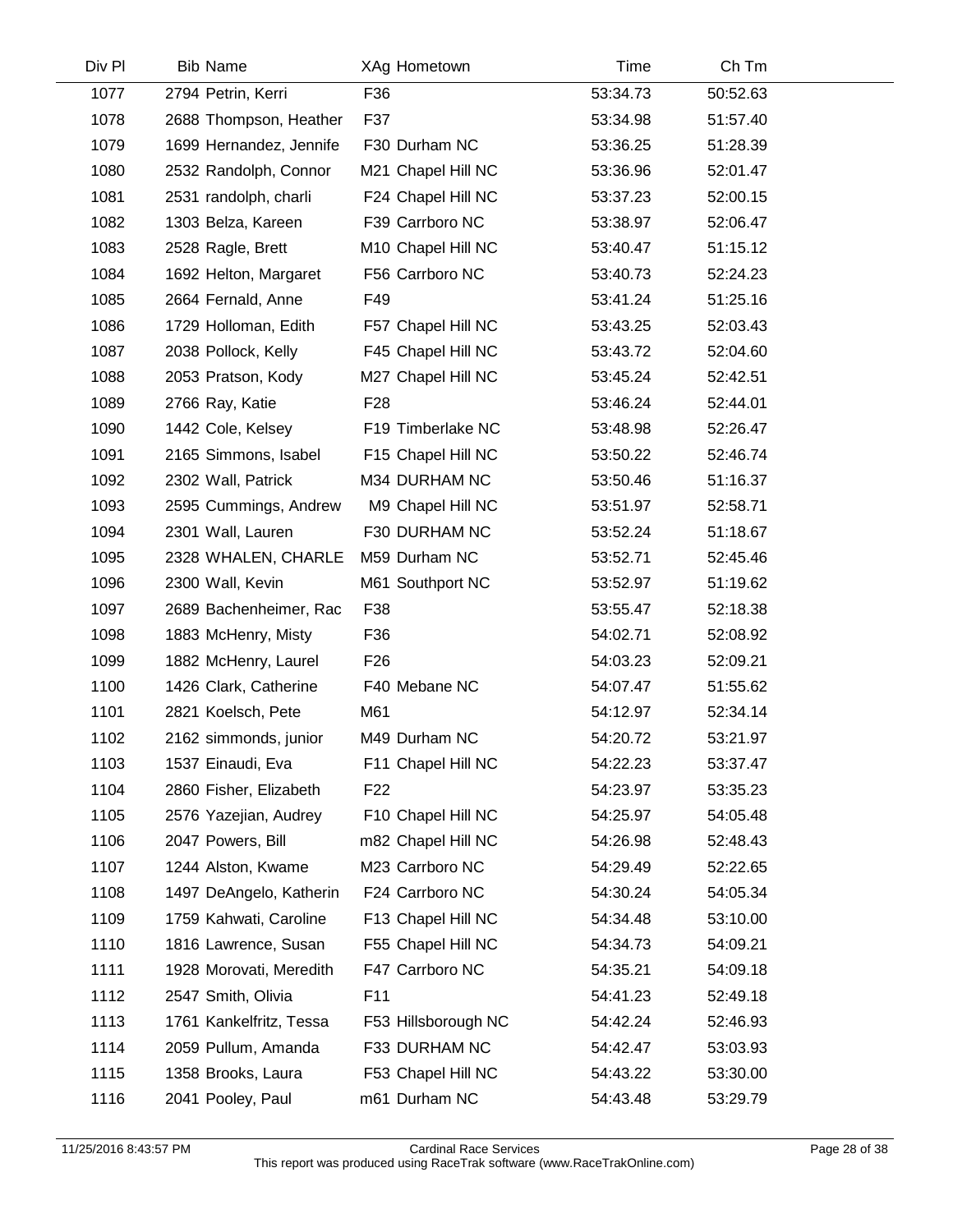| Div Pl | <b>Bib Name</b>          | XAg Hometown        | Time     | Ch Tm    |  |
|--------|--------------------------|---------------------|----------|----------|--|
| 1117   | 2326 Westrick, Aaron     | M40 Chapel Hill NC  | 54:43.98 | 54:27.47 |  |
| 1118   | 2261 Tilley, Erin        | F35 Chapel Hill NC  | 54:44.72 | 52:05.62 |  |
| 1119   | 1398 Carswell, Lori      | F53 Chapel Hill NC  | 54:46.72 | 52:24.62 |  |
| 1120   | 1405 Casellas, Laura     | F48                 | 54:48.21 | 54:18.21 |  |
| 1121   | 1951 Myers, Angela       | F40 Chapel Hill NC  | 54:48.22 | 54:18.21 |  |
| 1122   | 2373 Anderson, Kay       | F61 Carrboro NC     | 54:48.72 | 52:34.12 |  |
| 1123   | 2365 Younts, Chandler    | F18 Chapel Hill NC  | 54:49.23 | 53:03.65 |  |
| 1124   | 2619 Hayes, Meredith     | F27 Carrboro NC     | 54:50.73 | 52:47.62 |  |
| 1125   | 1680 Hawes, LaDeane      | F52 Chapel Hill NC  | 54:51.97 | 53:11.39 |  |
| 1126   | 2618 Hayes, Matt         | M27 Carrboro NC     | 54:52.22 | 52:48.66 |  |
| 1127   | 1628 Greene, Deb         | F59 Chapel Hill NC  | 54:54.23 | 53:12.63 |  |
| 1128   | 2479 Lissy, Karen        | F44 Chapel Hill NC  | 55:00.97 | 54:19.95 |  |
| 1129   | 1455 Conolly, Rory       | M68 Chapel Hill NC  | 55:04.97 | 53:38.01 |  |
| 1130   | 1870 McCollough, Karen   | F48 Carrboro NC     | 55:07.73 | 54:06.23 |  |
| 1131   | 1840 Ludlow, John        | M64 Chapel Hill NC  | 55:09.99 | 52:46.66 |  |
| 1132   | 1863 Matos, Michael      | M38 Chapel Hill NC  | 55:10.52 | 52:30.94 |  |
| 1133   | 2246 tawil, laura        | f34 Chapel Hill NC  | 55:10.72 | 50:42.90 |  |
| 1134   | 2650 Scholl, Lawrence    | M44 Decatur GA      | 55:12.22 | 52:24.40 |  |
| 1135   | 2828 Laatz, Mike         | M48                 | 55:14.47 | 54:51.75 |  |
| 1136   | 1310 Bergman, Patrick    | M31                 | 55:15.52 | 53:04.41 |  |
| 1137   | 1347 Bourne, Linda       | F53 Carrboro NC     | 55:15.74 | 54:27.71 |  |
| 1138   | 1309 Bergman, Katie      | F31                 | 55:15.76 | 53:04.53 |  |
| 1139   | 2154 Sheedy, Mary        | F34 Chapel Hill NC  | 55:16.24 | 53:05.67 |  |
| 1140   | 2155 Sheedy, Niall       | M35 Chapel Hill NC  | 55:16.25 | 53:04.91 |  |
| 1141   | 2412 Fama, Kimberly      | F45 Chapel Hill NC  | 55:18.73 | 52:45.41 |  |
| 1142   | 2841 Zielazinski, Joey   | M40                 | 55:21.99 | 54:15.77 |  |
| 1143   | 2199 Sparrow, Madeleine  | F11 Chapel Hill NC  | 55:22.48 | 53:38.17 |  |
| 1144   | 1555 fetters, tamara     | F52 Carrboro NC     | 55:22.96 | 54:12.73 |  |
| 1145   | 1728 Hollingsworth, Davi | M55 Herndon VA      | 55:23.99 | 54:33.18 |  |
| 1146   | 2508 Murray, Allison     | F28 Durham NC       | 55:24.25 | 53:27.92 |  |
| 1147   | 2500 McKenzie, Michaela  | F <sub>29</sub>     | 55:26.45 | 52:55.36 |  |
| 1148   | 2663 Wansley, Brant      | M70                 | 55:29.72 | 53:52.64 |  |
| 1149   | 2218 Stouder, April      | F40 Chapel Hill NC  | 55:30.98 | 54:36.91 |  |
| 1150   | 1273 Bagatell, Nancy     | F56 Chapel Hill NC  | 55:31.23 | 54:37.98 |  |
| 1151   | 2227 Strick, Rebecca     | F38 Chapel Hill NC  | 55:32.72 | 54:19.21 |  |
| 1152   | 2517 o'connor, heather   | f44 Carrboro NC     | 55:33.21 | 54:22.45 |  |
| 1153   | 2851 Williams, Ashley    | F34                 | 55:33.47 | 53:13.90 |  |
| 1154   | 2040 Pontious, Emily     | F34 Hillsborough NC | 55:34.74 | 53:05.63 |  |
| 1155   | 1318 Bissmeyer, Hannah   | F33 Durham NC       | 55:35.62 | 53:05.79 |  |
| 1156   | 1510 Dickinson, Theresa  | F33 Durham NC       | 55:35.72 | 53:05.88 |  |
|        |                          |                     |          |          |  |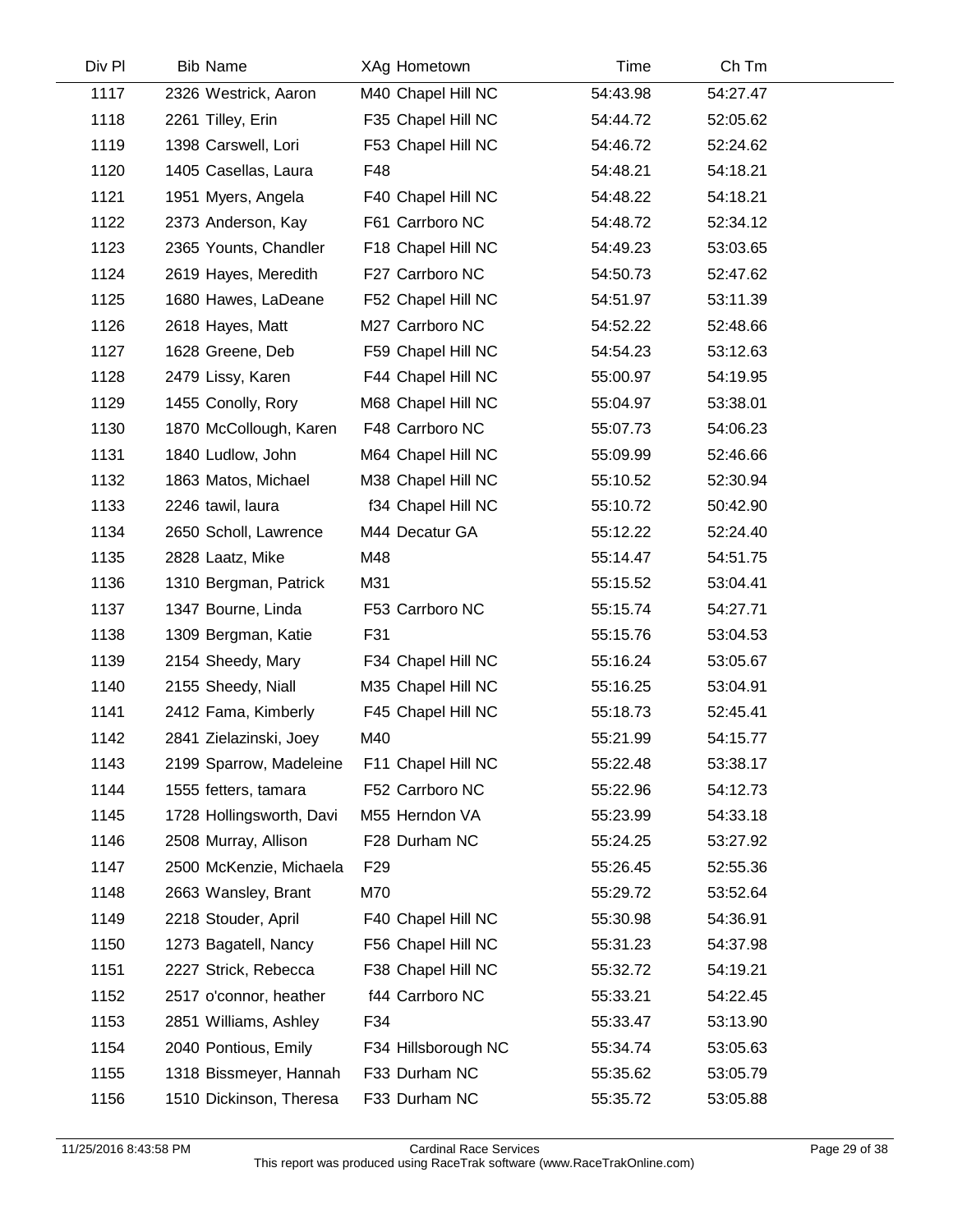| Div Pl | <b>Bib Name</b>        | XAg Hometown          | Time     | Ch Tm    |  |
|--------|------------------------|-----------------------|----------|----------|--|
| 1157   | 1270 Bach, Larry       | M48 Chapel Hill NC    | 55:37.48 | 54:02.54 |  |
| 1158   | 2806 Leach, John Eric  | M46                   | 55:41.22 | 52:49.85 |  |
| 1159   | 2805 Sullivan, Kate    | F39                   | 55:41.50 | 52:49.40 |  |
| 1160   | 2007 Paisner, Susan    | F66 Silver Spring MD  | 55:41.72 | 53:35.41 |  |
| 1161   | 2229 Strobel, Jennifer | F42 Durham NC         | 55:41.96 | 54:49.69 |  |
| 1162   | 2786 Van Ark, Gwen     | F <sub>52</sub>       | 55:44.48 | 53:55.63 |  |
| 1163   | 1429 Clark, Stacey     | F40 Chapel Hill NC    | 55:44.71 | 53:47.87 |  |
| 1164   | 2175 Slebos, Kelley    | F39 Chapel Hill NC    | 55:44.73 | 53:48.14 |  |
| 1165   | 2890 Subernan, Sophie  | F30                   | 55:45.72 | 53:32.90 |  |
| 1166   | 2579 Yu-Su, Sherryl    | F39 Chapel Hill NC    | 55:47.72 | 55:10.24 |  |
| 1167   | 2567 westdorp, ethan   | M22 Carrboro NC       | 55:47.98 | 53:56.36 |  |
| 1168   | 2853 Cui, Julie        | F <sub>23</sub>       | 55:51.25 | 53:59.25 |  |
| 1169   | 2574 Wilson, Bryan     | M30 DURHAM NC         | 55:51.47 | 53:14.87 |  |
| 1170   | 1737 Huston, Sara      | F49 Topsham ME        | 55:51.98 | 53:41.88 |  |
| 1171   | 2464 Kuhn, Wendy       | F52 Chapel Hill NC    | 55:55.73 | 54:41.99 |  |
| 1172   | 1748 Jewitt, Caitlin   | F32 Christiansburg VA | 55:58.97 | 53:21.43 |  |
| 1173   | 1507 Dicker, Glenn     | M51 Chapel Hill NC    | 55:58.97 | 53:42.92 |  |
| 1174   | 1506 Dicker, Elizabeth | F51 Chapel Hill NC    | 55:59.72 | 53:45.16 |  |
| 1175   | 1860 Massey, Emily     | F42 Durham NC         | 55:59.73 | 53:50.63 |  |
| 1176   | 1439 Cole, Angela      | F51 Timberlake NC     | 55:59.97 | 54:37.24 |  |
| 1177   | 1749 Jewitt, James     | M32 Christiansburg VA | 56:00.75 | 53:23.97 |  |
| 1178   | 2377 Blackwell, Susan  | <b>f56 DURHAM NC</b>  | 56:01.48 | 53:41.90 |  |
| 1179   | 2404 Crawford, Jeff    | M68 DURHAM NC         | 56:01.97 | 53:42.37 |  |
| 1180   | 1249 Anderson, Sheelag | F69 Carrboro NC       | 56:04.97 | 54:35.23 |  |
| 1181   | 1977 Norwood, Assa     | F29 Chapel Hill NC    | 56:05.23 | 54:14.12 |  |
| 1182   | 1789 Kolk, Caroline    | F18 Chapel Hill NC    | 56:09.48 | 53:42.16 |  |
| 1183   | 1790 Kolk, Christine   | F20 Chapel Hill NC    | 56:09.74 | 53:41.40 |  |
| 1184   | 1861 massey, marianne  | F43 Chapel Hill NC    | 56:10.22 | 54:01.88 |  |
| 1185   | 1557 Fields, Maddie    | F20 Chapel Hill NC    | 56:10.24 | 53:42.66 |  |
| 1186   | 1559 Fields, Scott     | M51 Chapel Hill NC    | 56:10.49 | 53:43.66 |  |
| 1187   | 1760 Kahwati, Erin     | F46 Groton MA         | 56:21.96 | 54:56.98 |  |
| 1188   | 2696 Mendlovitz, Ella  | F <sub>8</sub>        | 56:25.48 | 55:33.26 |  |
| 1189   | 1340 Boggess, Kim      | F51 Chapel Hill NC    | 56:25.50 | 54:53.23 |  |
| 1190   | 2135 Schubert, Nancy   | F54 Chapel Hill NC    | 56:26.24 | 53:56.69 |  |
| 1191   | 1878 McDonald, Jean    | F55 Chapel Hill NC    | 56:26.73 | 54:54.47 |  |
| 1192   | 1768 Kayye, Gary       | M51 Chapel Hill NC    | 56:27.22 | 54:41.13 |  |
| 1193   | 1767 kayye, annabelle  | f21 Chapel Hill NC    | 56:27.48 | 54:41.15 |  |
| 1194   | 2559 Sun, Jenny        | F24 Chapel Hill NC    | 56:30.46 | 55:03.76 |  |
| 1195   | 2560 Sun, Meghan       | F14 Chapel Hill NC    | 56:30.98 | 55:04.27 |  |
| 1196   | 1348 Brecher, Juliana  | F25 Chapel Hill NC    | 56:32.99 | 55:55.37 |  |
|        |                        |                       |          |          |  |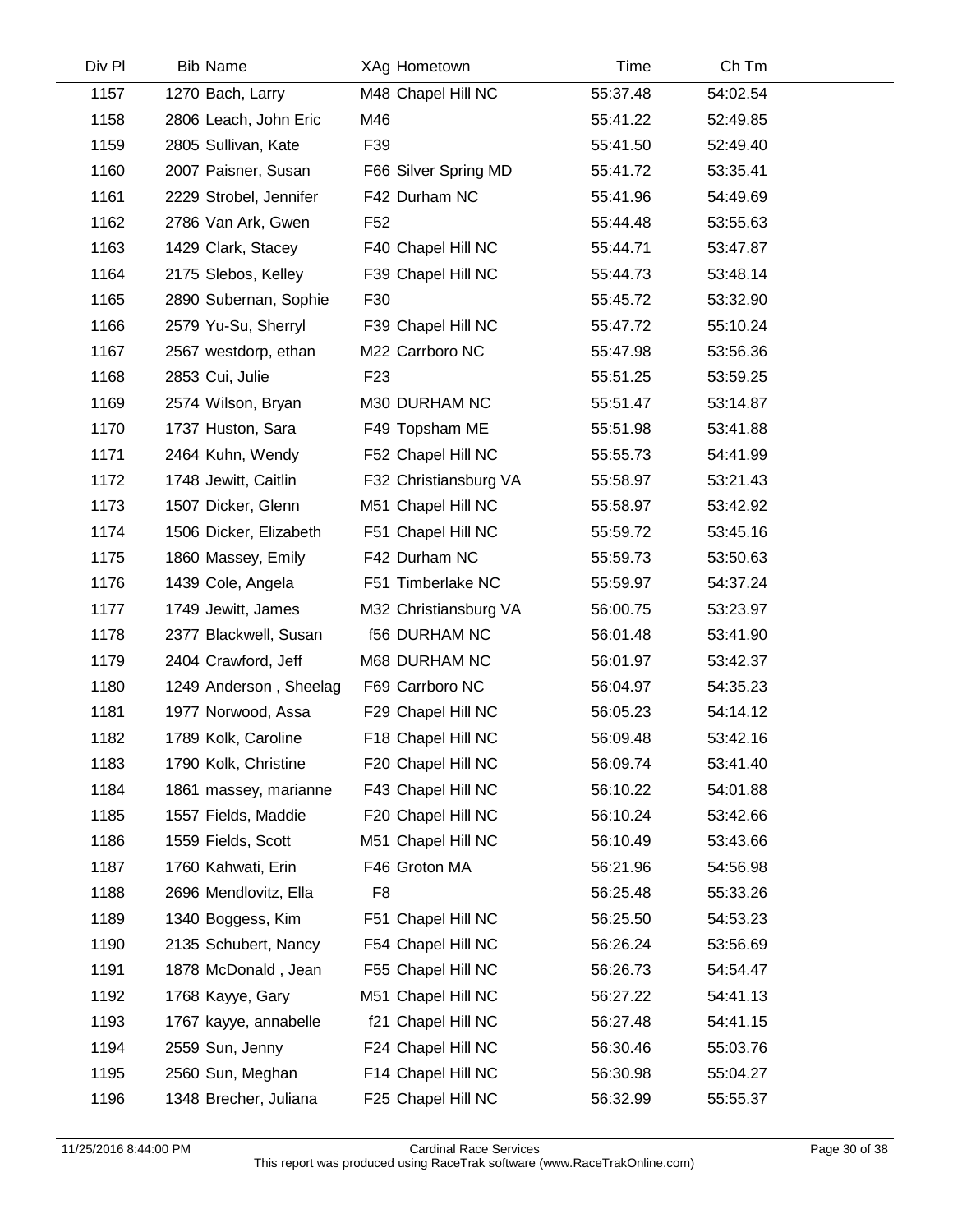| Div Pl | <b>Bib Name</b>         | XAg Hometown         | Time     | Ch Tm    |  |
|--------|-------------------------|----------------------|----------|----------|--|
| 1197   | 1349 Brecher, Mark      | M60 Chapel Hill NC   | 56:33.23 | 55:56.25 |  |
| 1198   | 2419 Freeman, Ada       | F55 Seven Springs NC | 56:33.24 | 54:35.39 |  |
| 1199   | 2518 Outlaw, Ben        | M56 Seven Springs NC | 56:33.25 | 54:35.12 |  |
| 1200   | 2200 Sparrow, William   | M36 Chapel Hill NC   | 56:38.98 | 54:54.39 |  |
| 1201   | 1305 Bennett, Lisa      | F38 Carrboro NC      | 56:40.97 | 55:22.03 |  |
| 1202   | 2831 Hilger, Jenn       | F39                  | 56:44.74 | 55:04.91 |  |
| 1203   | 1364 Bruce, Katherine   | F37 Durham NC        | 56:52.46 | 55:07.35 |  |
| 1204   | 2171 Skrzynia, Cecile   | F69 Chapel Hill NC   | 56:53.47 | 55:42.95 |  |
| 1205   | 2340 Williams, Leslie   | F46 Chapel Hill NC   | 56:54.47 | 55:42.49 |  |
| 1206   | 1987 Ollila, Mary       | F51 Chapel Hill NC   | 56:56.31 | 55:59.67 |  |
| 1207   | 2116 Salvo-Lewis, Carla | F28 Chapel Hill NC   | 56:57.71 | 55:20.88 |  |
| 1208   | 1927 Morgan, Kevin      | M73 Carrboro NC      | 57:03.48 | 55:01.91 |  |
| 1209   | 2308 Walton, Sydney     | F24 DURHAM NC        | 57:06.49 | 55:38.76 |  |
| 1210   | 2306 Walton, Robert     | M25 DURHAM NC        | 57:06.73 | 55:38.01 |  |
| 1211   | 2304 Walton, Carol      | F64 DURHAM NC        | 57:06.97 | 55:39.23 |  |
| 1212   | 2694 Walsh Reddy, Sheil | F36                  | 57:08.23 | 54:13.41 |  |
| 1213   | 2792 Walsh, Rhonda      | F38                  | 57:08.71 | 54:13.38 |  |
| 1214   | 2793 Walsh, Thomas      | M39                  | 57:08.98 | 54:14.67 |  |
| 1215   | 1950 Musso, Melanie     | F24 Chapel Hill NC   | 57:09.72 | 56:15.65 |  |
| 1216   | 1948 Musso, Jennifer    | F23 Chapel Hill NC   | 57:09.99 | 56:16.74 |  |
| 1217   | 1947 Musso, Belinda     | F49 Chapel Hill NC   | 57:13.23 | 56:18.21 |  |
| 1218   | 2620 Hegle, Jennifer    | F44 Decatur GA       | 57:14.25 | 54:26.90 |  |
| 1219   | 1967 Neufeld, Charlie   | F24 Chapel Hill NC   | 57:25.76 | 55:42.17 |  |
| 1220   | 1521 Dougherty, Tiffany | F26 Durham NC        | 57:29.76 | 55:54.53 |  |
| 1221   | 2568 westdorp, joy      | F49 Carrboro NC      | 57:31.26 | 55:01.72 |  |
| 1222   | 1384 Caldwell, Julia    | F32 Atlanta GA       | 57:31.51 | 55:01.94 |  |
| 1223   | 1328 Bloom, Rachael     | F29 Chapel Hill NC   | 57:31.76 | 55:19.19 |  |
| 1224   | 2892 Benton, Marla      | F49                  | 57:36.03 | 55:03.69 |  |
| 1225   | 2558 Sullivan, Erin     | F46 Chapel Hill NC   | 57:37.27 | 57:11.79 |  |
| 1226   | 2731 Jones, Elijah      | M14                  | 57:37.76 | 57:12.24 |  |
| 1227   | 1995 Overman, Jerry     | M50 Washington DC    | 57:38.51 | 55:32.69 |  |
| 1228   | 1621 Gotthardt, Jane    | F54 Raleigh NC       | 57:39.04 | 55:33.22 |  |
| 1229   | 2637 Mizelle, Madeleine | F17 Chapel Hill NC   | 57:39.27 | 55:55.14 |  |
| 1230   | 1808 Lapham, Brian      | M44 Hillsborough NC  | 57:40.27 | 57:08.79 |  |
| 1231   | 2636 Mizelle, Cecelia   | F19 Chapel Hill NC   | 57:45.76 | 56:01.43 |  |
| 1232   | 1394 Carson, Claire     | F24 DURHAM NC        | 57:53.54 | 55:59.19 |  |
| 1233   | 1395 Carson, Lewis      | M64 DURHAM NC        | 57:53.76 | 56:01.16 |  |
| 1234   | 1396 carson, virginia   | f66 Chapel Hill NC   | 57:54.01 | 55:59.55 |  |
| 1235   | 2325 West, Walter       | M69 Carrboro NC      | 57:59.52 | 57:06.29 |  |
| 1236   | 1435 Cloud, Amy         | F38                  | 58:11.01 | 56:53.74 |  |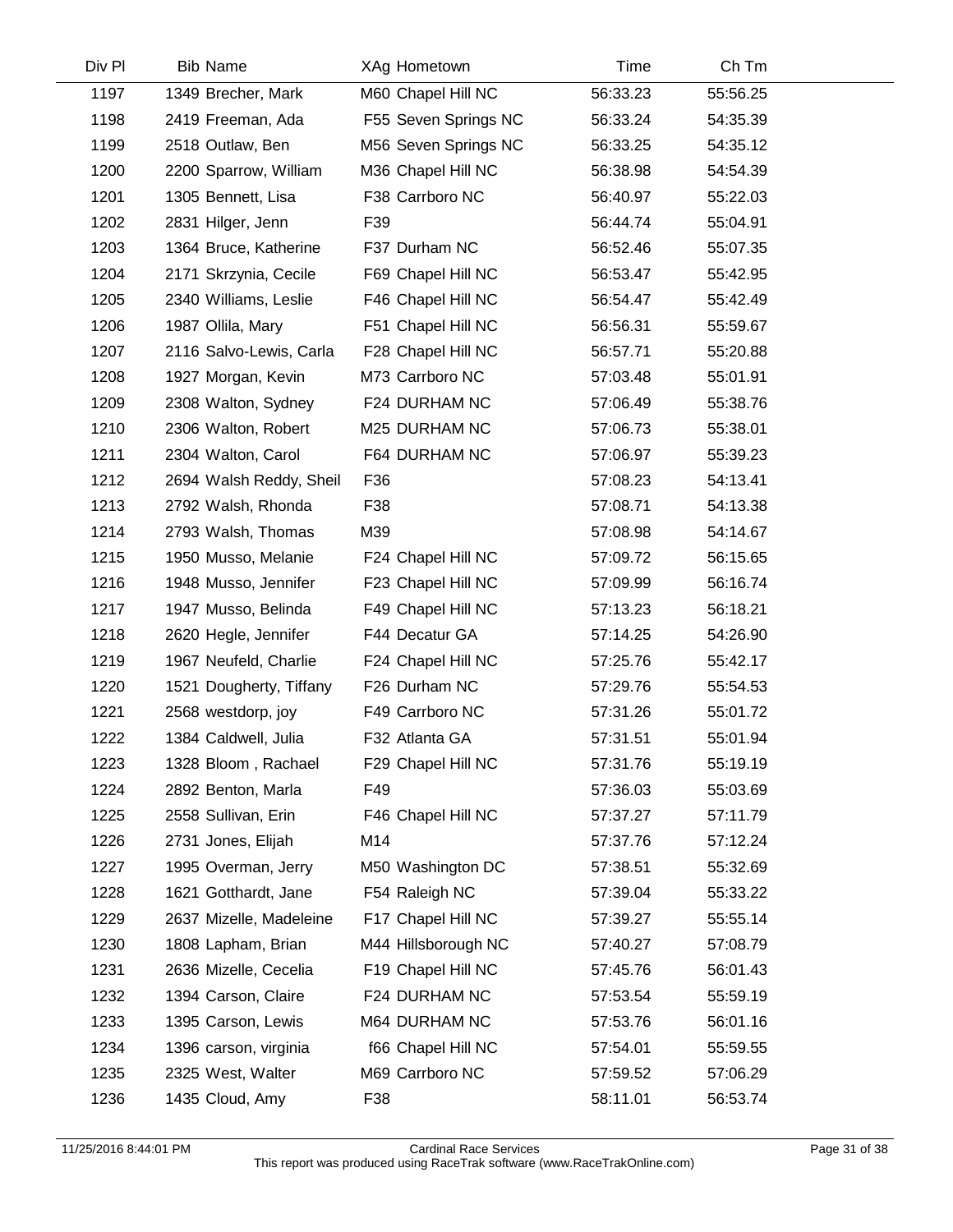| Div Pl | <b>Bib Name</b>          | XAg Hometown           | Time     | Ch Tm    |  |
|--------|--------------------------|------------------------|----------|----------|--|
| 1237   | 2496 McElhinny, Catherin | F30 Signal Mountain TN | 58:13.02 | 57:14.00 |  |
| 1238   | 1831 Litchfield, Brian   | M40 Carrboro NC        | 58:15.77 | 56:19.19 |  |
| 1239   | 2742 Jewitt, Scott       | M36                    | 58:17.04 | 56:56.56 |  |
| 1240   | 2707 Stone, Kate         | F39                    | 58:20.27 | 57:00.77 |  |
| 1241   | 1265 Ayers, Taylor       | F21 Durham NC          | 58:28.52 | 56:03.19 |  |
| 1242   | 1251 Anscher, Matthew    | M33 Chapel Hill NC     | 58:30.01 | 57:40.29 |  |
| 1243   | 2276 Vail, Jack          | M11 Chapel Hill NC     | 58:31.51 | 56:40.95 |  |
| 1244   | 2728 Adams, Ned          | M43                    | 58:31.52 | 57:05.04 |  |
| 1245   | 2879 Archer, Jack        | M10                    | 58:31.77 | 56:14.46 |  |
| 1246   | 1849 Malikowski, Marie   | F55 Chapel Hill NC     | 58:32.77 | 57:52.03 |  |
| 1247   | 2877 Archer, Will        | M <sub>8</sub>         | 58:35.76 | 56:18.45 |  |
| 1248   | 2726 Adams, Avery        | F <sub>9</sub>         | 58:37.51 | 57:11.47 |  |
| 1249   | 1412 Chaffin, Jeanne     | F <sub>54</sub>        | 58:38.04 | 56:11.14 |  |
| 1250   | 2498 Mckenna, Tanis      | F28 Chapel Hill NC     | 58:42.79 | 56:28.21 |  |
| 1251   | 1887 Mckenna, Mark       | M58 Chapel Hill NC     | 58:44.01 | 56:29.91 |  |
| 1252   | 1666 Harris, Filamina    | F31 Pittsboro NC       | 58:46.52 | 56:19.38 |  |
| 1253   | 2733 Rigby, Georgia      | F11                    | 58:50.28 | 57:28.56 |  |
| 1254   | 2573 Willcox, Bill       | M59 Chapel Hill NC     | 58:51.46 | 58:51.46 |  |
| 1255   | 1536 Ehlers, Thomas      | M13 ATHENS GA          | 58:51.78 | 57:14.21 |  |
| 1256   | 1962 Nelson, Sarah Beth  | F32 Chapel Hill NC     | 58:52.80 | 56:37.68 |  |
| 1257   | 2344 Willis, Tina        | F45 Chapel Hill NC     | 58:55.29 | 56:19.19 |  |
| 1258   | 2343 Willis, Monte       | M47 Chapel Hill NC     | 58:55.53 | 56:19.95 |  |
| 1259   | 2732 Dore, Florence      | F <sub>51</sub>        | 58:58.77 | 57:38.28 |  |
| 1260   | 1915 Milner, Victoria    | F47 Carrboro NC        | 59:04.19 | 56:41.63 |  |
| 1261   | 2852 Weintritt, Charles  | M58                    | 59:09.04 | 57:15.22 |  |
| 1262   | 2902 Robinette, Rob      | M48                    | 59:19.03 | 57:24.45 |  |
| 1263   | 1246 Amjad, Robert       | M34 Washington DC      | 59:24.28 | 59:24.28 |  |
| 1264   | 2262 Tom, Whittney       | F26 Washington DC      | 59:25.01 | 59:25.01 |  |
| 1265   | 1382 Cahill, Lorraine    | F47 Chapel Hill NC     | 59:25.53 | 57:13.97 |  |
| 1266   | 2467 Lake, James         | M49 Chapel Hill NC     | 59:27.52 | 58:45.54 |  |
| 1267   | 2891 Devito, Joey        | M23                    | 59:31.29 | 58:09.62 |  |
| 1268   | 1998 Pace, Sue           | F56 Chapel Hill NC     | 59:33.02 | 57:49.43 |  |
| 1269   | 1535 Ehlers, Sarah       | F46 ATHENS GA          | 59:36.51 | 57:57.41 |  |
| 1270   | 1534 Ehlers, Coles       | M16 ATHENS GA          | 59:38.27 | 57:58.94 |  |
| 1271   | 1471 Cotton, David       | M61 Durham NC          | 59:40.52 | 57:21.19 |  |
| 1272   | 2109 Rosen, Maureen      | F59 Chapel Hill NC     | 59:45.28 | 58:51.04 |  |
| 1273   | 1893 mcnulty, james      | m36 Whitsett NC        | 59:46.51 | 58:32.49 |  |
| 1274   | 2394 Cardona, Danielle   | F45 Chapel Hill NC     | 59:47.27 | 59:05.24 |  |
| 1275   | 1276 BAKER, LYNDA        | F65 Chapel Hill NC     | 59:47.52 | 58:05.44 |  |
| 1276   | 1445 Collins, Ann        | F37 Carrboro NC        | 59:50.52 | 56:45.44 |  |
|        |                          |                        |          |          |  |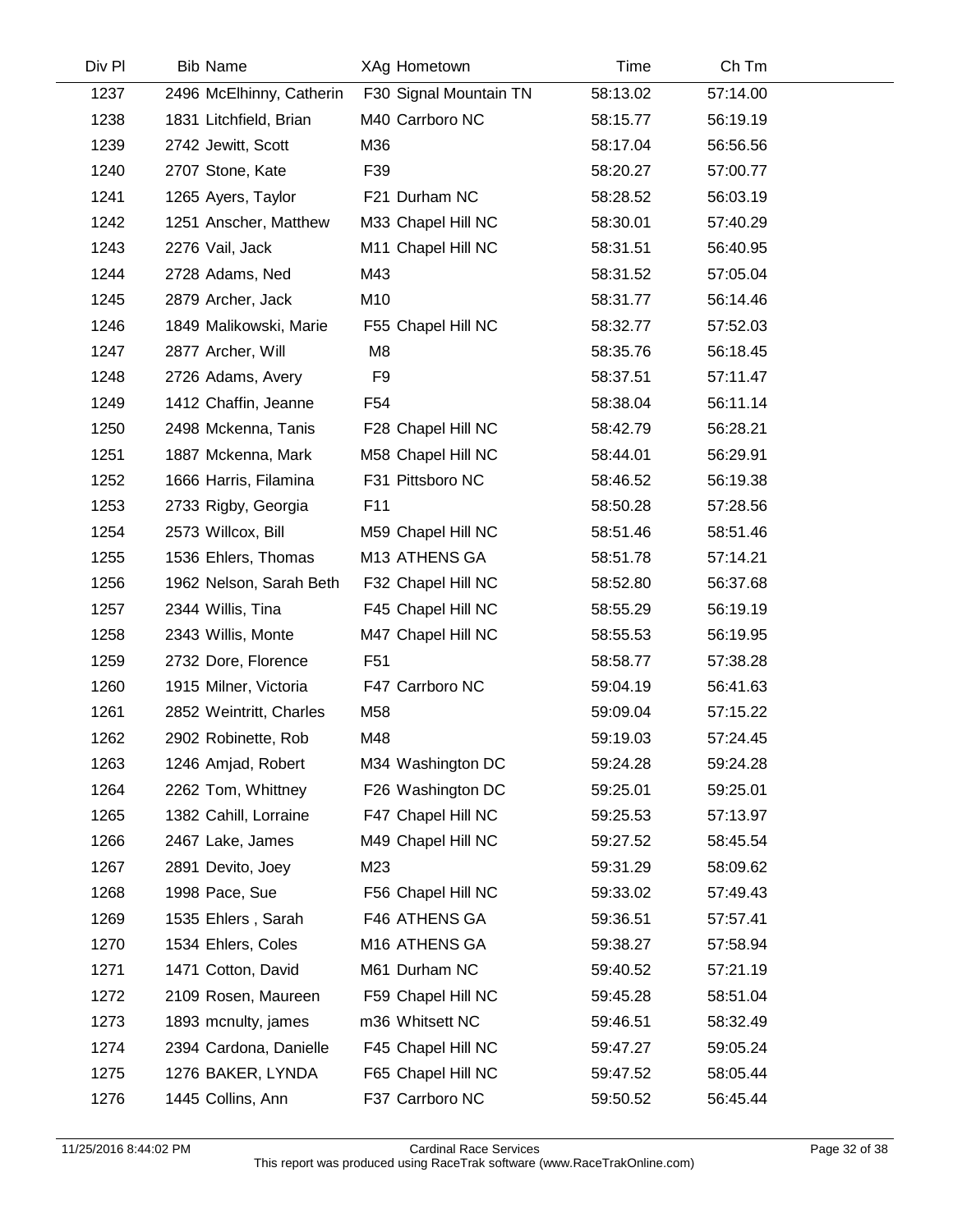| Div Pl | <b>Bib Name</b>         | XAg Hometown        | Time        | Ch Tm       |  |
|--------|-------------------------|---------------------|-------------|-------------|--|
| 1277   | 2854 Scheible, Becky    | F <sub>22</sub>     | 59:51.76    | 57:59.92    |  |
| 1278   | 2427 Goldstein, Shari   | F55 Chapel Hill NC  | 59:59.51    | 57:48.69    |  |
| 1279   | 1648 Hadler, Jessica    | F34 New York NY     | 59:59.51    | 58:39.79    |  |
| 1280   | 1351 Breeden, Kathryn   | F27 Morganton NC    | 01:00:02.52 | 57:30.20    |  |
| 1281   | 1352 Breeden, Kathy     | F53 Morganton NC    | 01:00:03.02 | 57:29.68    |  |
| 1282   | 1450 Congdon, Kelly     | F38 GRAHAM NC       | 01:00:09.26 | 58:27.66    |  |
| 1283   | 1593 Funk, Noela        | F49 GRAHAM NC       | 01:00:09.28 | 58:27.53    |  |
| 1284   | 2699 Fraser, Lula       | F11                 | 01:00:22.04 | 59:06.06    |  |
| 1285   | 2193 Sordean-Mintzer, A | F62 Chapel Hill NC  | 01:00:25.51 | 58:43.18    |  |
| 1286   | 1663 Hanson-Baldauf, D  | F47 Chapel Hill NC  | 01:00:27.02 | 58:20.70    |  |
| 1287   | 1580 Fraser, Phoebe     | F8 Chapel Hill NC   | 01:00:27.27 | 59:10.56    |  |
| 1288   | 1581 Fraser, Stephen    | M46 Chapel Hill NC  | 01:00:28.02 | 59:10.29    |  |
| 1289   | 1333 Board, John        | M56 DURHAM NC       | 01:00:29.51 | 58:54.31    |  |
| 1290   | 2872 Patrick, Eileen    | F42 Apex NC         | 01:00:37.51 | 59:16.31    |  |
| 1291   | 1815 Lawrence, Rachel   | F34 Pittsboro NC    | 01:00:41.27 | 58:20.20    |  |
| 1292   | 1496 Davis, Sonia       | F50 Chapel Hill NC  | 01:00:44.52 | 58:26.24    |  |
| 1293   | 2540 Schwartz, Michelle | F41                 | 01:00:44.77 | 58:29.43    |  |
| 1294   | 2275 Vail, Anne         | F44 Chapel Hill NC  | 01:01:00.76 | 59:09.20    |  |
| 1295   | 1346 Bosselman, Deann   | F49                 | 01:01:02.78 | 01:00:45.04 |  |
| 1296   | 2785 Ruff, Evelyn       | F <sub>20</sub>     | 01:01:05.28 | 59:26.42    |  |
| 1297   | 1554 Ferrell, Heather   | F41 CARY NC         | 01:01:07.26 | 58:40.45    |  |
| 1298   | 1910 Millar, Will       | M11 Chapel Hill NC  | 01:01:11.52 | 59:01.70    |  |
| 1299   | 1906 Millar, Anna       | F47 Chapel Hill NC  | 01:01:11.76 | 59:02.44    |  |
| 1300   | 2009 Pan, William       | M44 Chapel Hill NC  | 01:01:13.01 | 01:00:57.26 |  |
| 1301   | 2010 Pan, Zoe           | F10 Chapel Hill NC  | 01:01:14.26 | 01:00:57.78 |  |
| 1302   | 2614 Hart, Robert       | M62 Chapel Hill NC  | 01:01:26.28 | 59:44.70    |  |
| 1303   | 1540 Eischen, Francesca | F54 Chapel Hill NC  | 01:01:29.54 | 59:34.67    |  |
| 1304   | 1541 Eischen, Jeff      | M60 Chapel Hill NC  | 01:01:30.53 | 59:36.67    |  |
| 1305   | 1538 Einaudi, Lena      | F14 Chapel Hill NC  | 01:01:31.79 | 01:00:44.60 |  |
| 1306   | 2814 Hunter, Brian      | M37                 | 01:01:34.02 | 59:53.52    |  |
| 1307   | 2674 Frantz, Janese     | F <sub>56</sub>     | 01:01:37.03 | 01:01:07.29 |  |
| 1308   | 2327 WHALEN, carolyn    | F23 Durham NC       | 01:01:40.03 | 01:00:32.80 |  |
| 1309   | 2198 Spang, Barb        | F68 Chapel Hill NC  | 01:01:47.54 | 01:00:10.97 |  |
| 1310   | 1619 Gosselin, Tracy    | F45 Carrboro NC     | 01:01:51.04 | 59:58.45    |  |
| 1311   | 2036 Plambeck, Mary An  | F50 Hillsborough NC | 01:01:52.26 | 59:59.67    |  |
| 1312   | 1650 Hagan, Robert      | M40 Chapel Hill NC  | 01:01:52.65 | 01:01:52.65 |  |
| 1313   | 2067 Ram, Ranjani       | F58 Chapel Hill NC  | 01:01:52.77 | 01:00:10.26 |  |
| 1314   | 1964 Nerkar, Sanji      | F48 Chapel Hill NC  | 01:01:54.01 | 01:01:45.96 |  |
| 1315   | 2043 Porter, Tina       | F42 DURHAM NC       | 01:01:57.76 | 01:00:06.64 |  |
| 1316   | 2029 Petruney, Jennie   | F40 Hillsborough NC | 01:01:58.27 | 01:00:06.69 |  |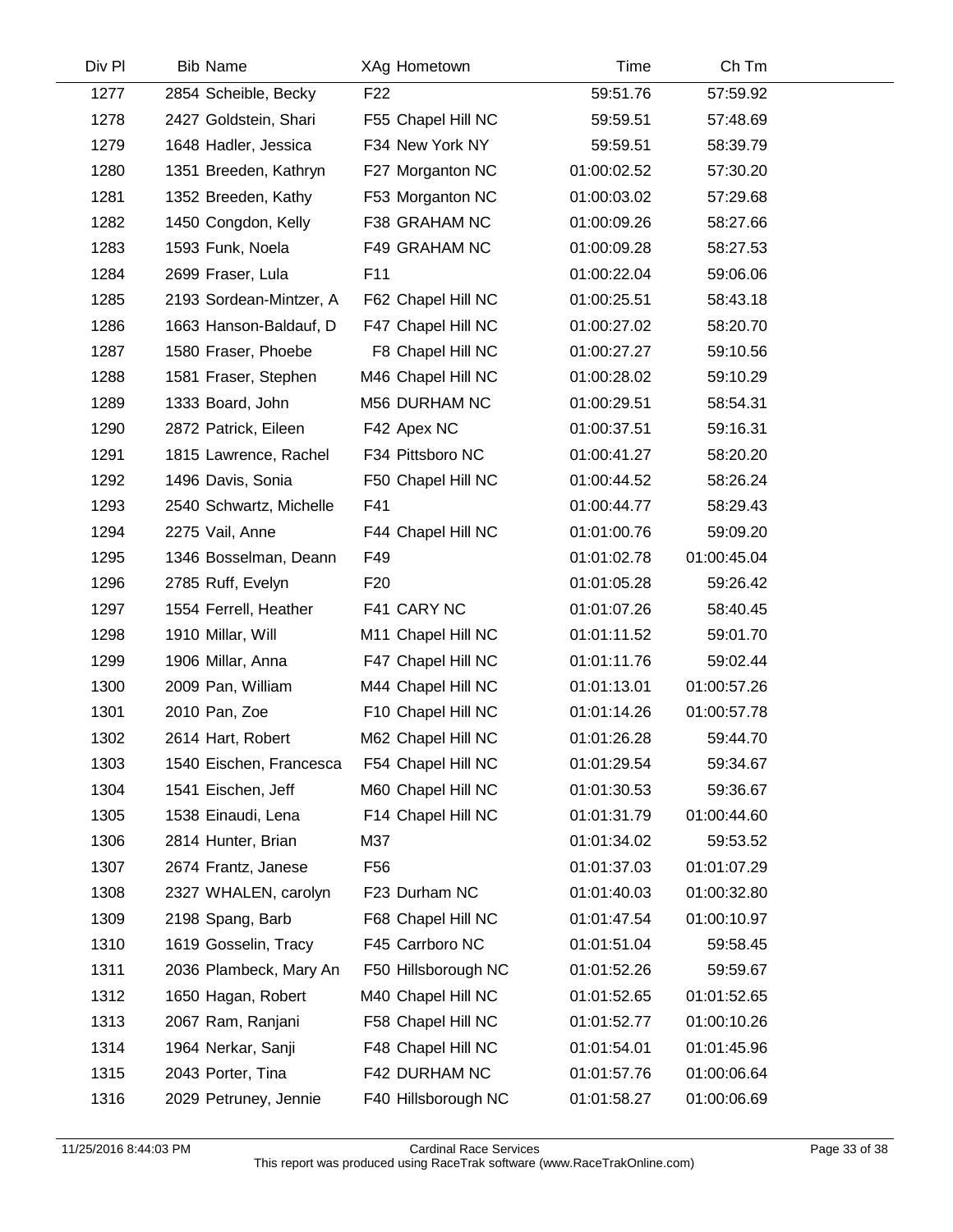| Div Pl | <b>Bib Name</b>         | XAg Hometown        | Time        | Ch Tm       |  |
|--------|-------------------------|---------------------|-------------|-------------|--|
| 1317   | 1414 Chaffin, Luke      | M58                 | 01:01:58.78 | 59:53.97    |  |
| 1318   | 1413 Chaffin, Les       | M52 Chapel Hill NC  | 01:01:59.26 | 59:54.15    |  |
| 1319   | 1499 Deinert, Nicole    | F33 Durham NC       | 01:02:02.27 | 59:58.23    |  |
| 1320   | 1354 Bresler, Lynne     | F58 Chapel Hill NC  | 01:02:04.02 | 59:35.44    |  |
| 1321   | 1895 Meredith, Marne    | F47 Chapel Hill NC  | 01:02:12.04 | 59:38.21    |  |
| 1322   | 1463 Cook, Michael      | M74 Falls Church VA | 01:02:15.76 | 01:02:00.50 |  |
| 1323   | 2349 Womack, Jessica    | F31 Durham NC       | 01:02:16.76 | 01:01:09.48 |  |
| 1324   | 1853 Marcus, Cheryl     | F62 DURHAM NC       | 01:02:16.79 | 01:01:09.03 |  |
| 1325   | 2039 Pomerantz, Meg     | F53 Durham NC       | 01:02:17.04 | 01:01:08.81 |  |
| 1326   | 1368 Buck, Charlotte    | F17 Chapel Hill NC  | 01:02:29.52 | 59:50.70    |  |
| 1327   | 1369 Buck, Emory        | F23 Chapel Hill NC  | 01:02:29.55 | 01:00:41.72 |  |
| 1328   | 2825 Vila, Jean         | M22                 | 01:02:48.53 | 01:00:50.74 |  |
| 1329   | 2416 Flory, Caroline    | F32 Apex NC         | 01:02:49.77 | 01:01:15.28 |  |
| 1330   | 2441 Hinson, Josh       | M44 Chapel Hill NC  | 01:02:50.01 | 01:01:15.52 |  |
| 1331   | 1684 Haywood, Marion    | F69 Chapel Hill NC  | 01:03:00.77 | 01:01:20.46 |  |
| 1332   | 2613 hart, jessica      | f30 Chapel Hill NC  | 01:03:08.51 | 01:01:27.69 |  |
| 1333   | 2658 west, tracey       | F63 Chapel Hill NC  | 01:03:08.78 | 01:01:27.68 |  |
| 1334   | 2497 Mckenna, Megan     | F24 Chapel Hill NC  | 01:03:09.76 | 01:00:55.42 |  |
| 1335   | 2775 Chowdhurry, Anya   | F33                 | 01:03:12.53 | 01:00:18.95 |  |
| 1336   | 2791 Young, Anne        | F <sub>52</sub>     | 01:03:23.53 | 01:02:30.30 |  |
| 1337   | 2437 hayden, james      | M45 Chapel Hill NC  | 01:03:28.51 | 01:02:28.70 |  |
| 1338   | 2436 Hayden, Elizabeth  | F38 Chapel Hill NC  | 01:03:28.76 | 01:02:29.30 |  |
| 1339   | 2481 Livermore, Jeff    | M48 Chapel Hill NC  | 01:03:42.27 | 01:01:06.68 |  |
| 1340   | 1827 Lieberum, Randolp  | M63 Pittsboro NC    | 01:03:43.54 | 01:01:44.68 |  |
| 1341   | 1828 Lieberum, Susan    | F62 Pittsboro NC    | 01:03:43.78 | 01:01:45.18 |  |
| 1342   | 1315 Binkowski, Philip  | M43 Garner NC       | 01:03:46.77 | 01:01:09.71 |  |
| 1343   | 2359 Wright, Lydia      | F26 Chapel Hill NC  | 01:03:50.02 | 59:20.25    |  |
| 1344   | 2777 Henningsen, Carrie | F <sub>53</sub>     | 01:03:51.53 | 01:00:58.19 |  |
| 1345   | 2778 Hoffman, Lesa Mari | F41                 | 01:03:52.01 | 01:00:58.19 |  |
| 1346   | 2286 Verne, Jannice     | F41 Raleigh NC      | 01:04:20.79 | 01:03:29.82 |  |
| 1347   | 2351 Wood, Karen        | F53 Chapel Hill NC  | 01:04:28.78 | 01:02:32.98 |  |
| 1348   | 1393 Carrier, Sarah     | f59 Chapel Hill NC  | 01:04:29.03 | 01:02:32.46 |  |
| 1349   | 1661 Hammel, Kacey      | F38 Carrboro NC     | 01:04:31.04 | 01:01:34.22 |  |
| 1350   | 1652 Hageman, Pam       | F <sub>56</sub>     | 01:04:32.03 | 01:02:57.78 |  |
| 1351   | 2045 Pottenger, Tatum   | F24 Durham NC       | 01:04:37.67 | 01:02:59.92 |  |
| 1352   | 1919 Mintzer, Nathan    | M30 Chapel Hill NC  | 01:04:44.54 | 01:03:01.21 |  |
| 1353   | 1894 Mendlovitz, Harry  | M10 Chapel Hill NC  | 01:04:59.28 | 01:02:54.72 |  |
| 1354   | 2004 paisner, james     | M68 Carrboro NC     | 01:05:01.04 | 01:02:56.19 |  |
| 1355   | 2272 Tully, Emily       | F23 Chapel Hill NC  | 01:05:01.53 | 01:04:43.28 |  |
| 1356   | 2837 Schmid, Elizabeth  | F33                 | 01:05:09.02 | 01:03:34.98 |  |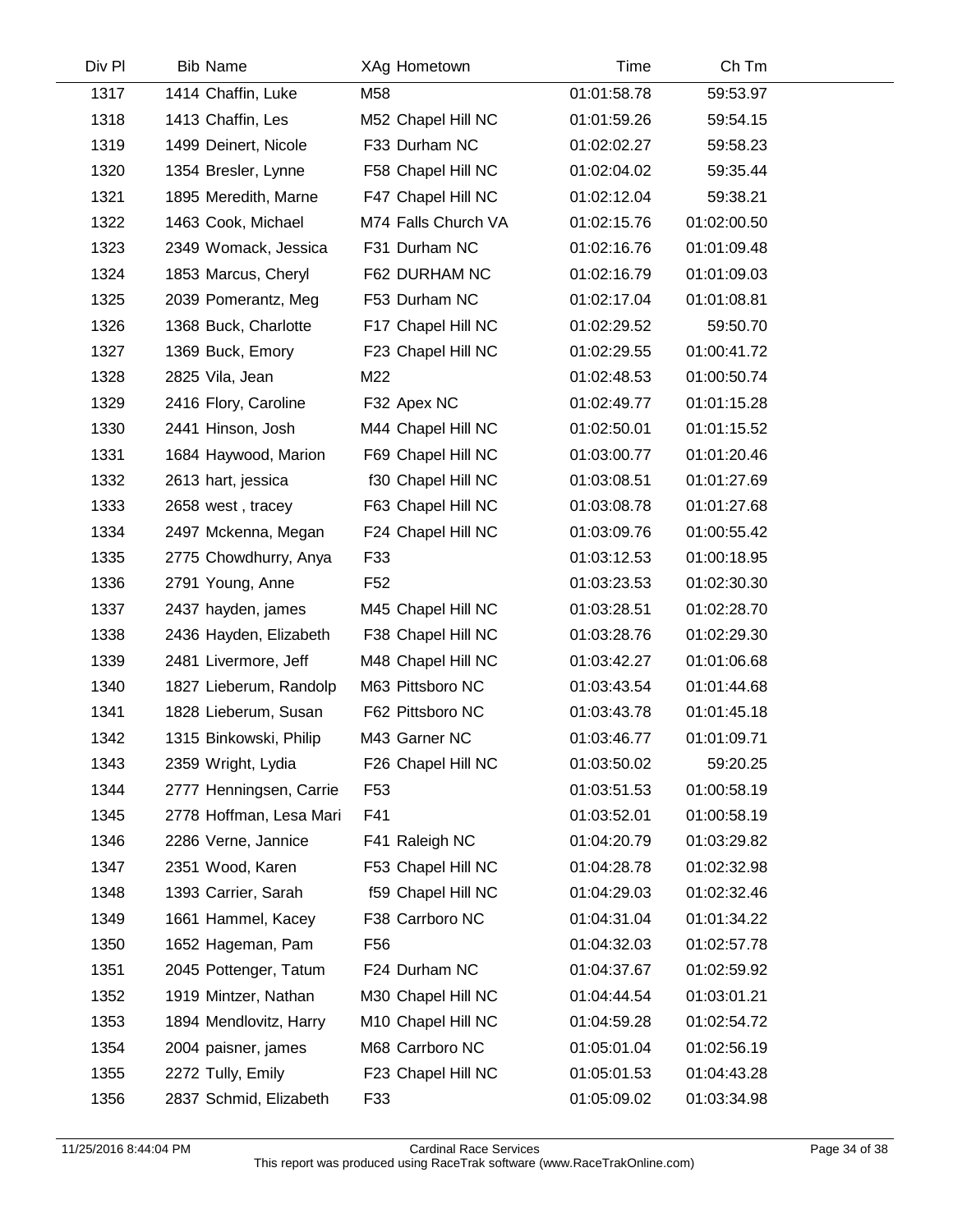| Div Pl | <b>Bib Name</b>          | XAg Hometown         | Time        | Ch Tm       |  |
|--------|--------------------------|----------------------|-------------|-------------|--|
| 1357   | 1637 Grondin, Martha     | F34 newport news VA  | 01:05:13.52 | 01:02:52.02 |  |
| 1358   | 1443 Coleman, Anna       | F20 Chapel Hill NC   | 01:05:19.01 | 01:03:12.42 |  |
| 1359   | 1444 Coleman, Sharla     | F53 Chapel Hill NC   | 01:05:19.26 | 01:03:10.91 |  |
| 1360   | 1676 Harvath, Lindsay    | F33 Chapel Hill NC   | 01:05:20.76 | 01:03:22.96 |  |
| 1361   | 2291 Voeller, Megan      | F37 Chapel Hill NC   | 01:05:21.29 | 01:03:23.46 |  |
| 1362   | 2830 Haney, Rich         | M63                  | 01:05:22.31 | 01:04:57.81 |  |
| 1363   | 1720 hodges, lynell      | f45 Durham NC        | 01:05:42.52 | 01:02:54.69 |  |
| 1364   | 1961 Nelson, John        | M36 Chapel Hill NC   | 01:05:55.26 | 01:03:39.91 |  |
| 1365   | 1494 Daugherty, Cynthia  | F42 Raleigh NC       | 01:05:57.51 | 01:04:30.82 |  |
| 1366   | 1795 Kulkarni, Tanuj     | M50 Chapel Hill NC   | 01:05:57.53 | 01:04:31.03 |  |
| 1367   | 2818 Linnander, Erika    | F37                  | 01:06:19.78 | 01:03:35.69 |  |
| 1368   | 2817 Susswein, Lisa      | F42                  | 01:06:20.03 | 01:03:36.18 |  |
| 1369   | 2782 Martin, David       | M76                  | 01:06:45.51 | 01:04:24.41 |  |
| 1370   | 2257 Thorn, Michael      | M61 Chapel Hill NC   | 01:06:46.78 | 01:04:49.44 |  |
| 1371   | 2271 Tsin, Judith        | F56 Chapel Hill NC   | 01:06:47.02 | 01:04:49.78 |  |
| 1372   | 2685 Althouse, Linda     | F <sub>50</sub>      | 01:06:52.26 | 01:06:29.29 |  |
| 1373   | 2869 Von Hoene, Nichola  | M39                  | 01:07:10.76 | 01:04:50.64 |  |
| 1374   | 2870 Von Hoene, Rebecc   | F42                  | 01:07:11.02 | 01:04:50.93 |  |
| 1375   | 2366 Younts, Henley      | F15 Chapel Hill NC   | 01:07:28.52 | 01:05:43.70 |  |
| 1376   | 1952 Myers, Avery        | F14 Chapel Hill NC   | 01:07:29.76 | 01:07:00.54 |  |
| 1377   | 2881 Vail, Nellie        | F34                  | 01:07:45.76 | 01:04:46.94 |  |
| 1378   | 2886 Kim, Megan          | F <sub>29</sub>      | 01:07:49.51 | 01:04:51.16 |  |
| 1379   | 2102 Roggenbuck, Sharo   | F78 Hillsborough NC  | 01:07:51.51 | 01:05:41.91 |  |
| 1380   | 2713 Fussman, Calvin     | M60                  | 01:07:55.52 | 01:07:27.75 |  |
| 1381   | 1458 Cook, Camden        | F49 Carrboro NC      | 01:07:57.29 | 01:07:44.80 |  |
| 1382   | 1465 cook, stephen       | m76 Toronto TN       | 01:07:57.51 | 01:07:43.29 |  |
| 1383   | 2138 Scott, Dava         | F52 Holly Springs NC | 01:07:57.52 | 01:06:04.69 |  |
| 1384   | 2141 SCOTT, SARA         | F26 Chapel Hill NC   | 01:07:57.79 | 01:06:05.13 |  |
| 1385   | 2880 Vail, Terah         | F31                  | 01:08:01.77 | 01:05:04.68 |  |
| 1386   | 1571 Forbis, Dick        | M71 Carrboro NC      | 01:08:02.54 | 01:05:24.45 |  |
| 1387   | 2885 Vail, Dustin        | M32                  | 01:08:03.29 | 01:05:05.72 |  |
| 1388   | 1314 Binkowski, Christia | M41 greensboro NC    | 01:08:05.78 | 01:05:29.70 |  |
| 1389   | 2331 Wice, Kelly         | F26 Carrboro NC      | 01:08:21.54 | 01:05:56.49 |  |
| 1390   | 1822 Lehnert, Bri        | F27 Chapel Hill NC   | 01:08:35.52 | 01:07:02.28 |  |
| 1391   | 1721 Hoerger, Eric       | M26 Chapel Hill NC   | 01:08:36.52 | 01:07:02.53 |  |
| 1392   | 2504 Moavenzadeh, Leyl   | F25 Chapel Hill NC   | 01:09:35.02 | 01:07:04.18 |  |
| 1393   | 2380 Boehm, Jacob        | M27 Chapel Hill NC   | 01:09:35.52 | 01:07:03.95 |  |
| 1394   | 1630 Greiner, Kristin    | F34 Pittsboro NC     | 01:09:35.77 | 01:07:06.92 |  |
| 1395   | 1464 Cook, Philip        | M70 Chapel Hill NC   | 01:09:39.28 | 01:09:25.54 |  |
| 1396   | 1460 Cook, Gordon        | M37 Toronto TN       | 01:09:40.16 | 01:09:25.66 |  |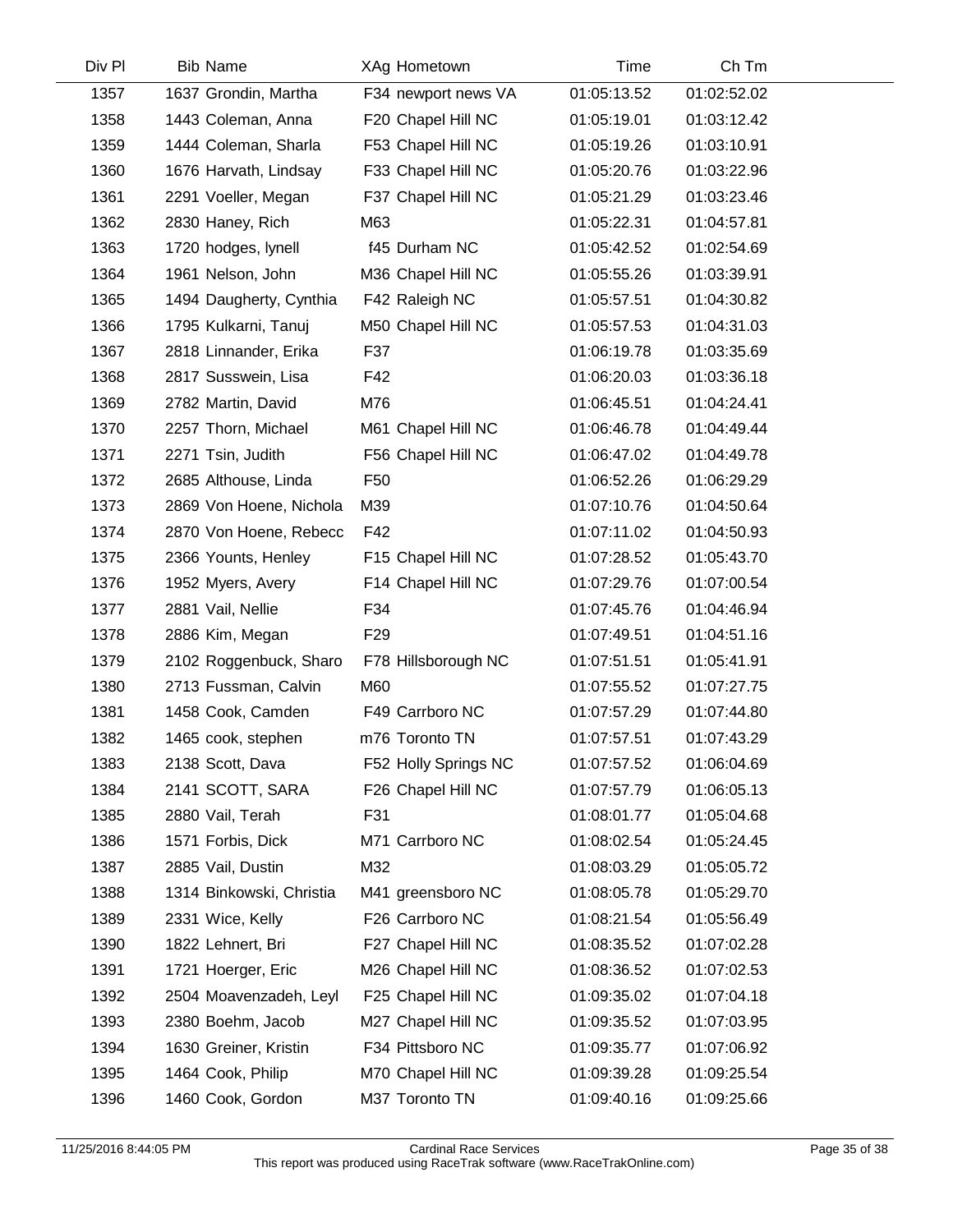| Div Pl | <b>Bib Name</b>          | XAg Hometown           | Time        | Ch Tm       |  |
|--------|--------------------------|------------------------|-------------|-------------|--|
| 1397   | 1501 Delaney, Mary       | F68 Annandale VA       | 01:09:48.52 | 01:07:50.72 |  |
| 1398   | 2816 Ruedig, Nellie      | F <sub>27</sub>        | 01:10:25.27 | 01:07:23.18 |  |
| 1399   | 1776 Kiley, Annie        | F28 DURHAM NC          | 01:10:25.76 | 01:07:23.65 |  |
| 1400   | 2815 Hunter, Catherine   | F37                    | 01:10:25.76 | 01:07:23.17 |  |
| 1401   | 2230 Sturgeon, Mary      | F54 Carrboro NC        | 01:10:29.51 | 01:07:50.94 |  |
| 1402   | 2516 O'Brien, Timothy    | M45 Chapel Hill NC     | 01:10:36.03 | 01:08:33.21 |  |
| 1403   | 1462 Cook, Judith        | F69 Chapel Hill NC     | 01:10:49.03 | 01:10:35.77 |  |
| 1404   | 2629 kohout, Melissa     | F51 Carrboro NC        | 01:10:51.26 | 01:08:31.40 |  |
| 1405   | 1327 Bloom, Lena         | F8 Chapel Hill NC      | 01:10:57.51 | 01:08:44.52 |  |
| 1406   | 1326 Bloom, Kerry        | M62 Chapel Hill NC     | 01:10:58.52 | 01:08:45.42 |  |
| 1407   | 2475 Lee, Sophia         | F13 Chapel Hill NC     | 01:11:00.03 | 01:09:43.52 |  |
| 1408   | 1255 Anthony, Denise     | F63 Carrboro NC        | 01:11:00.52 | 01:09:44.03 |  |
| 1409   | 2376 Bergmueller, Jen    | F34 Charlotte NC 28209 | 01:11:14.01 | 01:08:52.18 |  |
| 1410   | 2493 Marron, Alanna      | F24 DURHAM NC          | 01:11:16.52 | 01:08:54.20 |  |
| 1411   | 2495 Marron, Janet       | F53 DURHAM NC          | 01:11:17.03 | 01:08:54.68 |  |
| 1412   | 2139 Scott, Hillary      | F27 New York NY        | 01:11:51.02 | 01:11:11.76 |  |
| 1413   | 2682 Apperson, Karen     | F <sub>52</sub>        | 01:11:52.01 | 01:09:03.66 |  |
| 1414   | 1603 Gerace, Cheryl      | F35 Apex NC            | 01:12:15.03 | 01:10:15.93 |  |
| 1415   | 1956 Mylod, Mackenzie    | F24 Cary NC            | 01:12:15.03 | 01:10:15.18 |  |
| 1416   | 2643 Pearson, Amy        | F37 Chapel Hill NC     | 01:12:18.77 | 01:09:33.93 |  |
| 1417   | 1488 Czubay, Luke        | M33 Durham NC          | 01:12:20.29 | 01:10:50.10 |  |
| 1418   | 1487 Czubay, Jane        | F69 Durham NC          | 01:12:20.53 | 01:10:49.54 |  |
| 1419   | 1451 Conger, Susan       | F49 Chapel Hill NC     | 01:12:22.27 | 01:09:46.93 |  |
| 1420   | 2553 Strawther, Alice    | F44 Chapel Hill NC     | 01:12:22.52 | 01:09:47.66 |  |
| 1421   | 2220 Strassel, Mary      | F40 Chapel Hill NC     | 01:12:42.28 | 01:09:54.19 |  |
| 1422   | 2219 Strassel, Keith     | M43 Chapel Hill NC     | 01:12:42.51 | 01:09:53.62 |  |
| 1423   | 2894 Allen, Jennifer     | F <sub>53</sub>        | 01:12:46.03 | 01:10:12.70 |  |
| 1424   | 1523 Drake, Susan        | F63 Chapel Hill NC     | 01:12:51.03 | 01:10:54.51 |  |
| 1425   | 1375 Burrowes, Jennie    | F29 Hickory NC         | 01:12:52.28 | 01:11:56.32 |  |
| 1426   | 1436 Cockerell, Randy    | M29 Hickory NC         | 01:12:52.77 | 01:11:57.02 |  |
| 1427   | 1573 Foreman, Red        | M37 Chapel Hill NC     | 01:13:45.77 | 01:10:56.20 |  |
| 1428   | 2315 Webb, Kristi        | F60 Chapel Hill NC     | 01:14:12.77 | 01:11:47.17 |  |
| 1429   | 2444 Hodges, Bill        | M61 Raleigh NC         | 01:14:43.27 | 01:12:04.94 |  |
| 1430   | 2445 Hodges, Susan       | F61 Raleigh NC         | 01:14:43.52 | 01:12:03.93 |  |
| 1431   | 1763 Kaufmann, Joseph    | M29 ATHENS GA          | 01:14:49.52 | 01:12:25.18 |  |
| 1432   | 1705 Hetherington, Emily | F31 ATHENS GA          | 01:14:50.27 | 01:12:25.70 |  |
| 1433   | 1344 Bono, Lisa          | F35 Chapel Hill NC     | 01:15:25.53 | 01:12:38.19 |  |
| 1434   | 1991 Olsen, Sabrina      | F60 Durham NC          | 01:15:26.28 | 01:13:53.29 |  |
| 1435   | 2147 selinger, rachel    | F35 Chapel Hill NC     | 01:15:30.77 | 01:13:33.44 |  |
| 1436   | 2060 Pynaker, Nicole     | F35 Chapel Hill NC     | 01:15:31.01 | 01:12:45.66 |  |
|        |                          |                        |             |             |  |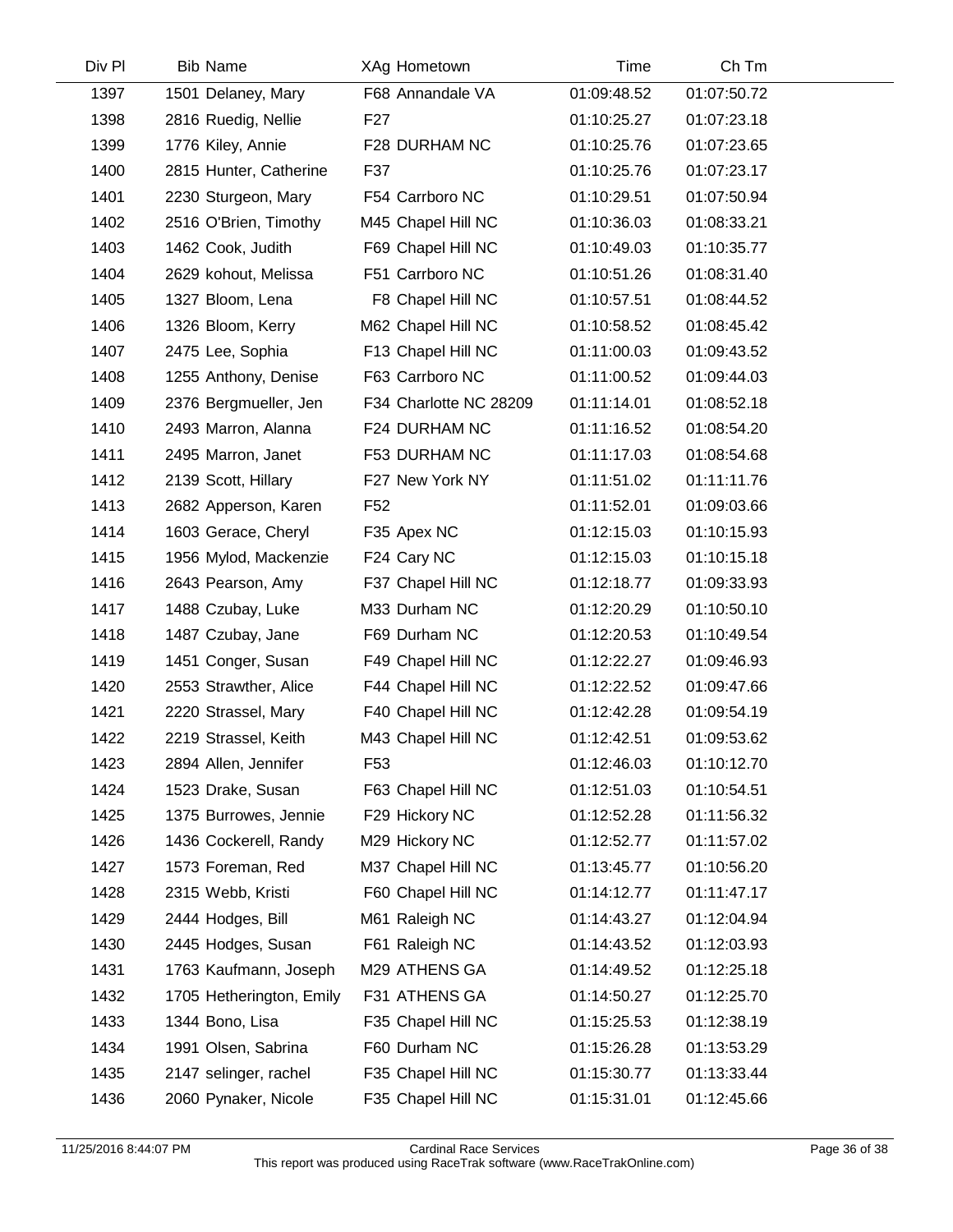| Div Pl | <b>Bib Name</b>           | XAg Hometown       | Time        | Ch Tm       |  |
|--------|---------------------------|--------------------|-------------|-------------|--|
| 1437   | 2826 Madayag, Aric        | M38                | 01:15:31.05 | 01:12:32.23 |  |
| 1438   | 1989 Olsen, Chantal       | F25 Carrboro NC    | 01:15:32.26 | 01:14:00.77 |  |
| 1439   | 1990 Olsen, Marie         | F26 Durham NC      | 01:15:32.27 | 01:13:59.76 |  |
| 1440   | 2812 Garey Sage, Kiki     | F <sub>26</sub>    | 01:15:32.53 | 01:14:02.30 |  |
| 1441   | 2648 Reissner, Kathryn    | F40 Carrboro NC    | 01:15:33.26 | 01:12:34.92 |  |
| 1442   | 1306 Bennison, Dana       | F39 Carrboro NC    | 01:15:56.26 | 01:13:18.19 |  |
| 1443   | 2556 Stroupe, Crystal     | F31 Durham NC      | 01:16:09.76 | 01:13:06.20 |  |
| 1444   | 2550 Stanford, Bobbie     | F60 Chapel Hill NC | 01:16:10.51 | 01:13:07.18 |  |
| 1445   | 2348 Witt, Kara           | F35 Carrboro NC    | 01:16:51.26 | 01:14:27.68 |  |
| 1446   | 1529 Dwiggins, Ken        | M60 Carrboro NC    | 01:16:52.01 | 01:14:27.65 |  |
| 1447   | 2702 McCord, John         | M65                | 01:16:53.26 | 01:15:37.23 |  |
| 1448   | 1841 Lueck, Cade          | M26 Chapel Hill NC | 01:18:15.26 | 01:17:56.86 |  |
| 1449   | 2108 Rose, Cindy          | F65 Chapel Hill NC | 01:18:54.27 | 01:16:01.71 |  |
| 1450   | 2871 Hartsfield, Ty'      | F <sub>19</sub>    | 01:19:03.44 | 01:16:45.85 |  |
| 1451   | 1508 Dicker, Luke         | M18 Chapel Hill NC | 01:19:13.76 | 01:16:55.45 |  |
| 1452   | 1509 Dicker, Nora         | F19 Chapel Hill NC | 01:19:15.26 | 01:16:55.94 |  |
| 1453   | 1595 Gallagher, Grace     | F27 Chapel Hill NC | 01:19:44.73 | 01:18:59.69 |  |
| 1454   | 2188 Solum, Amelia        | F13 Chapel Hill NC | 01:19:46.26 | 01:19:01.24 |  |
| 1455   | 1596 Gallagher, Lauren    | F27 Chapel Hill NC | 01:19:46.29 | 01:19:01.02 |  |
| 1456   | 1566 Fletcher, Barbara    | F61 Durham NC      | 01:20:16.52 | 01:17:32.69 |  |
| 1457   | 2232 Sullivan, Christine  | F61 Durham NC      | 01:20:16.76 | 01:17:33.19 |  |
| 1458   | 2718 Krouse, Becca        | F <sub>29</sub>    | 01:20:41.78 | 01:17:58.45 |  |
| 1459   | 2719 Osborne, Lauren      | F33                | 01:20:42.01 | 01:17:58.92 |  |
| 1460   | 1271 Bacon, Isaac         | M24                | 01:20:46.26 | 01:19:25.57 |  |
| 1461   | 2228 Strickland, Jennifer | F56 Carrboro NC    | 01:20:51.01 | 01:19:53.25 |  |
| 1462   | 2322 Wertley-Rotenberry,  | F45 Chapel Hill NC | 01:21:23.26 | 01:19:33.44 |  |
| 1463   | 2241 Swinney, Felicia     | F36 Chapel Hill NC | 01:21:29.01 | 01:19:37.70 |  |
| 1464   | 2092 Ricker, Julie        | F40 Pittsboro NC   | 01:21:29.51 | 01:19:37.68 |  |
| 1465   | 1888 McKown, Mary         | F75 Chapel Hill NC | 01:22:00.26 | 01:20:24.76 |  |
| 1466   | 2174 sleath, betsy        | f51 Chapel Hill NC | 01:22:12.26 | 01:21:02.03 |  |
| 1467   | 1769 Kelley, Amy Lynn     | F44 Chapel Hill NC | 01:22:20.51 | 01:20:18.16 |  |
| 1468   | 2457 Kelley, Anna Grace   | F19 Chapel Hill NC | 01:22:20.52 | 01:20:16.93 |  |
| 1469   | 1702 Hess, Michael        | M64 Chapel Hill NC | 01:23:03.02 | 01:21:52.30 |  |
| 1470   | 1932 Morrison, Susan      | F45 Durham NC      | 01:23:18.52 | 01:21:06.20 |  |
| 1471   | 2763 Ginnis, Jeannie      | F <sub>59</sub>    | 01:23:22.76 | 01:21:34.91 |  |
| 1472   | 2764 Ginnis, Max          | M20                | 01:23:23.26 | 01:21:35.16 |  |
| 1473   | 1307 Bennison, Leslie     | F72                | 01:23:29.26 | 01:20:50.91 |  |
| 1474   | 1373 bunce, julie         | f52 Chapel Hill NC | 01:23:33.77 | 01:21:35.68 |  |
| 1475   | 2600 Douglas, Mindy       | F47 Chapel Hill NC | 01:23:35.51 | 01:21:33.43 |  |
| 1476   | 2515 OBrien, Lynne        | F65 Carrboro NC    | 01:23:36.53 | 01:21:36.18 |  |